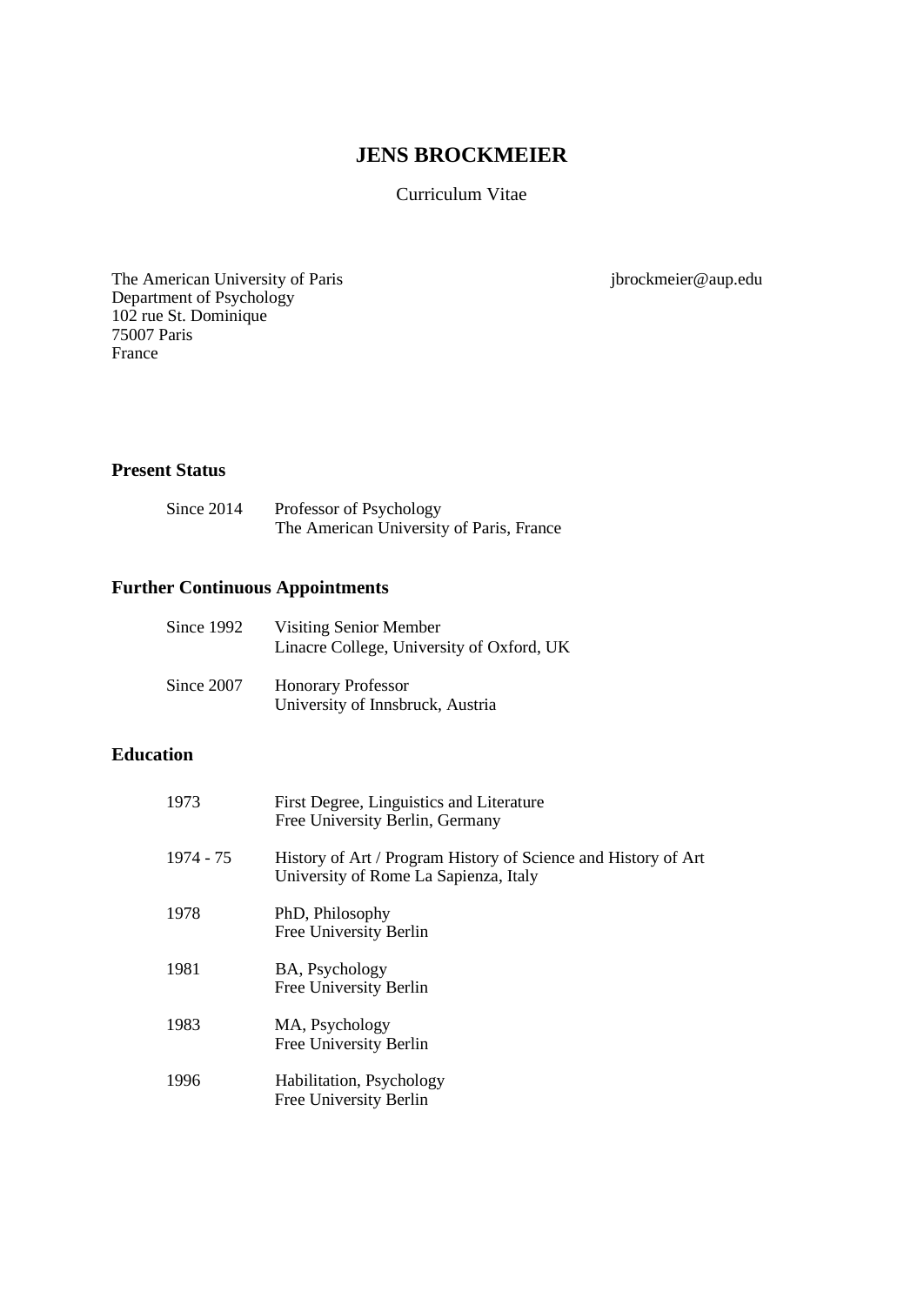# **Previous Appointments**

| 2006 - 2019   | University of Manitoba (Canada). Visiting Professor                                                                                                                                                                                                                                                                                                                                                                                            |
|---------------|------------------------------------------------------------------------------------------------------------------------------------------------------------------------------------------------------------------------------------------------------------------------------------------------------------------------------------------------------------------------------------------------------------------------------------------------|
|               | Department of Psychology<br>٠                                                                                                                                                                                                                                                                                                                                                                                                                  |
| $2006 - 2014$ | University of East London (UK). Senior Visiting Fellow / Visiting Professor<br>Centre for Narrative Research (CNR)<br>$\bullet$<br>School of Social Science, Media and Cultural Studies                                                                                                                                                                                                                                                        |
| $2004 - 2013$ | University of Milan Bicocca (Italy). Professorial Member of Graduate Faculty<br>School of Graduate Studies in the Human Sciences<br>(Scuola di Dottorato in Scienze Umane)                                                                                                                                                                                                                                                                     |
| $2002 - 2005$ | The New School, New York City (USA). Visiting Professor<br><b>Psychology Department</b><br>٠<br>Cross-appointed: Eugene Lang College, Psychology Concentration, and Literature<br>$\bullet$<br>and Culture Concentration                                                                                                                                                                                                                       |
| 1996 - 2002   | University of Toronto (Canada). Diefenbaker Professor (appointed until Dec. 2005)<br>Department of Human Development and Applied Psychology<br>$\bullet$<br>Associate Member of Graduate Faculty, School of Graduate Studies of the Uni-<br>$\bullet$<br>versity of Toronto<br>Affiliated faculty: Centre for Applied Cognitive Science (1996-99)<br>٠<br>Affiliated faculty: Faculty of Arts and Sciences, Linguistics (1998-02)<br>$\bullet$ |
| 1996 - 2014   | Free University Berlin (Germany). Senior Scientist<br>Department of Psychology                                                                                                                                                                                                                                                                                                                                                                 |
| 1992 - 1996   | Linacre College Oxford, University of Oxford (UK). Visiting Senior Member<br>University of Oxford Philosophy Centre                                                                                                                                                                                                                                                                                                                            |
| 1987 - 1991   | Free University Berlin (Germany). Senior Research Fellow<br>Department of Philosophy                                                                                                                                                                                                                                                                                                                                                           |
| 1984 - 1986   | University of Messina (Italy). Professor of Philosophy and History of Science<br>Department of Philosophy                                                                                                                                                                                                                                                                                                                                      |
| 1983 - 2017   | University of Innsbruck (Austria). Guest Professor/Honorary Professor of Psychology<br>Department of Psychology<br>Developmental Psychology, Cognitive Psychology, Cultural Psychology, Psy-<br>chology of Language                                                                                                                                                                                                                            |
| 1978 - 1983   | Free University Berlin (Germany). Assistant Professor of Epistemology and Philoso-<br>phy of Science<br>Department of Psychology                                                                                                                                                                                                                                                                                                               |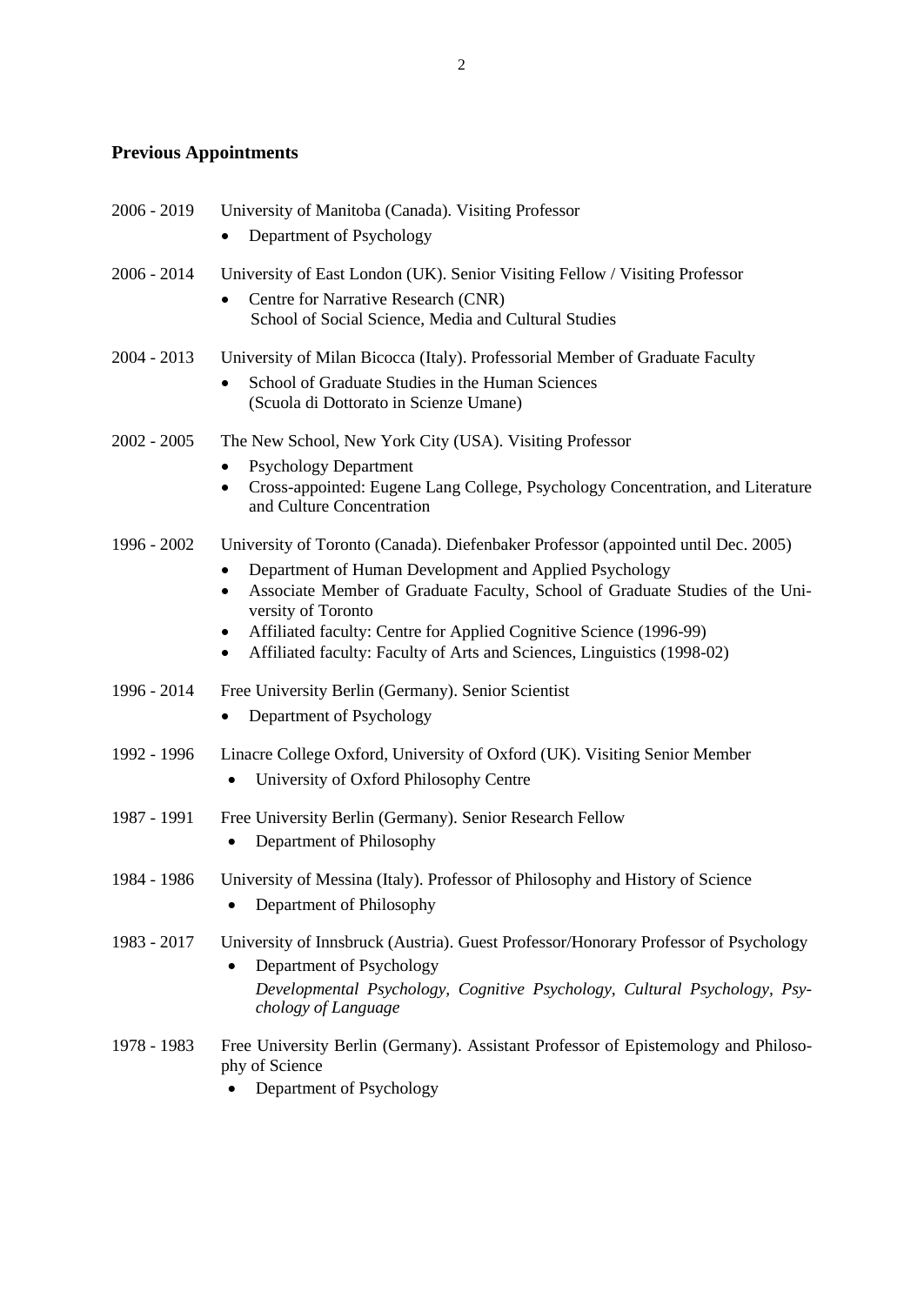# **Awards and Honors**

| 2021 | Ernst E. Boesch Prize of the Society for Cultural Psychology / Gesellschaft für Kul-<br>turpsychologie                                           |
|------|--------------------------------------------------------------------------------------------------------------------------------------------------|
| 2019 | Fellow, Einstein Center Chronoi, Berlin                                                                                                          |
| 2016 | Outstanding Research Award of The American University of Paris                                                                                   |
| 2007 | Honorary Professor (Life-long appointment), University of Innsbruck                                                                              |
| 1998 | Fellow, The Northrop Frye Centre, Victoria University Toronto/University of Toronto                                                              |
| 1996 | John G. Diefenbaker Award for the Social Sciences and Humanities of the Canada<br>Council for the Arts, Ottawa                                   |
| 1994 | Senior Fellow, International Research Center for Cultural Studies (IFK), Vienna/The<br>Austrian Federal Ministry of Science and Research, Vienna |
| 1993 | Fellow, Collegium Budapest / Institute for Advanced Study, Budapest, Hungary                                                                     |
| 1992 | Visiting Senior Member of Linacre College (Life-long appointment), University of<br>Oxford                                                       |

# **Visiting Professorships, Invited Positions, and other Distinctions**

- 2016 Visiting Professor Summer Course in Narrative Studies (SINS), University Aarhus, Denmark (August)
- 2015 Hans-Kilian Fellow (short term), Hans Kilian und Lotte Köhler-Centrum für sozialund kulturwissenschaftliche Psychologie und historische Anthropologie [Hans Kilian and Lotte Köhler Center for Socio-Historical and Cultural Psychology and Anthropology], Ruhr University Bochum, Germany (November)
- 2014 2015 Visiting Professor Summer School, School of Social Sciences and Humanities and School of Language, Translation and Literary Studies, University of Tampere, Finland (Fall session 2014, Spring session 2015, Summer session 2015)
- 2012 Visiting Professor, The Swedish Center for Memory and Dementia Research / Department of Medical and Health Sciences, Linkoping University, Sweden (Fall semester)
- 2007 Marie Curie Senior Research Fellow, European Union Research Program "Memory/ Memoir" at the University of Sheffield, UK (Fall semester)
- 2006 Senior Visiting Fellow, Department of Social Anthropology, University of Cambridge (Spring term)
- 2005 2008 Research Fellow, Center for Research on Culture, Development, and Education; Steinhardt School of Culture, Education, and Human Development, New York University (Spring sessions)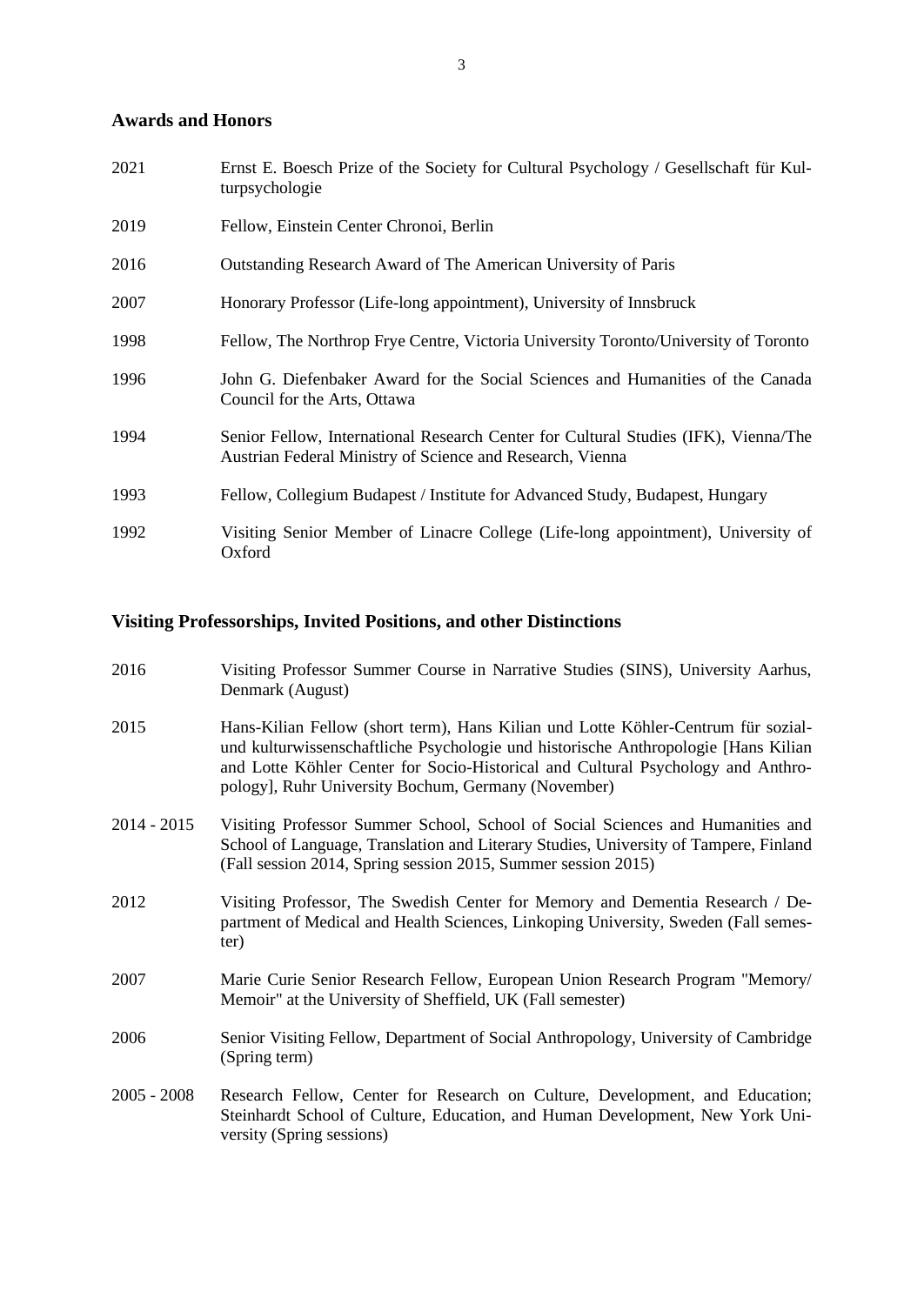| 2005        | Visiting Professor, Interdisciplinary Graduate School of Communication Studies,<br>University of Linkoping, Sweden (Fall semester)                                                                 |
|-------------|----------------------------------------------------------------------------------------------------------------------------------------------------------------------------------------------------|
| 1999 - 2000 | Visiting Professor, University of Brasilia (UnB), Institute of Psychology (Academic<br>year)                                                                                                       |
| 1999 - 2004 | Associated Senior Research Fellow, Center for the Study of Culture, Orality, Imagery,<br>and Memory [Núcleo de Estudos da Cultura, Oralidade, Imagem e Memória], Univer-<br>sity of Brasilia (UnB) |
| 1996        | Visiting Professor, Catholic University of Milan (Università Cattolica del Sacro<br>Cuore) (Fall semester)                                                                                         |
| 1996        | Senior Fellow, The Institute for Advanced Study in the Humanities, University of<br>Massachusetts, Amherst, MA (Spring semester)                                                                   |
| 1995        | Visiting Professor, Department of Psychology, University of Turin (Summer semes-<br>ter)                                                                                                           |
| 1995        | Visiting Professor, Centre for Applied Cognitive Science, University of Toronto,<br>OISE (Spring semester)                                                                                         |
| 1990 - 1991 | Visiting Research Fellow, Institute of Theory, History, and Social Studies of Science,<br>University of Vienna (Fall semester)                                                                     |

# **Grants and other Fellowships**

| $2019 -$      | Fellowship, Einstein Foundation Berlin (Summer sessions 2019-)                                                                                                                                                                                                                             |
|---------------|--------------------------------------------------------------------------------------------------------------------------------------------------------------------------------------------------------------------------------------------------------------------------------------------|
| $2018 -$      | Grant, Finish Academy of Sciences for the Consortium Instrumental Narratives: The<br>Limits of Storytelling and New Story-Critical Narrative Theory (iNARR)                                                                                                                                |
| $2016 -$      | Grant, Scandinavian Council of Ministers for a joint research project with the Interna-<br>tional Research Group Narrative and Memory of the Nordic University (NSU)                                                                                                                       |
| 2015          | Short Term Fellowship, Hans Kilian und Lotte Köhler Centrum (KKC) für sozial- und<br>kulturwissenschaftliche Psychologie und historische Anthropologie [Hans Kilian and<br>Lotte Köhler Center of Sociocultural Psychology and Historical Anthropology] Ruhr<br>University Bochum, Germany |
| 2015          | Grant, The University of Tampere's (Finland) International Research Program                                                                                                                                                                                                                |
| 2015          | Grant, Mellon Foundation, New York                                                                                                                                                                                                                                                         |
| 2012          | Grant, The Science, Humanities, Social Sciences, and Medial Research Foundation of<br>the Bank of Sweden Tercentenary Foundation, Stockholm                                                                                                                                                |
| $2009 - 2011$ | Grant, The Manitoba Health Research Foundation, Winnipeg (Canada)                                                                                                                                                                                                                          |
| $2008 - 2009$ | Grant, The Social Sciences and Humanities Research Council of Canada, Ottawa<br>(Canada)                                                                                                                                                                                                   |
| 2007          | Grant, The European Union's Research Funds Marie Curie, Brussels (Marie Curie<br>Senior Research Fellowship) for Research Project at the University of Sheffield (UK)                                                                                                                      |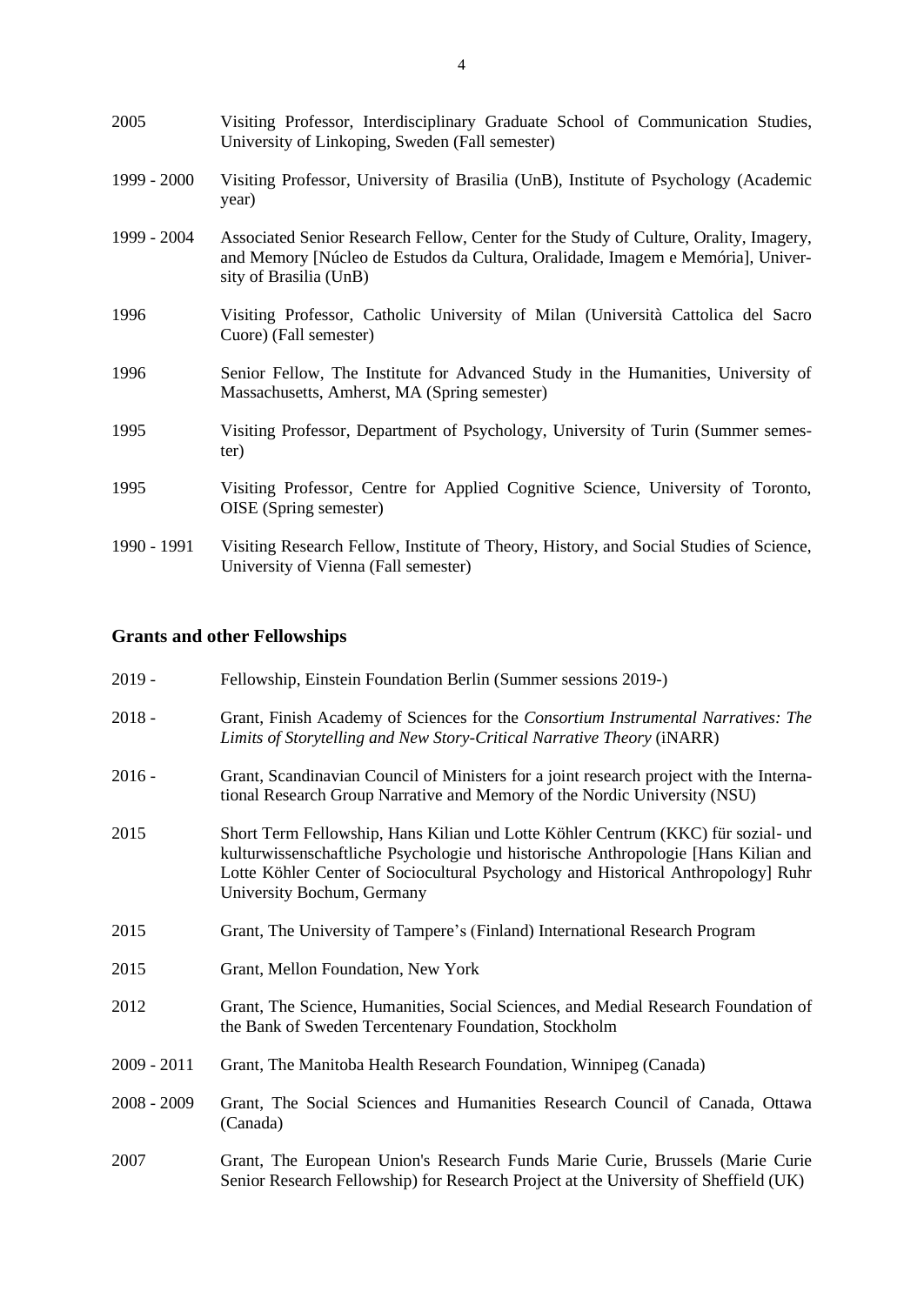| 2006        | Grant, Italian National Research Council (CNR) for a Research Project at the Depart-<br>ment of Social Anthropology, University of Cambridge (UK)                  |
|-------------|--------------------------------------------------------------------------------------------------------------------------------------------------------------------|
| 2005        | Grant, New York University Research Challenge Fund (Research project at the De-<br>partment of Applied Psychology, New York University)                            |
| 2005        | Grant, The Swedish National Council for Social Research and Working Life, Stock-<br>holm (Sweden)                                                                  |
| 2001 - 2002 | Grant, The German National Research Agency (DFG) / German Foreign Office Spe-<br>cial Funds, Bonn, for Research in Brazil (Germany)                                |
| 1999 - 1999 | Grant, National Brazilian Research Council (CNPq), Brasilia (Brazil)                                                                                               |
| 1998 - 1999 | Fellowship, The Northrop Frye Centre, Victoria University Toronto/University of To-<br>ronto (Academic year 1998-99)                                               |
| 1996 - 1998 | Grant, The Canada Council for the Arts, Ottawa                                                                                                                     |
| 1996 - 1998 | Grant, The Social Sciences and Humanities Research Council of Canada (SSHRC),<br>Ottawa                                                                            |
| 1996 - 1999 | Grant, Consiglio Nazionale di Ricerca (CNR), Rome [National Research Council of<br>Italy] for a research project at The Catholic University Milan (Italy)          |
| 1996 - 1997 | Fellowship, International Research Center for Cultural Studies (IFK) / The Austrian<br>Federal Ministry of Science and Research, Vienna (Austria)                  |
| 1995        | Grant, Consiglio Nazionale di Ricerca (CNR) [National Research Council of Italy],<br>Rome, for a research project at The University of Turin (Italy)               |
| 1994        | Fellowship, International Research Center for Cultural Studies (IFK), Vienna and Pro-<br>ject Grant, The Austrian Federal Ministry of Science and Research, Vienna |
| 1993 - 1994 | Fellowship, Collegium Budapest - Institute for Advanced Study, Budapest, Hungary<br>(Academic year)                                                                |
| 1993 - 1995 | Grant, Consiglio Nazionale di Ricerca (CNR), Rome [National Research Council of<br>Italy] for a research project at The Universities of Turin and Florence (Italy) |
| 1990 - 1991 | Grant, The Austrian Ministry for Science and Research, Vienna, and The German In-<br>ternational Academic Exchange Service (DAAD), Bonn                            |

# **Invited Lecture Courses, Workshops, Master Classes, and Seminars**

| 2020 | Koselleck Seminar on <i>Diachronic Narratology</i> , University of Freiburg/Deutsche For-<br>schungsgemeinschaft (DFG) [German Research Foundation] (February) |
|------|----------------------------------------------------------------------------------------------------------------------------------------------------------------|
| 2019 | Seminar. Research group <i>Literature, Cognition, Emotions</i> , University of Oslo (Octo-<br>ber)                                                             |
| 2016 | Master Class. University of Music and Performing Arts Munich, Germany (Decem-<br>ber)                                                                          |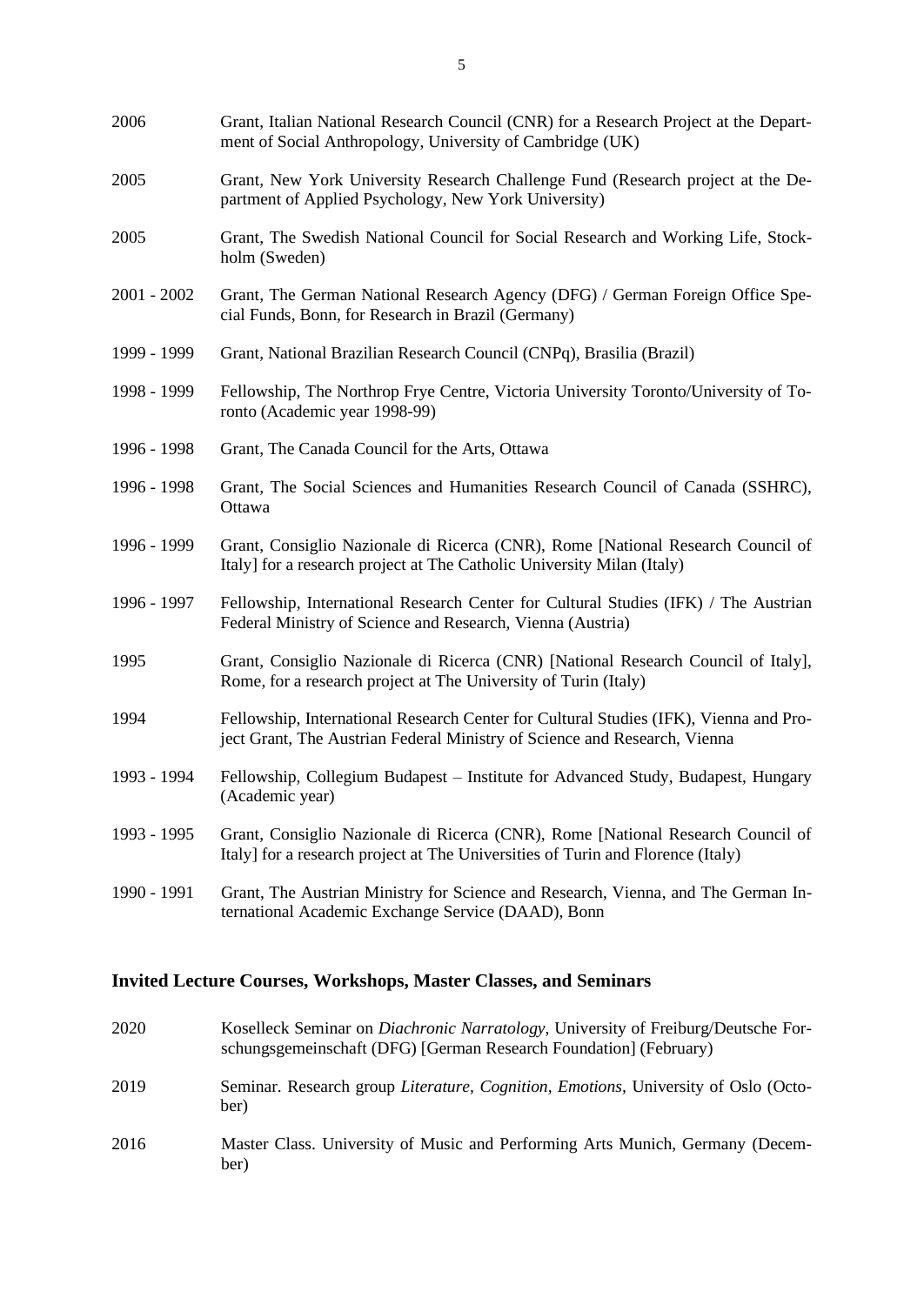- 2016 Summer Course. *Narrative Studies* (SINS), University Aarhus, Denmark (August) 2016 Workshop. The Centre for Language, Discourse and Communication, King's College London, & The Centre for Narrative Research, University of East London, (February) 2015 & 2016 Seminars. Festival dell'Autobiografia, Libera Università di Anghiari (Arezzo, Tuscany), Italy (September) 2015 Seminar. Hans Kilian und Lotte Köhler Centrum (KKC) für sozial- und kulturwissen-
- schaftliche Psychologie und historische Anthropologie [Hans Kilian and Lotte Köhler Center of sociocultural Psychology and historical Anthropology] Ruhr University Bochum, Germany (November)
- 2013 Seminar. Wellcome Trust, London (June)
- 2013 Workshop. The City University of New York (CUNY), Graduate Center & CREATE Labs, New York University (NYU) (April)
- 2012 Master Class. University of the Arts London, Graduate School (CCW) / Chelsea College of Art and Design (Spring semester)
- 2005 2015 Workshops. Academy of Finland Centre of Excellence, Finish Doctoral Program in Social Sciences, and Finish Doctoral Programs in Public Health (organized by the Medical and Public Health Programs of Finish universities, The National Institute for Health and Welfare, the Finnish Cancer Registry, the Finnish Institute of Occupational Health) (November 2005, June 2007, February 2009, May 2011, May and August 2015)
- 2005 2012 Seminars. University of Milan Bicocca (Università di Milano-Bicocca), Department of Human Sciences (Dipartimento di Scienze Umane) [until 2006: Department of Epistemology and Hermeneutics (Dipartimento di Epistemologia ed Ermeneutica della Formazione)] (Spring Semesters, annually)
- 2012 Lecture Course. University of Linköping / Stockholm, Department of Medical and Health Scienes, Sweden (Fall semester)
- 2012 Workshop. The American University of Paris & The University of Paris Diderot-Paris 7, Pre-Conference Workshop, International Conference "Narrative Matters" (May)
- 2012 Workshop. University of London, National Centre for Research Methods / Institute of Education, "Novella" Methodology programme of the Economic and Social Science Research Council of Great Britain (with Maria I. Medved) (March)
- 2011 Seminar. University of Tartu, University of Tallinn, and the Estonian Academy of Arts, Estonian Centre of Excellence in Cultural Theory, sponsored by the EU Research Programme, Brussels (January/February 2011)
- 2010 Lectures & Workshop. City University of New York, Graduate Center (CUNY) (April)
- 2010 Seminar. University of Calgary, Department of Psychology (March)
- 2008 Seminar. Ruhr-University Bochum, Research School Humanities and Social Sciences (Winter semester)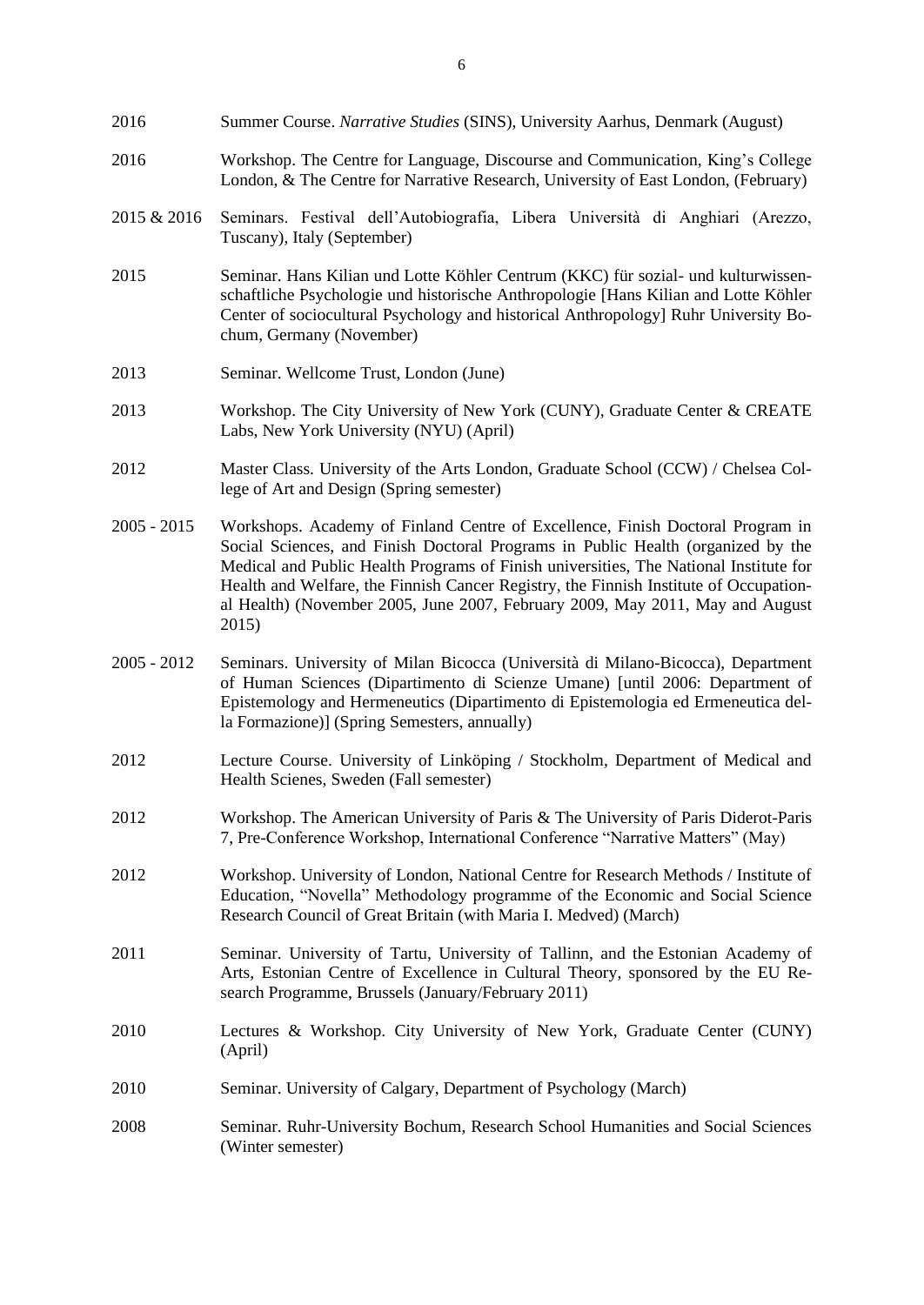| 2008        | Seminar. University of Turin, Department of Social Sciences (Dipartimento di Scien-<br>ze Sociali) (Spring semester)                                                                                                                                                       |
|-------------|----------------------------------------------------------------------------------------------------------------------------------------------------------------------------------------------------------------------------------------------------------------------------|
| 2007        | Lecture & Workshop. National Centre for Research Methods of the Economic and<br>Social Research Council (ESRC) of Great Britain, University of Southampton (Spring<br>semester)                                                                                            |
| 2007        | Lecture & Workshop. National Centre for Research Methods of the Economic and<br>Social Research Council (ESRC) of Great Britain, University of East London (Spring<br>semester)                                                                                            |
| 2007        | Lecture Course. University of Sheffield, ICOSS Centre of the Social Sciences and<br>Department of Information Studies (Spring semester)                                                                                                                                    |
| 2006        | Workshop. King's College London, School of Humanities, Linguistics (May).                                                                                                                                                                                                  |
| 2005        | Seminar. University of Gothenburg, Sweden, Nordic School of Public Health (Octo-<br>ber)                                                                                                                                                                                   |
| 2005        | Lecture Course. University of Dublin, Helix Arts Centre, and Goethe Institute Dublin<br>(February)                                                                                                                                                                         |
| 2004 & 2005 | Workshop. University of Chemnitz, Germany, Department of Intercultural Communi-<br>cation (July 2004 and June 2005)                                                                                                                                                        |
| 2002        | Lecture Course. University of Linköping, Sweden, Interdisciplinary Graduate School<br>of Communication Studies and Department of Communication (Spring semester)                                                                                                           |
| 2000 & 2001 | Seminars. University of Rome "La Sapienza," Department of Psychology<br>[Dipartimento di Psicologia dei processi di sviluppo e socializzazione], sponsored by<br>the Consiglio Nazionale di Ricerca (CNR), Rome [National Research Council of<br>Italy], Spring semesters) |
| 2000        | Seminar. Universities of Cologne, Bonn, and Aachen (RWTH), Joint Research Project<br>Center [SFB] Media and Cultural Communication of the German National Research<br>Agency [DFG], Advanced Course: Techniques of Remembering (June)                                      |
| 1999        | Lecture Course & seminars. University of Brasilia (UnB), Brazil, Institute of Psy-<br>chology and Institute of Anthropology (Fall Semester)                                                                                                                                |
| 1999        | Workshop. University of Campinas / Sao Pãulo, Brazil, Department of Education<br>(Fall Semester)                                                                                                                                                                           |
| 1995 - 2000 | Lectures & Seminars. Catholic University of Milan (Università Cattolica del Sacro<br>Cuore), Department of Psychology (Fall semesters 1995 and 1996; 1997-2000 spring<br>Semesters)                                                                                        |
| 1996        | Lectures & Seminar. University of Vienna, Institute for Theory and Social Studies of<br>Science (Summer semester)                                                                                                                                                          |
| 1995        | Lecture, Seminar, and Workshop. Westphalian Clinic for Psychiatry, Neurology, and<br>Psychosomatic, Gütersloh, Germany (June)                                                                                                                                              |
| 1994 - 2002 | Workshops with Physicians, Psychologists, and Psychotherapists, University Hospital<br>Innsbruck (Annually, October 1994-09, June 2000-02)                                                                                                                                 |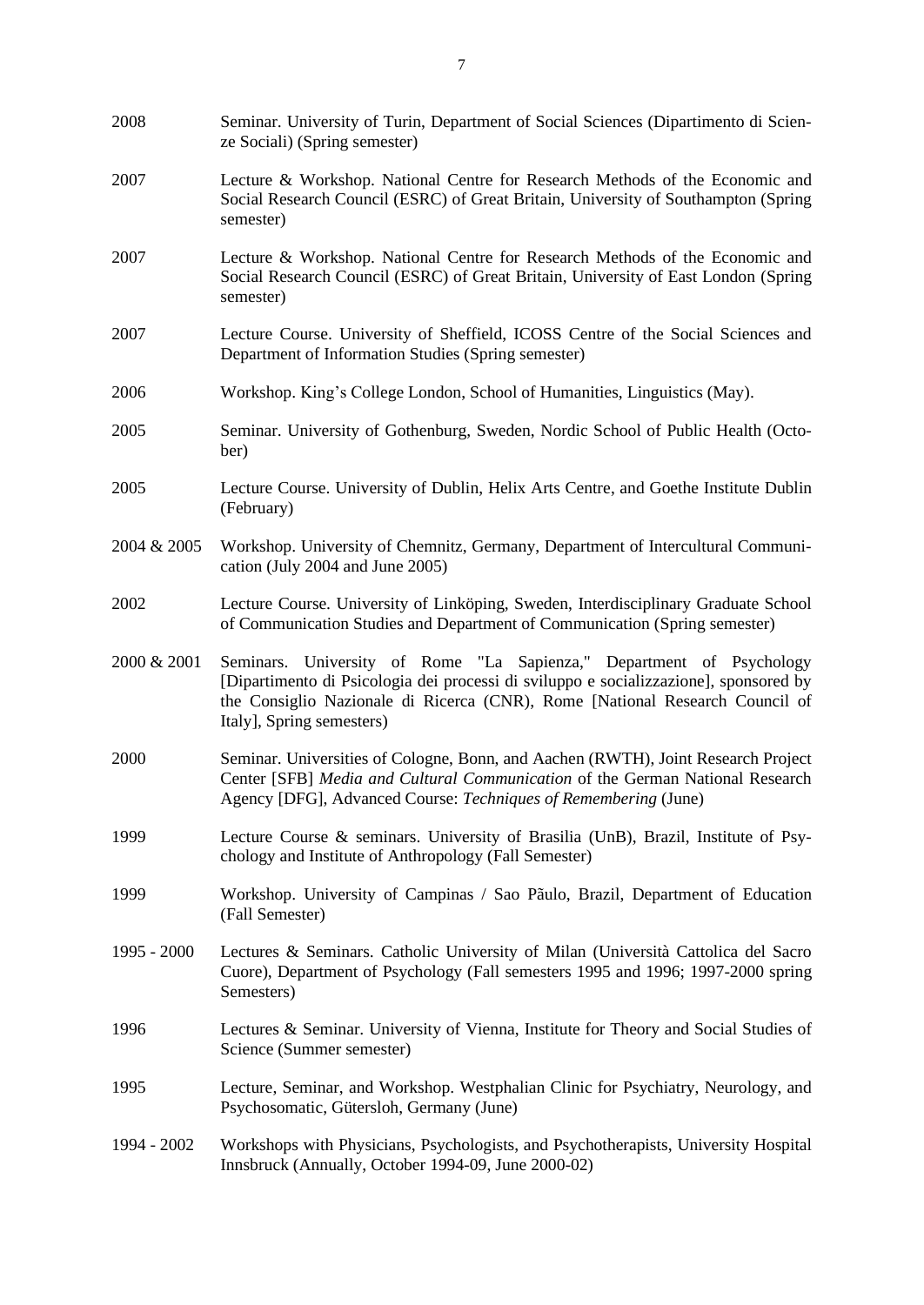| 1994          | Seminar. University of Geneva, 14th Advanced Course of the Jean Piaget Archives<br>(September)                                                                                       |
|---------------|--------------------------------------------------------------------------------------------------------------------------------------------------------------------------------------|
| 1992 - 1996   | University of Oxford, Philosophy Centre                                                                                                                                              |
|               | Lecture Classes:                                                                                                                                                                     |
|               | Trinity Term 1992:<br>Subfaculty of Linguistics                                                                                                                                      |
|               | Michaelmas Term 1992:<br>Subfaculty of Linguistics                                                                                                                                   |
|               | Trinity Term 1993:<br>Subfaculty of Philosophy, Social Studies, and Psychological Studies<br>Michaelmas Term 1994:                                                                   |
|               | Subfaculty of Philosophy, Social Studies, and Psychological Studies<br>Trinity Term 1995:<br>Subfaculty of Philosophy, Social Studies, and Psychological Studies                     |
|               | Subfaculty of Philosophy, Social Studies, and Psychological Studies<br>Michaelmas Term 1995:                                                                                         |
|               | Michaelmas Term 1996: Linacre College                                                                                                                                                |
| 1992 - 1995   | Lectures & seminars. University of Turin, Department of Psychology, International<br>Seminars "Pensiero e discorso narrativo" [Thought and narrative discourse] Summer<br>ses sions) |
| 1991 - 1993   | Lectures & seminars. University of Rome "La Sapienza," Department of Psychology<br>[Dipartimento di psicologia dei processi di sviluppo e socializzazione] (Spring<br>sessions)      |
| $1986 + 1987$ | Lectures & seminars. University of Catania, Institute of Philosophy (Spring sessions)                                                                                                |
| 1986          | Lecture & seminar. University of Messina, Institute of Psychology (Winter session)                                                                                                   |
| 1985          | Lecture & seminar. Accademia Peloritana dei Pericolanti, Messina (Winter session)                                                                                                    |

# **Further Academic Activities**

| $2013 -$    | Co-organizer, Berlin Symposia of Narrative Medicine:                                                                                                                                                                |
|-------------|---------------------------------------------------------------------------------------------------------------------------------------------------------------------------------------------------------------------|
|             | 2013: Narrative and clinical practice<br>2014: After the brain injury: Narrative and understanding<br>2015: Narrative perspectives                                                                                  |
|             | 2016: Person-centered Medicine and narrative Praxis<br>2017: Body narratives                                                                                                                                        |
|             | 2018: Language and understanding                                                                                                                                                                                    |
|             | 2019: Metaphors in Medicine<br>2020: Narratives in Medicine: Between fact and fiction                                                                                                                               |
|             |                                                                                                                                                                                                                     |
| 2007 - 2013 | Member of the Language, Health, and Illness Research Group at the University of<br>Manitoba, Department of Psychology (Winnipeg, Canada)                                                                            |
| 1998 - 2001 | Co-editor (with D.R. Olson and B.D. Homer) of Redefining Literacy: Language, Lit-<br>eracy and the Mind. Print and Online Journal of the Centre for Applied Cognitive Sci-<br>ence (University of Toronto, Canada). |
| 1993 - 1994 | Co-convenor (with Reinhard Koselleck and Helga Nowotny) of the Research Group<br>"Time, History, and the Individual" at Collegium Budapest (Hungary) (Academic<br>Year 1993-1994)                                   |
| 1980 - 1984 | Member of the research group Concept Development in Science at Max-Planck Insti-<br>tute for Human Development, Berlin-West, and the Institute of Philosophy at Free<br>University Berlin (Germany)                 |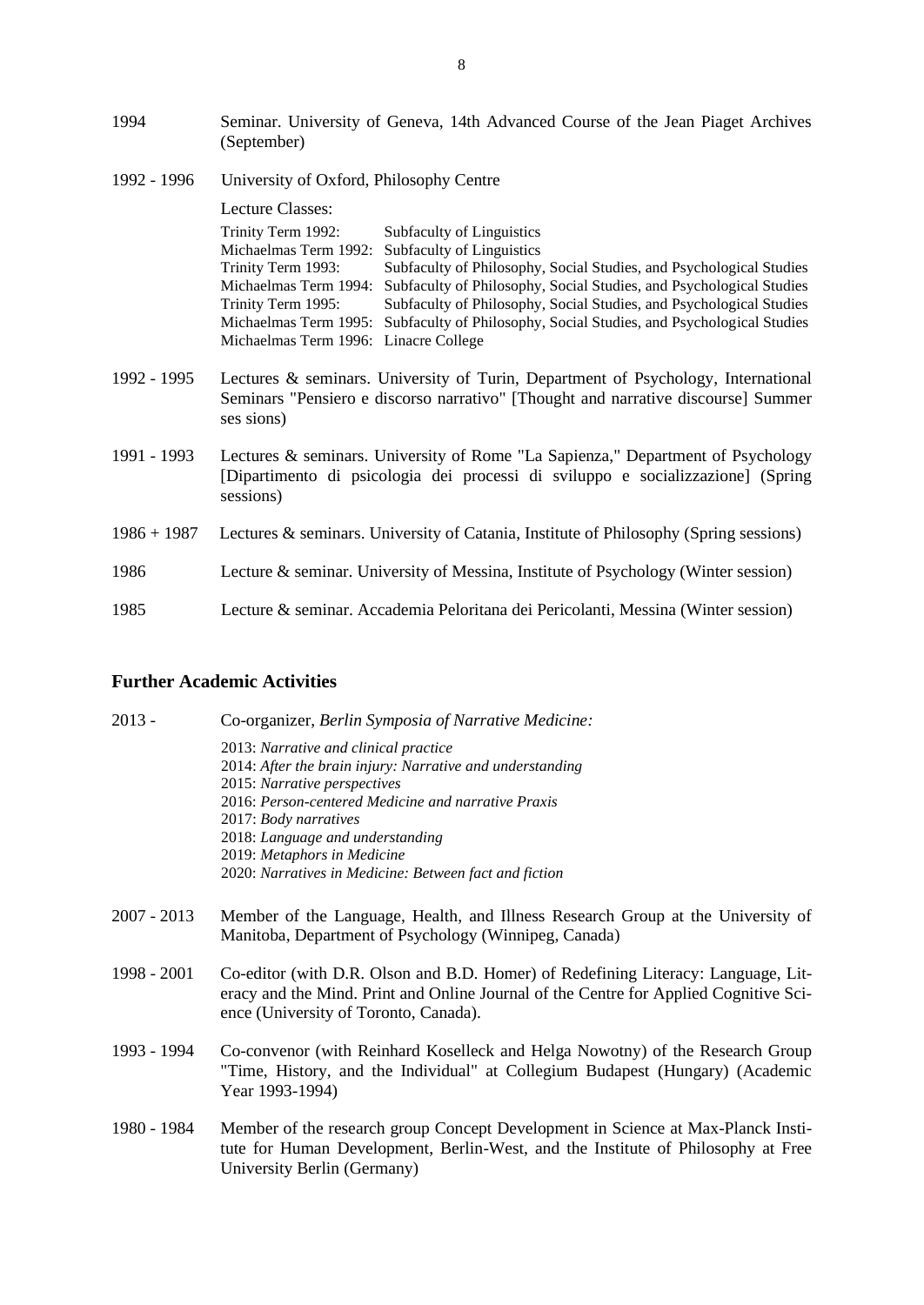| 1979 - 1988 | Papers and chairs of session at the International Hegel Conferences (of the "Interna-<br>tional Hegel Society") in Belgrad (1979), Athens (1982), Rotterdam (1984), Zurich<br>(1986), Berlin-West (1988) |
|-------------|----------------------------------------------------------------------------------------------------------------------------------------------------------------------------------------------------------|
| 1977 - 1988 | Member of "Hegel Colloquium" at the Institute of Philosophy at Free University Ber-<br>lin (Germany)                                                                                                     |
| 1977 - 1999 | Project collaborator and author of Hans Werner Henze's New Aspects of Musical<br>Aesthetics, Five volumes (1979, 1981, 1986, 1990, 1999). Frankfurt a. M.: Fischer                                       |

# **Member of Doctoral Thesis Committees**

(Germany)

# *at Universities in*

- Berlin (Freie Universität Berlin)
- Brasilia (Universidade de Brasília, UnB)
- Innsbruck (Universität Innsbruck)
- London (University of East London)
- New York (The New School; City University of New York/CUNY)
- Linkoping (Opponent of a Doctoral Dissertation; Linkoping University)
- Milan (Università di Milano-Bicocca; Università Cattolica del Sacro Cuore)
- Oxford (Oxford University)
- Paris (Université Paris Descartes / Sorbonne Paris Cité)
- Rome (Università di Roma "La Sapienza")
- Toronto (University of Toronto; Ontario Institute for Studies in Education)
- Turin (Università di Torino)
- Winnipeg (University of Manitoba)
- Worcester, Mass. (Clark University)

# **Editorial and Advisory Responsibilities**

# **Journal and Book Series Board member**

- *Auto/Biography: An International and Interdisciplinary Journal. Sage, UK (2002-2007)*
- *Autobiografie. Ricerche, pratiche, esperienze*. Mimesis, Milan, Italy (2019- )
- *CoSMo - Comparative Studies in Modernism / Rivista del Centro Studi Arti della Modernità* [Journal of the Centre for Studies on the Arts of Modernism]. University of Turin, Italy  $(2016-)$
- *Crescendo* [*Growing up*] (Book series). Edizioni Junior, Bergamo, Italy (2013-).
- *cultura & psyché: Journal of Cultural Psychology.* Springer Nature, Heidelberg/New York  $(2020-).$
- *Handbook of Narrative Inquiry: Mapping a Methodology*. Sage, US/UK (Consultant Editor, 2007)
- *International Journal of Idiographic Science*. Online Journal, Amsterdam & Worcester, Mass., US (2005-2010)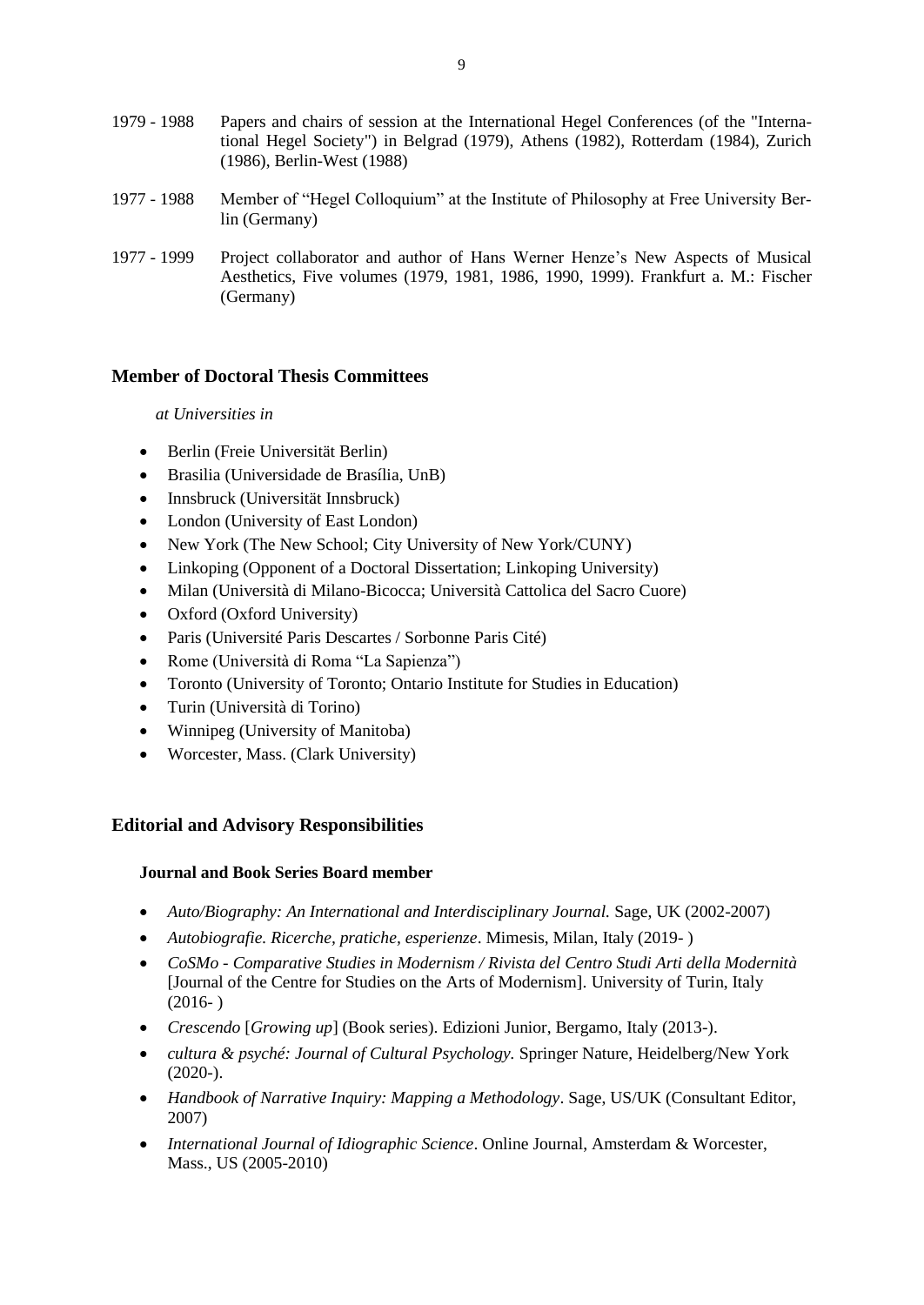- *Journal für Psychologie*. Vandenhoek & Ruprecht, Germany (2005-2013)
- *Memory, Mind & Media*. Cambridge University Press, UK/US (2021-)
- *Narrative Works: Issues, Investigations and Interventions*. St. Thomas University, Canada (2012-)
- *Papeles de Trabajo sobre Cultura, Educación y Desarrollo Humano / Working Papers on Culture, Education and Human Development*. Universitat de Girona, Spain (2015-)
- *Psychologische Diskurse* (Book series). Vandenhoek & Ruprecht, Göttingen, Germany (2004-2006)
- *Psicologia: Teoria e Pesquisa*. University of Brasilia Press, Brasil (1998-2002)
- *Scienza dell'Interazione: Rivista di Psicologia, Psicosociologia e Psicoterapia* [*The Science of Interaction: Journal of Psychology, Psycho-Sociology, and Psychotherapy*]. Padova, Italy (1996-2004)
- *Scienze della Narrazione* (Book series). Milan: Mimesis*,* Italy (2011- )
- *Storyworlds: A Journal of Narrative Studies.* University of Nebraska Press, US (2009-)
- *Subjectivity.* Palgrave, UK/US (2008-2013)

# **Member of other boards or academic institutions**

- Advisory Board, *Centre for Narrative Research*, University of East London, UK (2007-).
- Advisory Board, Neue Gesellschaft für Psychologie [New Association of Psychology], Berlin, Germany (2008-)
- Advisory Board, *The Tampere Center for Interdisciplinary Narrative Studies "Narrare",*  University of Tampere, Finland (2014-)
- Advisory Board, *Borders of the Visible: Intersections between Literature and Photography / Seuils du visible. Intersections entre littérature et photographie: Soglie del visibile / Intersezioni fra letteratura e fotografia.* International Research Network and Conference, University of Turin, Italy (2017)
- Advisory Board, *Mining Memories of Europe* (MeME). International Research Project, The European Commission Research Programme *Reflective society: Emergence and transmission of European cultural heritage,* Sheffield, UK (2015)
- *Clark University/College of the Holy Cross Consortium on Narrative Research.* Worcester, MA*,* US (Advisory Board, 2002-2005)
- *Narrative & Memory.* International research group of the Nordic University, The Nordic Council of Ministers (2016- )
- Advisory Board, *International* Conference, *Al di là della informazione data: Riflessioni sulla eredità di Jerome Bruner* [*Beyond the information given: Reflections on the legacy of Jerome Bruner*], University of Florence, Italy (2016-2017)
- *International Encyclopedia of Critical Psychology.* Springer, New York, US (Editorial Advisory Board, 2011-2014)
- Member of Consortium *Instrumental Narratives: The Limits of Storytelling and New Story-Critical Narrative Theory (iNARR).* Finish Academy of Sciences, Helsinki, Finland (2018-)
- Advisory Board, International Conference *Forms, History, Narrations, Big Data: Morphology and Historical Sequence.* University Turin & Centro Studi "Arti della Modernità" / Center for Comparative Modernism, Turin, Italy (2018-2019).
- Advisory Board, International Conference *1922/2022 – Total Modernism: Continuity, Discontinuity, and the Experimental Turn*. University Turin & Centro Studi "Arti della Modernità" / Center for Comparative Modernism, Turin, Italy (2019-2022).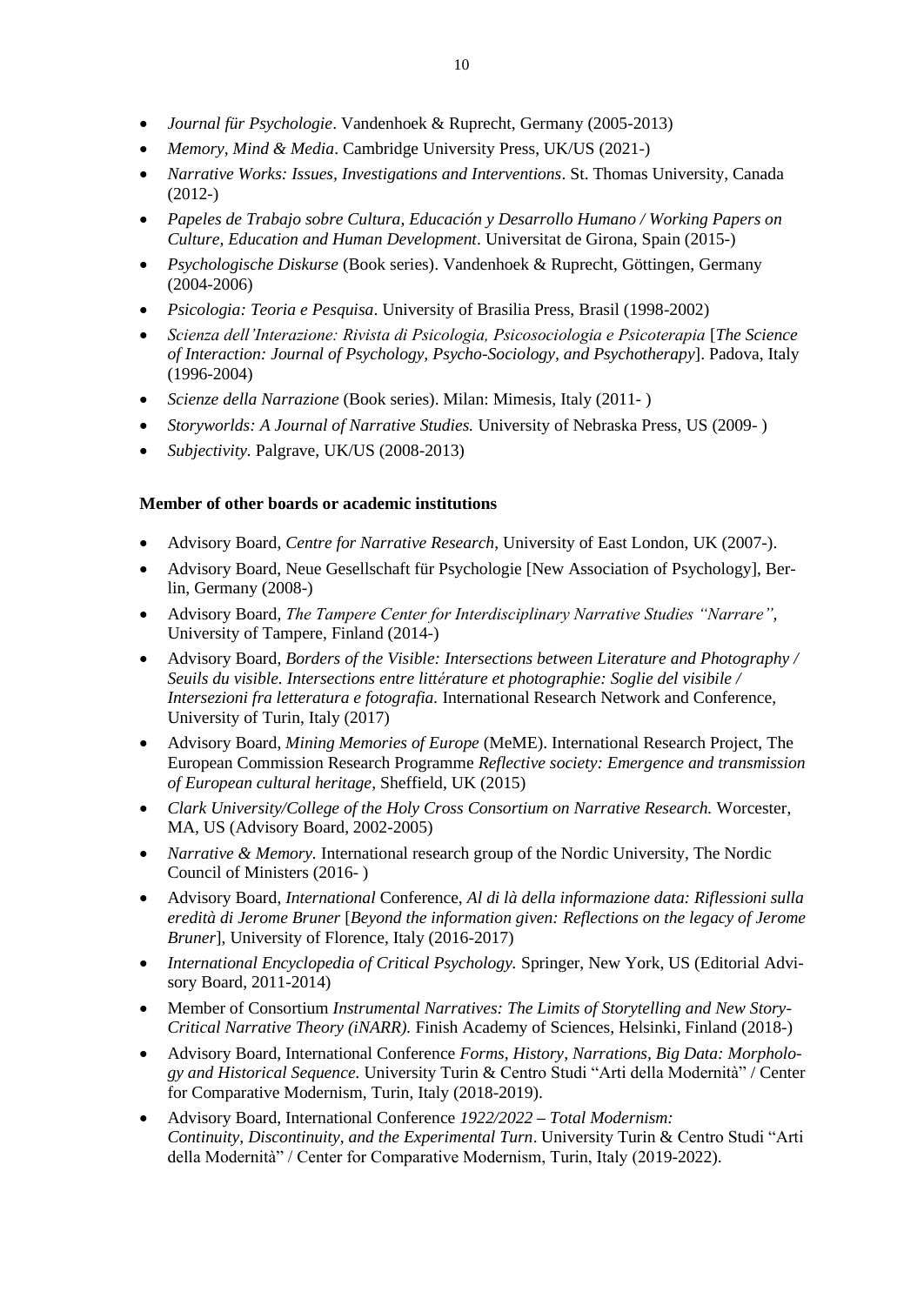# **Journal Reviewer**

- *Archivio di Psicologia, Neurologia e Psichiatria.* Catholic University Milan/Italy
- *Critical Psychology*. Sage, US/UK
- *Culture & Psychology*. Sage, US/UK
- *Current Anthropology*. The University of Chicago Press, US
- *Current Sociology*. Sage, US/UK
- *Deutsche Zeitschrift für Philosophie*. Akademie Verlag*,* Germany
- *Discourse Processes*. Taylor & Francis, UK/US
- *European Journal of Philosophy*. Blackwell, UK
- *eTransfers. Journal for Literary and Cultural Studies. International Centre for the Study of Culture at Queen Mary, University of London, UK*
- *History of the Human Sciences*. Sage, US/UK
- *Integrative Psychological & Behavioral Science*. Springer, Germany & UK
- *Journal of Consciousness Studies.* Imprint Academic, US
- *Journal of Cognition and Development*, Taylor & Francis, UK/US
- *Journal für Psychologie. Vandenhoek & Rupprecht,* Germany
- *Journal of Child Language*. Cambridge University Press, UK
- *Journal of Pragmatics*. Elsevier, The Netherlands
- *Journal of Theoretical and Philosophical Psychology.* APA, US
- *KronoScope: Journal for the Study of Time.* Brill, The Netherlands/US
- *Medical Humanities.* BMJ/Institute of Medical Ethics, UK
- *Memory Studies*. Sage, US/UK
- *Mind, Memory & Media.* Cambridge, UK/US
- *Narrative Inquiry*. John Benjamins, The Netherlands/US
- *Narrative Works*. St. Thomas University, Canada
- *New Ideas in Psychology,* Elzevier, The Netherlands
- *Psychologie in Österreich*. Vienna, Austria
- *Rassegna di Psicologia*. Rome, Italy
- *Seminar.Net: International Journal of Media, Technology and Lifelong Learning. Lilleham*mer, Norway
- *Theory and Psychology.* Sage, US/UK
- *Time and Society*. Sage, US/UK
- *Text & Talk*. De Gruyter, Germany/US
- *Qualitative Research in Psychology*. Taylor & Francis, UK/US

# **Book Reviewer**

- *Cambridge University Press,* Cambridge & New York
- *Harvard University Press,* Cambridge, MA
- *Oxford University Press*, Oxford & New York
- *Routledge*, London & New York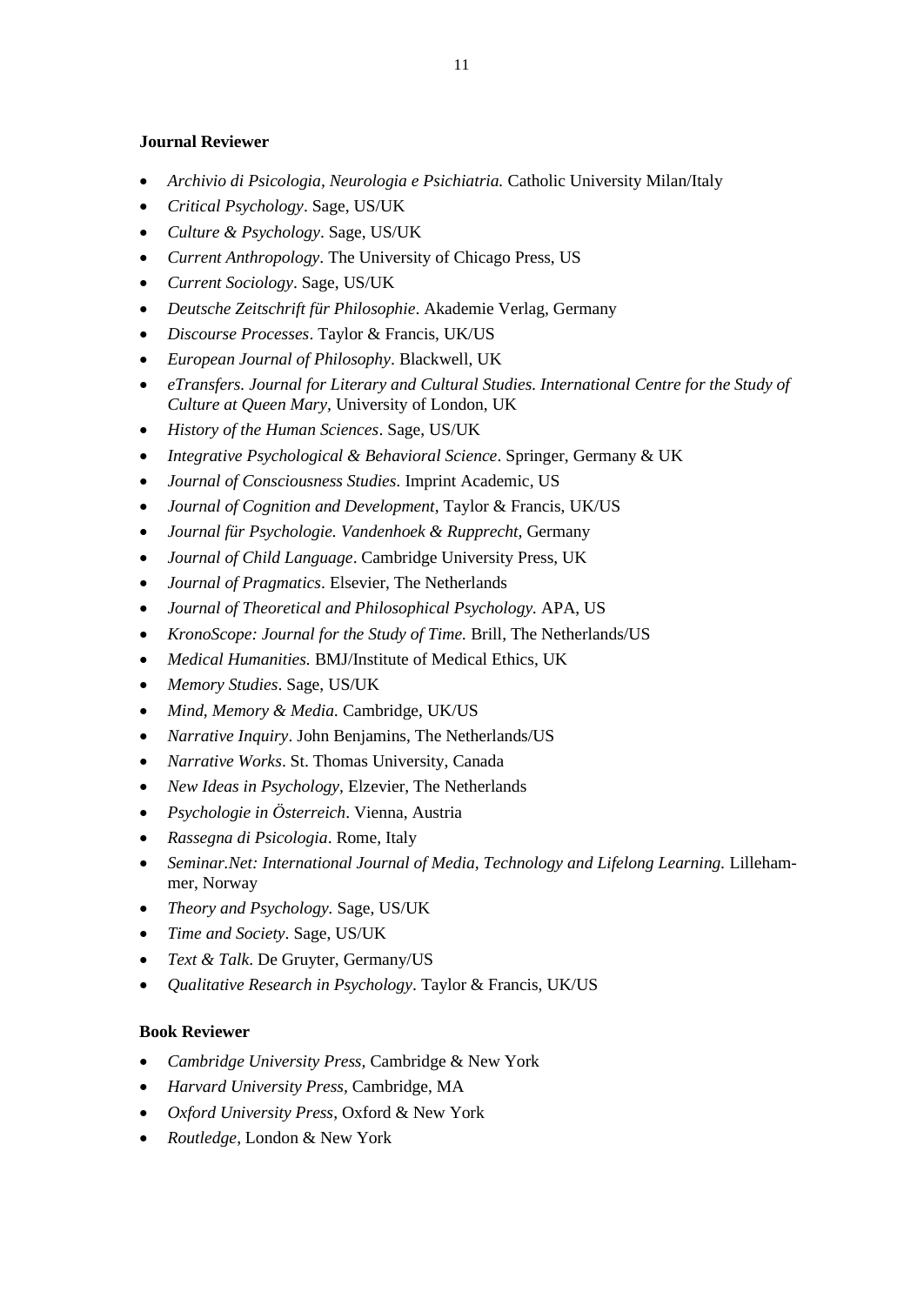# **Institutional Reviewer**

- *American Council of Learned Societies (ACLS)*
- *American Philosophical Society (APS)*
- *Austrian Science Fund (FWF)*
- *British Academy*
- *Economic and Social Research Council of Great Britain (ESRC)*
- *European Science Foundation (ESF)*
- *German Academic Exchange Service (DAAD)*
- *German National Academic Foundation (Studienstiftung des Deutschen Volkes)*
- *Israel Science Foundation (ISF)*
- *Leverhulme Trust, London*
- *Riksbankensjubileumsfond /The Swedish Foundation for Humanities and Social Sciences, Stockholm*
- *Social Sciences and Humanites Research Council of Canada (SSHRC)*
- *Swiss National Science Foundation (SNSF)*
- *Tyrolean Science Foundation (Tiroler Wissenschaftsfond)*
- *University of Oxford, Graduate Admissions Office*
- *Wellcome Trust, London*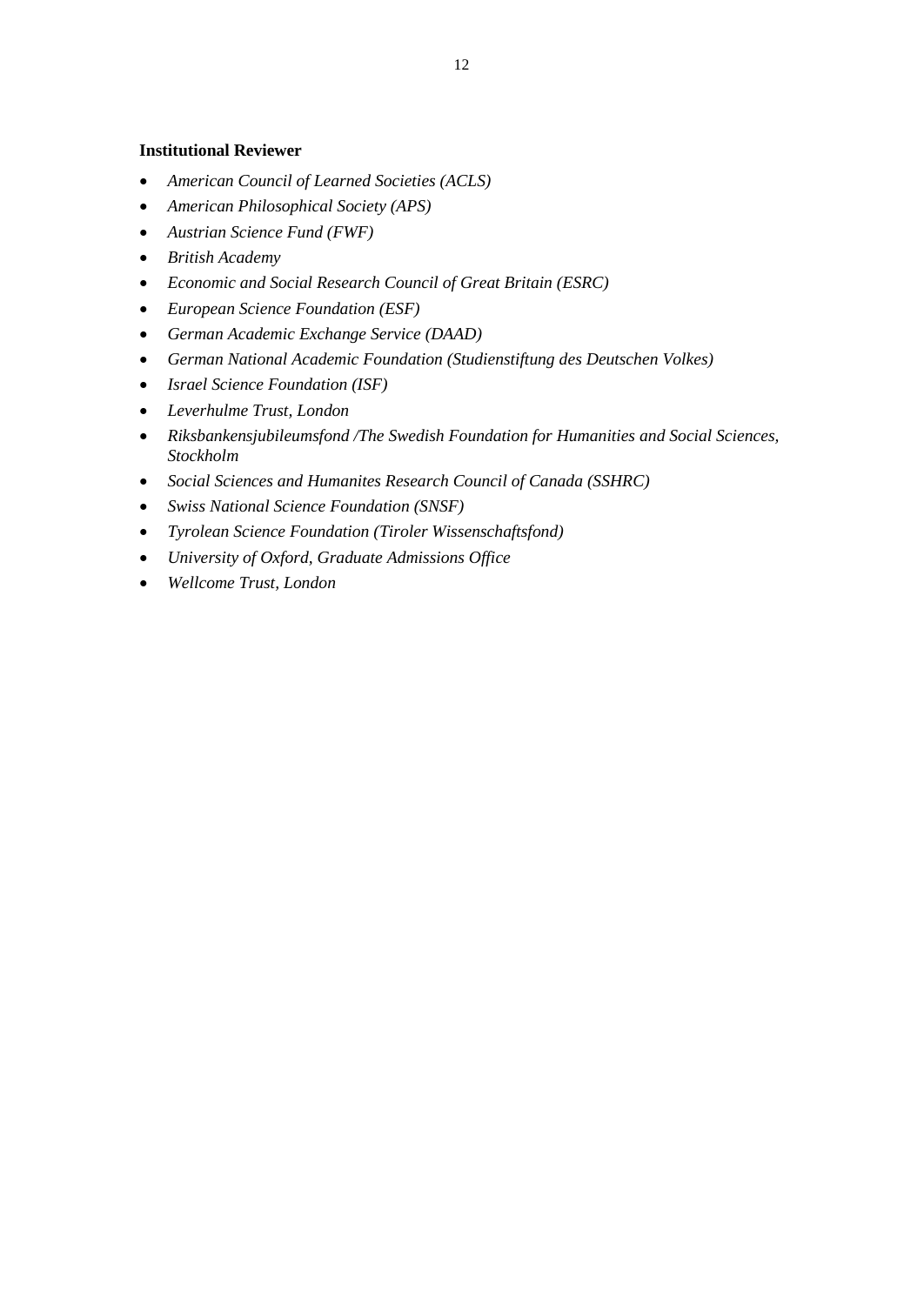# **PUBLICATIONS**

- I. Books and Monographs p. 13
- II. Edited Volumes of Special Issues p. 14
- III. Papers and Chapters p. 14
- IV. Keynotes, Invited Talks and Addresses (Selection since 1994) p. 32
- V. Presentations at Conferences and Academic Meetings p. 43

## **I. Books and Monographs**

- Brockmeier, Jens (2015 Hb and eBook; 2018 Pb). *Beyond the Archive: Memory, Narrative, and the Autobiographical Process*. Oxford & New York: Oxford University Press.
- Brockmeier, Jens (2014). *Cultura e narrazione* [Culture and narrative]. Milan: Mimesis Edizioni.
- Hydén, Lars-Christer; Lindemann, Hilde; and Brockmeier, Jens (Eds.) (2014). *Beyond Loss: Dementia, Identity, Personhood*. Oxford & New York: Oxford University Press.
- Hydén, Lars-Christer and Brockmeier, Jens (Eds.) (2008 Hb; 2011 Pb). *Health, Illness and Culture: Broken Narratives.* New York: Routledge.
- Brockmeier, Jens; Wang, Min; and Olson, David R. (Eds.) (2002/2013 Hb; 2014 Pb). *Literacy, Narrative and Culture*. Richmond/UK: Curzon, 2002 / London: Routledge, 2013 Hb; 2014 Pb)
- Brockmeier, Jens and Carbaugh, Donal (Eds.) (2001 Hb; 2008 eBook). *Narrative and Identity: Studies in Autobiography, Self and Culture*. Amsterdam and Philadelphia, PA: John Benjamins.
- Harré, Rom; Brockmeier, Jens; and Mühlhäusler, Peter (1999 Hb and Pb; 2012 eBook). *Greenspeak: A Study of Environmental Discourse*. Thousand Oaks, CA, London, & New Delhi: Sage.
- Brockmeier, Jens (1998). *Literales Bewusstsein. Schriftlichkeit und das Verhältnis von Sprache und Kultur* [The Literate Mind: Literacy and the Relationship between Language and Culture]*.*  Munich: Fink.
- Brockmeier, Jens (Ed.) (1997). *Narrative Realities: Perspectives on the Self*. Proceedings of a Conference at the International Research Center for Cultural Studies. Vienna: IFK.
- Brockmeier, Jens (1992). "Reines Denken". Zur Kritik der teleologischen Denkform ["Pure Thought": A Critique of the Teleological Form of Thinking]*.* Amsterdam and Philadelphia: B. R. Grüner / John Benjamins.
- Brockmeier, Jens (Ed.) (1984). *Hans Werner Henze: Musik und Politik, Schriften und Gespräche 1955-1984* [Music and Politics: Collected Writings and Conversations 1955-1984]*.* Second revised and enlarged edition. Munich: Deutscher Taschenbuch Verlag.
- Brockmeier, Jens (1980). *Die Naturtheorie Giordano Brunos. Erkenntnistheoretische und naturphilosophische Voraussetzungen des frühbürgerlichen Materialismus* [The Theory of Nature of Giordano Bruno: Epistemology and Philosophy of Nature in Renaissance Materialism]. Frankfurt & New York: Campus Verlag.
- Brockmeier, Jens (Ed. on behalf of the Württembergische State's Theater Stuttgart). (1979). *Orpheus - Materialien*. Stuttgart: Württembergische State's Theater.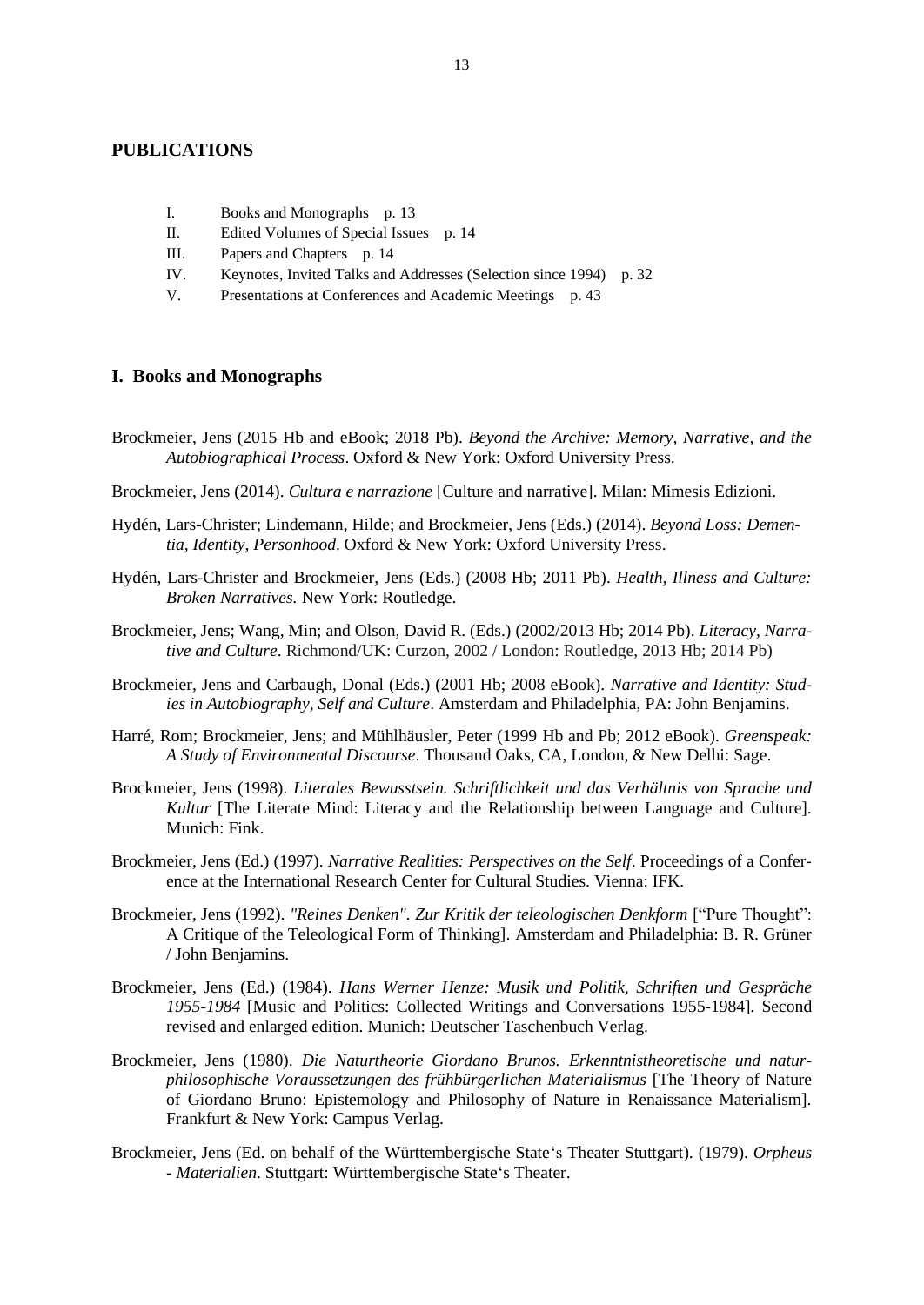Brockmeier, Jens (Ed.) (1976). *Hans Werner Henze: Musik und Politik, Schriften und Gespräche 1955-1975* [Music and Politics: Collected Writings and Conversations 1955-1975]*.* Munich: Deutscher Taschenbuch Verlag.

US edition (1982): *Hans Werner Henze: Music and Politics: Collected Writings, 1953-1981*. Ithaca, NY: Cornell University Press.

UK edition (1982): *Hans Werner Henze: Music and Politics: Collected Writings, 1953-1981*. London: Faber & Faber.

# **II. Edited Volumes of Special Issues**

- Brockmeier, J. (Ed.) (2016). Special Issue: Narrative Hermeneutics. *StoryWorlds: A Journal for Narrative Studies, 8* (1).
- Brockmeier, J., Mattes, H. P., and G. Zurhorst (Eds.) (2003). Special Issue: Time Constructions. *Journal für Psychologie, 11* (1).
- Brockmeier, J. (Ed.) (2002). Special Issue: Narrative and Cultural Memory*. Culture and Psychology, 8* (1).
- Brockmeier, J. and Mattes, H.P. (Eds.) (1999). Special Issue: Narrative Discourse. *Journal für Psychologie, 7* (1).
- Bonino, S., Brockmeier, J., and Smorti, A. (Eds.) (1996). Special Volume: I litigi dei bambini [Children's Conflicts] *Scienze dell'Interazione. Rivista di psicologia, psicosociologia e psicoterapia* [*The Science of Interaction: Journal of Psychology, Psycho-Sociology, and Psychotherapy*]*, 3 (1)*.

## **III. Papers and Chapters**

### **2021**

Narrating a life: Between diachrony and synchrony. *CoSMo: Comparative Studies in Modernism – Rivista del Centro Studi Arti della Modernità, 18* (Spring), 65-73.

(Jens Brockmeier & Maria I. Medved). I have many sick hearts: Stories about illness and life. In J. Mildorf et al. (Eds), *Narrative and Mental Health: Interdisciplinary Perspectives*. Oxford & New York: Oxford University Press (accepted)

## **2020**

Making language aware: Writing and narrative. *Interchange, 51,* 33-40. https://doi.org/10.1007/s10780-020-09394-1

Divenire esseri sociali [Becoming social]. Preface to Veronica Ornaghi and Ilaria Grazzani, *Lo sviluppo della comprensione sociale nei bambini* (pp.7-13) */* Children's development of social understanding (E-book). Parma, Italy: Edizioni Junior-Bambini*.*

Zum Problem der narrativen Bedeutungskonstitution. Überlegungen im Anschluss an Ernst Boesch [The narrative constitution of meaning: In the wake of Ernst Boesch]. In J. Straub, P. Chakkarath, & S. Salzmann (Eds.), *Psychologie der Polyvalenz: Ernst Boeschs Kulturpsychologie in der Diskussion* (pp. 147-168). Bochum, Germany: Westdeutscher Universitätsverlag.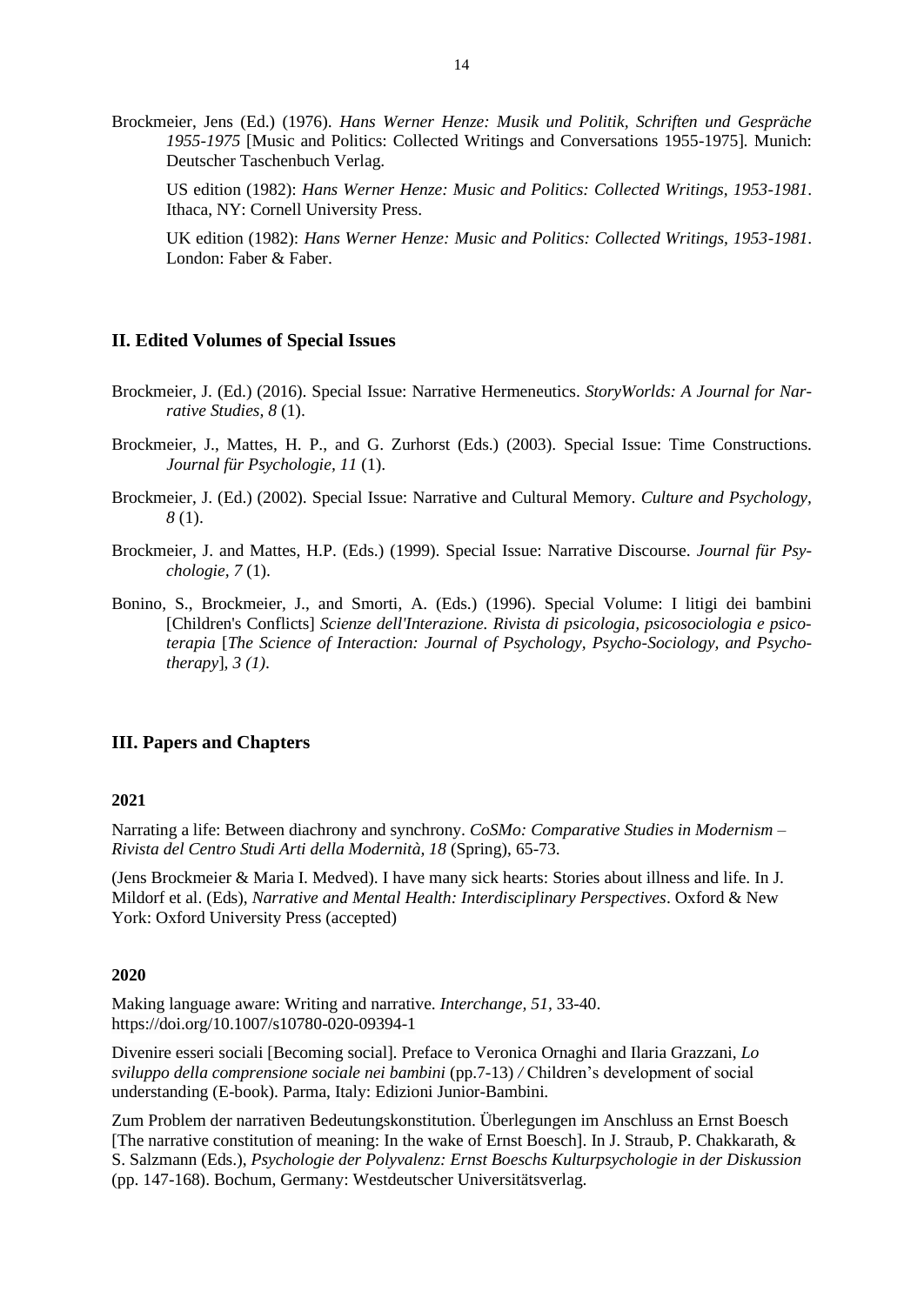## **2019**

Memory, narrative, and the consequences. *Topics in Cognitive Science, 1*, 1-4. [doi.org/10.1111/tops.12412](https://doi.org/10.1111/tops.12412)

(Ilaria Grazzani & Jens Brockmeier). Language games and social cognition: Revisiting Bruner. *Integrative Psychology and Behavioral Science, 53* (3), 602–610. [doi.org/10.1007/s12124-019-09489-0](https://doi.org/10.1007/s12124-019-09489-0)

Narrative Modelle [Narrative models]. In J. Straub, P. Chakkarath, & G. Rebane (Eds.), *Kulturpsychologie in interdisziplinärer Perspektive.* [Cultural Psychology: Interdisciplinary Perspectives] (pp. 227-243). Gießen, Germany: Psychosozial Verlag.

What is it to be a human being? Rom Harré on self and identity. In B. A. Christensen (Ed.), *The second cognitive revolution: A tribute to Rom Harré* (pp. 43-49). New York, Berlin, Vienna: Springer.

(Jens Brockmeier & Hans Werner Henze). "Solo nella misura in cui qualcosa ha in sé una contraddizione si muove, ha spinta e attività." – Riflessioni sull'esposizione della Nona Sinfonia di Beethoven ["Only insofar as something has a contradiction within itself, it moves, has drive and activity": Reflections on the exposition of Beethoven's IX. Symphony]. In R. Panfili e C. Wolken (Eds.), *In nessun tempo: Hans Werner Henze: Diari, saggi e interviste* (pp. 58-89). Lucca, Italy: Libreria Musicale Italiana Editrice (Italian version of 1981).

## **2018**

From memory as archive to remembering as conversation. In B. Wagoner (Ed.), *Handbook of culture and memory* (pp. 41-64). Oxford & New York: Oxford University Press. [http://www.oxfordscholarship.com/view/10.1093/oso/9780190230814.001.0001/oso-9780190230814](http://www.oxfordscholarship.com/view/10.1093/oso/9780190230814.001.0001/oso-9780190230814-chapter-3) [chapter-3](http://www.oxfordscholarship.com/view/10.1093/oso/9780190230814.001.0001/oso-9780190230814-chapter-3)

(Maria I. Medved & Jens Brockmeier). Walking in two worlds: Narrative inquiry and indigenous spaces. *SAGE Research Method Cases.* London: Sage. [doi.org/10.4135/9781526427434](http://dx.doi.org/10.4135/9781526427434)

(Peter Frommelt, Maria I. Medved, & Jens Brockmeier). Narrative practices, neurotrauma, and rehabilitation. In G. Lucius-Hoene, C. Holmberg, T. Meyer (Eds.), *Illness narratives in practice: Potentials and challenges of using narratives in health-related contexts* (pp.104-114). Oxford & New York: Oxford University Press.

Verstehen [Understanding]. In C. Kölbl & A. Sieben (Eds.), *Stichwörter zur Kulturpsychologie* [Keywords of Cultural Psychology] (pp. 411-417). Gießen, Germany: Psychosozial-Verlag.

Faire comme si c'était réel. Note sur "The Phenomenology of Autobiography: Making it Real" d'Arnaud Schmitt [Making it as if real: A Commentary on *The Phenomenology of Autobiography: Making it real* by Arnaud Schmitt] / *Questions de récit* (https://cerilac.univ-paris-diderot.fr/questionsde-recit). *Centre d'études et de recherches interdisciplinaires en lettres, arts, cinéma (CÉRILAC)*. Université Paris Diderot (October 2018).

Arte e vita, vita e morte [Art and life, life and death]. *CoSMo: Comparative Studies in Modernism – Rivista del Centro Studi Arti della Modernità, 13* (Fall), 107-118. [doi.org/10.13135/2281-6658/3106](http://dx.doi.org/10.13135/2281-6658/3106)

### **2017**

Witnessing the impact: 9/11 in everyday and literary stories. In B. Schiff, E. McKim, & S. Patron (Eds.), *Life and narrative* (pp. 283-292). Oxford & New York: Oxford University Press.

Picasso's masks: Tracing the flow of cultural memory. *Culture and Psychology* [Special Issue on Collective memory], *23* (2), 156-170.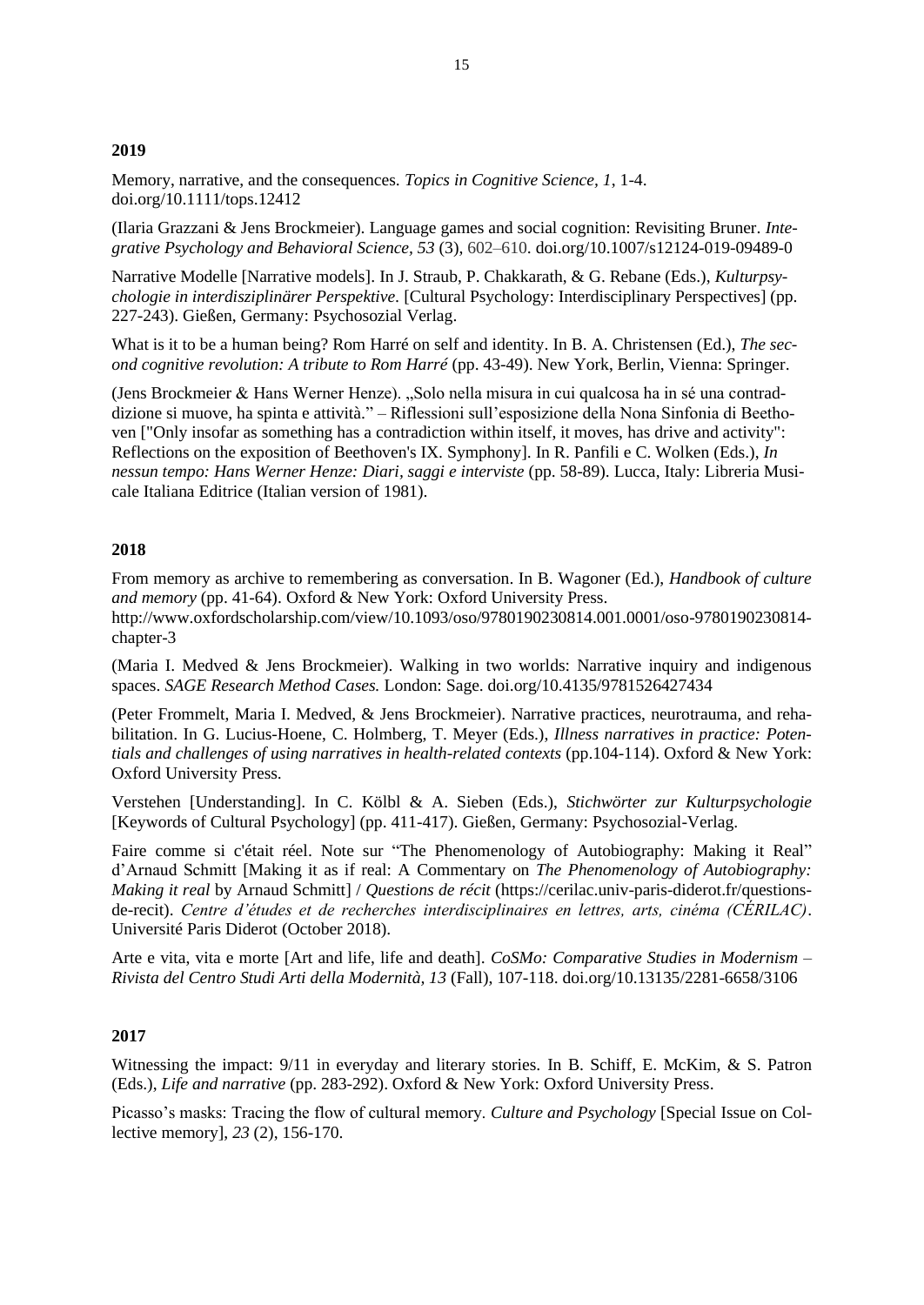(Maria I. Medved & Jens Brockmeier). A kind of work: Narratives from Canadian indigenous women. In D. Van De Mieroop & S. Schnurr (Eds.), *Identity struggles: Evidence from workplaces around the world* (pp. 299-316). Amsterdam and Philadelphia: John Benjamins.

# **2016**

A picture is worth a thousand words: On causes, reasons, and images. In R. Harré & F. M. Moghaddam (Eds.), *Questioning causality: Scientific explorations of cause and consequence across social contexts* (pp. 157-166). Santa Barbara, CA: Praeger.

(Maria I. Medved and Jens Brockmeier). When memory goes awry. In A. L. Tota & T. Hagen (Eds.), *The Routledge international handbook of memory studies* (pp. 445-457). London: Routledge.

(Ilaria Grazzani, Veronica Ornaghi, and Jens Brockmeier). Conversation on mental states at nursery: Promoting social cognition in early childhood. *European Journal of Developmental Psychology 13*  (5), 563-581.

Literacy and narrative. In Jäger, L., Holly, W., Krapp, P., Weber, S., & Heekeren, S. (Eds.), *Language – Culture – Communication. An International Handbook of Linguistics as Cultural Study / Sprache – Kultur – Kommunikation. Ein internationales Handbuch zur Linguistik als Kulturwissenschaft* (pp. 421-427). Berlin & New York: De Gruyter Mouton.

On failed understanding. *StoryWorlds: A Journal of Narrative Studies, 8*(1), 77-96.

Guest editor's column. *StoryWorlds: A Journal of Narrative Studies, 8*(1), ix-xiv.

Kulturpsychologie ist keine Disziplin, sondern eine Orientierung. Ernst-E.-Boesch-Preis für Kulturpsychologie an Jürgen Straub [Cultural psychology is not a discipline but an orientation. On the work of Jürgen Straub on the occasion of being awarded the Ernst-E.-Boesch Preis for Cultural Psychology]. In J. Straub, *Religiöser Glaube und säkulare Lebensformen im Dialog* (pp. 11-23). Gießen: Psychosozial-Verlag.

# **2015**

Erfahrung und Erzählung [Experience and narrative]. In C. E. Scheidt, G. Lucius-Hoene, A. Stukenbrock, and E. Waller (Eds.), *Narrative Bewältigung von Trauma und Verlust* [Narrative coping with trauma and loss] (pp. 1-13). Stuttgart: Schattauer Verlag.

(Maria I. Medved and Jens Brockmeier). The narrative hinge between the neurology and the psychology of neurotraumatic responses. *Neurologie & Rehabilitation, 21 (6)*, 347-352.

Lisbon dialogues. In: The Memory of Lisbon. *Cacao Europa: Journal for Culture, Art, Creativity, Philosophy, Opinion* [Special volume on Lisbon & Memory], pp. 154-159.

(Sulaye Thakrar, Tevya A. Hunter, Maria I. Medved, Denise Hiebert-Murphy, Jens Brockmeier, Jitender Sareen, and Sareen Logsetty). Men, fire, and burns: Stories of fighting, healing, and emotions. *Burns, 41*(8), 1664-1673.<http://dx.doi.org/10.1016/j.burns.2015.05.018>

(Maria I. Medved and Jens Brockmeier). On the margins: Aboriginal realities and "White man's research." In A. Fasulo and R. Piazza (Eds.), *Marked Identities:* Aboriginal realities and "White man's" research (pp. 79-97). Basingstoke, UK: Palgrave Macmillan.

Rivelazione e simultaneità: la memoria culturale e l'individuo [Rivelation and simultaneity: Cultural memory and the individual]. *CoSMo: Comparative Studies in Modernism – Rivista del Centro Studi Arti della Modernità, 7* (Fall), 147-155*.* 

Principles and presuppositions of Narrative Medicine (Various contributions). In E. M. Jones, and F. M. Tansey (Eds.), *The Development of Narrative Practices in Medicine c.1960 - c.2000: Wellcome Witnesses to Contemporary Medicine,* vol. 52 (pp. 20-23; 33-35; 40-42; 55-56; 70-72). London: Queen Mary, University of London.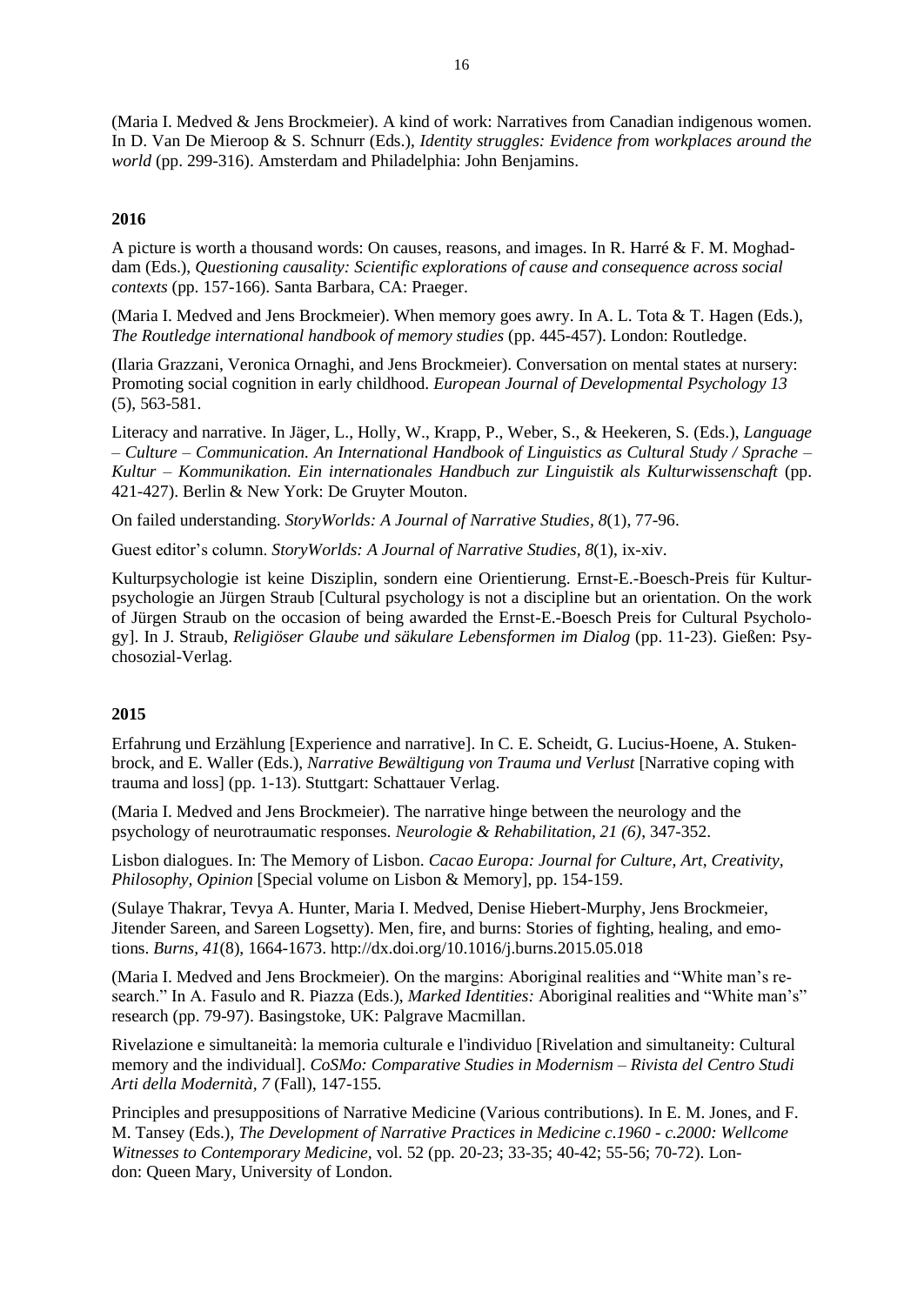Wofür lohnt es sich zu leben? [What makes life worth living?] Essay on Jan Müller-Wieland's *Egmonts Freiheit oder Böhmen liegt am Meer* for Voice, Soprano, Choir, large Orchestra, and Organ. *Program booklet* October 3, 2015, Berlin premier by the Konzerthaus Orchestra at Konzerthaus Berlin. [Revised and extended version of the 2014 essay].

## **2014**

(Jens Brockmeier and Hanna Meretoja). Understanding narrative hermeneutics*. Storyworlds: A Journal for Narrative* Studies *6*(2), 1-27.

Narrative as cultural practice. In C. Leung and B. Street (Eds.), *The Routledge Companion to English Language Studies* (pp. 333-343). London: Routledge.

(Veronica Ornaghi, Jens Brockmeier, and Ilaria Grazzani). Enhancing social cognition by training children in emotion understanding. *Journal of Experimental Child Psychology, 119*, 26–39.

(Jens Brockmeier and Bruce D. Homer). Exploring symbolic spaces: Writing, narrative, and art. In A. Antonietti, E. Confalonieri, & A. Marchetti (Eds.), *Reflective thinking in educational settings: A cultural framework* (pp. 308-323). Cambridge & New York: Cambridge University Press.

Narrative psychology. In T. Teo (Ed.), *Encyclopedia of Critical Psychology* (pp. 1218-1220). New York: Springer.

(Maria I. Medved and Jens Brockmeier). Memory disorders. In T. Teo (Ed.), *Encyclopedia of Critical Psychology* (pp. 1168-1171). New York: Springer.

Questions of meaning: Memory, dementia, and the post-autobiographical perspective. In L.-C. Hydén, H. Lindemann, and J. Brockmeier (Eds.), *Beyond Loss: Dementia, Identity, Personhood* (pp. 69-90). Oxford & New York: Oxford University Press.

(Lars-Christer Hydén, Hilde Lindemann, and Jens Brockmeier). Beyond loss: Introduction. In L.-C. Hydén, H. Lindemann, & J. Brockmeier (Eds.), *Beyond Loss: Dementia, Identity, Personhood* (pp. 1- 7). Oxford & New York: Oxford University Press.

Ephemeral memories. In M. Carvalho (Ed. & Curator). *COLAB Editions – The Publication: 10 Performances on memory at locations in Berlin and 10 non-European sites* (pp. 28-35). Berlin: Savvy Contemporary Art Spaces Publications.

Wofür lohnt es sich zu leben? [What makes life worth living?] Essay on Jan Müller-Wieland's *Egmonts Freiheit oder Böhmen liegt am Meer* for Voice, Soprano, Choir, large Orchestra, and Organ. Premiered November 27, 2014, at the Philharmonie of the Gasteig, Munich. In The Direktion of the Munich Philharmonic Orchestra (Ed.), *Program booklet* (pp. 9-18). Munich: Munich Philharmonic Orchestra.

### **2013**

Fact and fiction: Exploring the narrative mind. In M. Hyvärinen, L.-C. Hydén, and M. Hatavara (Eds.), *The Travelling Metaphor of Narrative* (pp. 121-140). Amsterdam & Philadelphia: John Benjamins.

Afterword: The monkey wrenches of narrative. In M. Andrews, C. Squire, and M. Tamboukou (Eds.), *Doing Narrative Research* (2nd edition) (pp. 261-270). London: Sage. Chinese edition Shanghai Education Pub.

(Maria I. Medved, Jens Brockmeier, Judy Morach, and Lori Chartier. Broken heart stories: Understanding Aboriginal women's cardiac problems. *Qualitative Health Research, 23*(12), 613-625.

Tevya A. Hunter, Maria J. Medved, Diane Hubert-Murphy, Jens Brockmeier, Jitender Sareen, Sulaye Thakrar, S., and Sarvesh Logsetty. "Put on your face to face the world": Women's narratives of burn injury. *Burns, 39*(8), 1588-1598.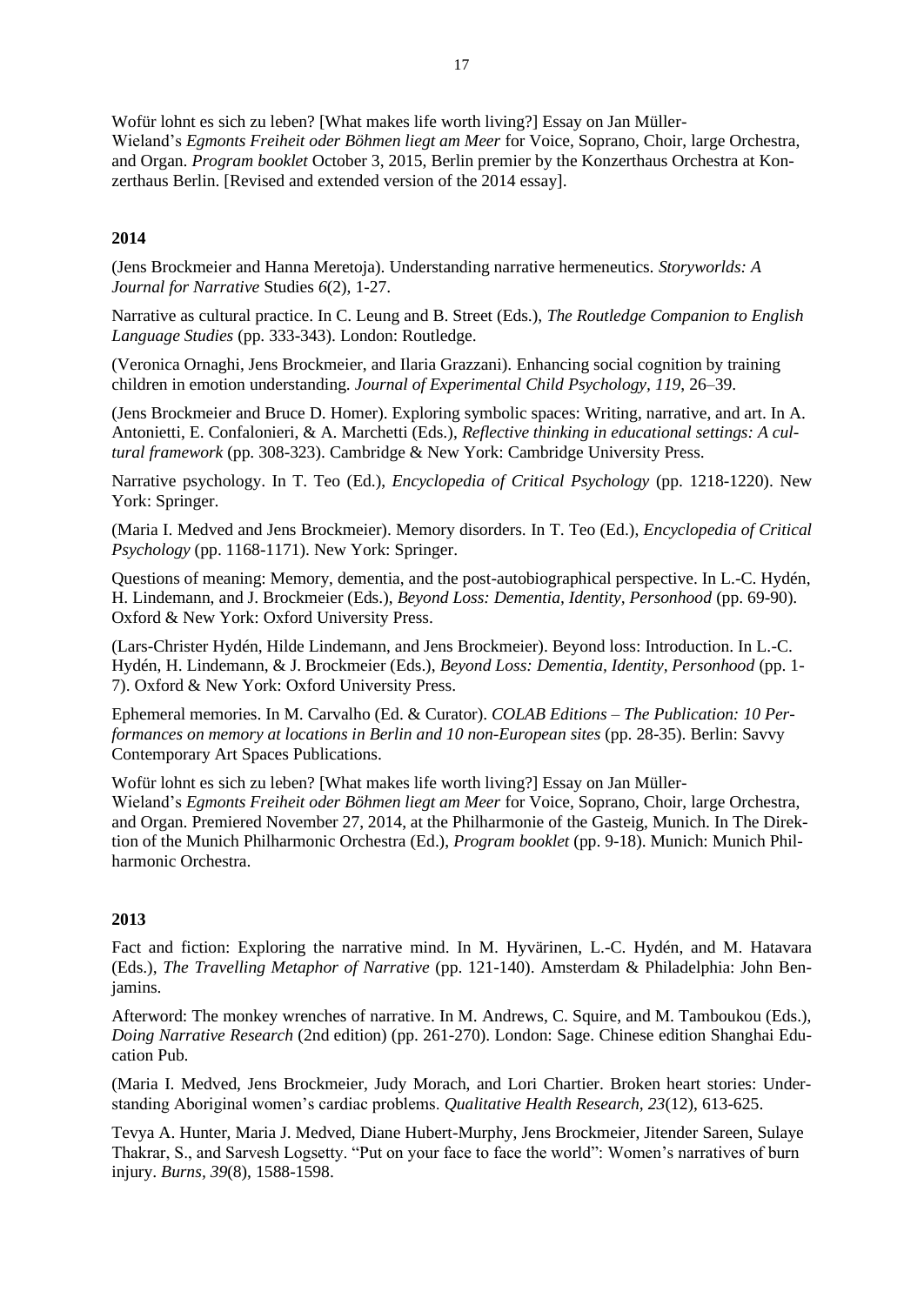## **2012**

Narrative scenarios: Toward a culturally thick notion of narrative. In J. Valsiner (Ed.), *The Oxford Handbook of Culture and Psychology. The Oxford Library of Psychology* (pp. 439-467). Oxford and New York: Oxford University Press. [Paperback 2014]

Historicising memory. Review article on Kurt Danziger: Marking the Mind: A History of Memory. *Theory and Psychology, 22* (3), 370-373.

(Whittaker, S., Kalnikaite, V., Petrelli, D., Sellen, A., Bergman, O., Clough, P., and Brockmeier, J.). Socio-technical lifelogging: Deriving design principles for a future proof digital past. *Human-Computer Interaction*, *27* (1-2) [Special issue on "Designing for Personal Memories: Past, Present, and Future"], 37-62.

Sterben und Erinnern in Hans Werner Henzes "Requiem" [Dying and remembering in Hans Werner Henze's "Requiem"]. In J. A.v. Belzen (Ed.), Religion und Musik: Psychologische Zugänge [Religion and Music: Psychological approaches (pp. 165-182). Wiesbaden: Springer.

Écriture et mémoire [Writing and memory]. In E. Guichard (Ed.), *Écritures: sur les traces de Jack Goody.* Actes du Colloque de l'École Nationale Supérieure des Sciences de l'Information et des Bibliothèques (pp. 140-155). Villeurbanne: Presses de l'Enssib.

Remembering and forgetting: Narrative as cultural memory. In H. Stam (Ed.), *Theoretical psychology: Contemporary readings*. *Vol. One: Contemporary theoretical psychology* (pp. 138-167). Los Angeles, London, New Delhi: Sage [first publication 2002].

### **2011**

Localizing oneself: Autobiographical remembering, narrative, and the Asian American experience. *International Social Science Journal* (Ed. UNESCO), LXII (1/2), *No. 203/204*, pp. 119-131. Special issue on UNESCO project "Social Memory" (English, French, and Chinese editions).

Socializing the narrative mind. *Style, 45*(2) [Special Issue on *Social Minds*], 259-265.

(Veronica Ornaghi, Jens Brockmeier, and Ilaria Grazzani Gavazzi). The role of language games in children's understanding of mental states. *Journal of Cognition and Development 12*(2), 239-259.

(Maria I. Medved and Jens Brockmeier). Heart stories: Men and women after a cardiac incident. *Journal of Health Psychology, 16* (2)*,* 321-333. First published *Journal of Health Psychology* online, on October 26, 2010: DOI: 10.1177/1359105310377246.

Unravelling human meaning-making. *Narrative Works, 1*(1)*,* 9-12. <http://journals.hil.unb.ca/index.php/NW/article/view/18471/19969>

Preface to Ilaria Grazzani Gavazzi, Veronica Ornaghi, and Carla Antoniotti, *Children's Emotional Competence* [*La competenza emotiva nei bambini*] (pp. 9-11). Trento: Erickson.

Culture & Psychology Podcast: "Jens Brockmeier discusses a fundamental change in our understanding of memory and puts it into a cultural context."

[http://cap.sagepub.com/site/podcast/podcast\\_dir.xhtml](http://cap.sagepub.com/site/podcast/podcast_dir.xhtml) [Podcast]

### **2010**

After the archive: Remapping memory. *Culture and Psychology, 16*(1), 5-35.

Expanding the field of Memory Studies. Review article on Astrid Erll and Ansgar Nünning (Eds*.*)*,*  Cultural Memory Studies: An International and Interdisciplinary Handbook. *Memory Studies, 3* (1), 73-76.

(Maria I. Medved and Jens Brockmeier). Weird stories: Brain, mind, and self. In M. Hyvärinen, L.-H.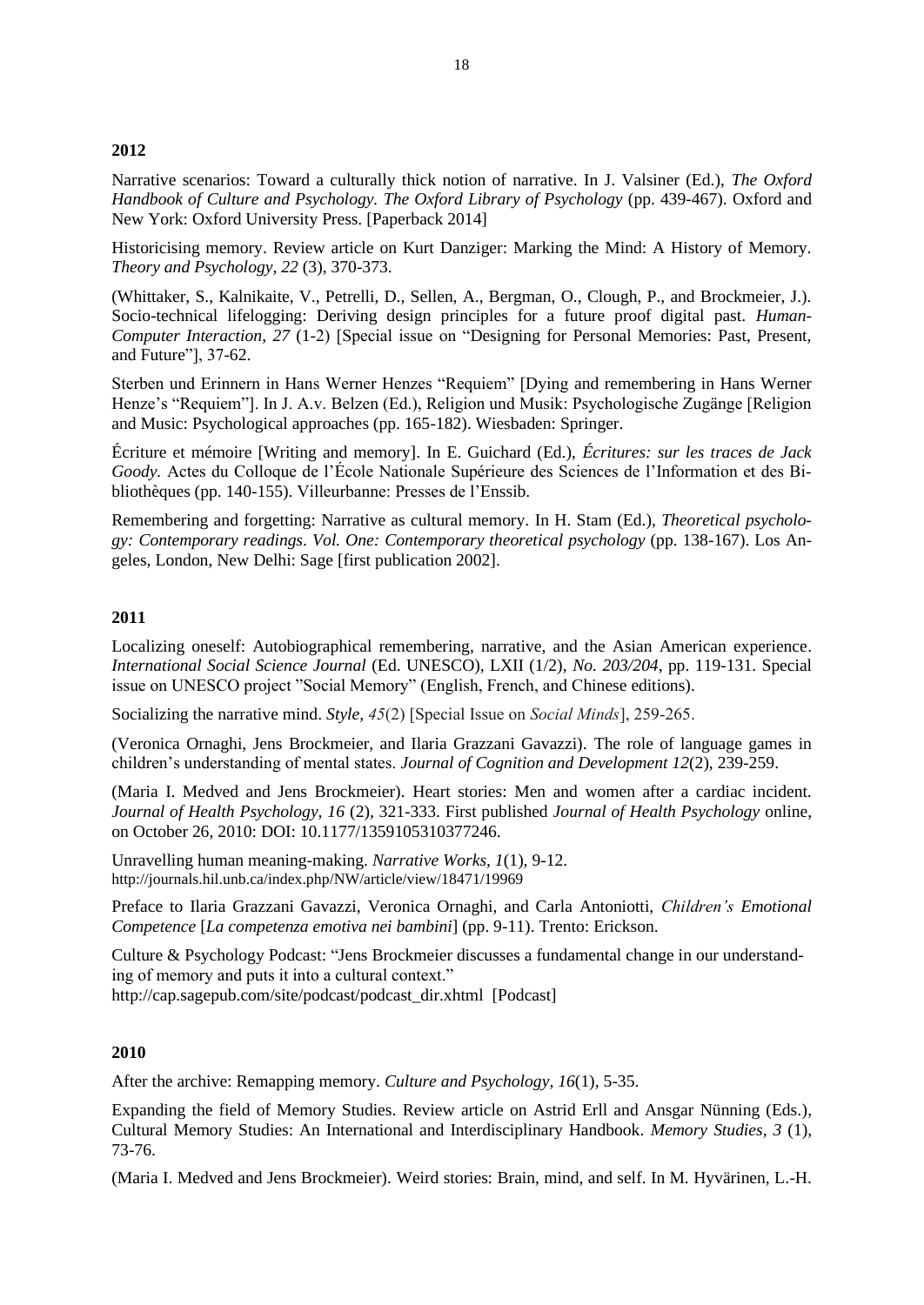Hydén, M. Saarenheimo, and M. Tamboukou (Eds.), *Beyond narrative coherence* (pp. 17-32). Amsterdam & Philadelphia: John Benjamins.

(Luigia Simona Sica, Jens Brockmeier, & Laura Aleni Sestito). La costruzione dell'identita' narrativa nelle transizioni biografiche normative e non normative: Analisi della struttura temporale [Narrative identity construction in normative and non normative biographical transitions]. *Psicologia scolastica, 9* (1), 15-37.

The autobiographical glance. In *The 12th Munich Biennale - International Festival for Contemporary Opera and Music Theater, April-May 2010*, Program Book (pp. 30-35). Munich: Munich Biennale, April-May 2010.

## **2009**

(Jens Brockmeier and David R. Olson). The literacy episteme: From Innis to Derrida. In D. R. Olson and N. Torrance (Eds.), *The Cambridge Handbook of Literacy* (pp. 3-21). Cambridge: Cambridge University Press.

Reaching for meaning: Human agency and the narrative imagination. *Theory and Psychology, 19* (2), 213-233.

Stories to remember: Narrative and the time of memory. *Storyworlds: A Journal of Narrative Studies, 1*(1), 117-132.

### **2008**

Language, experience, and the "traumatic gap": How to talk about 9/11? In L.-C. Hydén and J. Brockmeier (Eds.), *Health, Illness and Culture: Broken Narrative* (pp. 16-35). New York: Routledge.

(Lars-Christer Hydén and J. Brockmeier). From the retold to the performed story: Introduction. In L.- C. Hydén & J. Brockmeier (Eds.), *Health, Illness and Culture: Broken Narratives* (pp. 1-15). New York: Routledge.

(Maria I. Medved and Jens Brockmeier) Talking about the unthinkable: Neurotrauma and the "catastrophic reaction." In L.-C. Hydén & J. Brockmeier (Eds.), *Health, Illness and Culture: Broken Narratives* (pp. 54-72). New York: Routledge.

Austerlitz's memory. *Partial Answers: Journal of Literature and the History of Ideas, 6 (2), 347-367.* 

(Daniela Petrelli, Steve Whittaker, and Jens Brockmeier). AutoTopography: What can physical mementos tells us about digital memories? In *The Balance between Art and Science: Human Computer Interaction (CHI'08) 2008: Stories and Memories* (pp. 53-62). Florence (Italy): Proceeding of the twenty-sixth annual SIGCHI conference on Human factors in computing systems [\[doi.acm.org/](http://doi.acm.org/10.1145/1357054.1357065)  [10.1145/1357054.1357065\]](http://doi.acm.org/10.1145/1357054.1357065).

(Maria I. Medved & Jens Brockmeier). Continuity amid chaos: Neurotrauma, loss of memory, and sense of self. *Qualitative Health Research, 18* (4), 469-479.

(Jens Brockmeier & Maria I. Medved). Life and literature, Part I (December 9) and II (December 15). *OnFiction: An Online Magazine on the Psychology of Fiction* [www.OnFiction.ca].

Subjektivität und Bedeutung [Subjectivity and meaning]. *Journal für Psychologie, 16* (2), 1-20.

### **2007**

Lifetime and eternity. In Jacob van Belzen and Antoon Geels (Eds.), *Autobiography and the psychological study of religious lives* (pp. 19-38). Amsterdam & New York: Rodopi.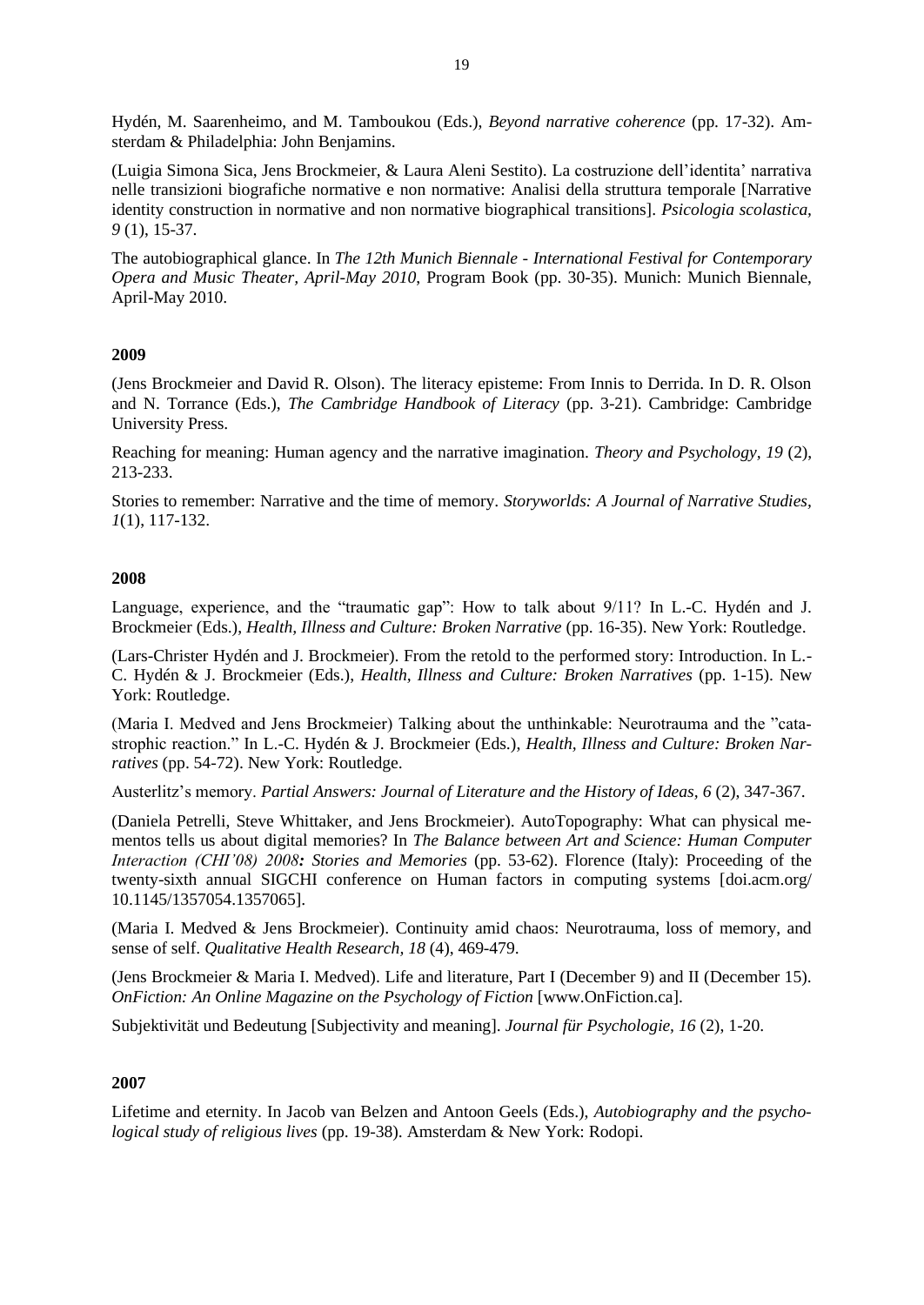Über narratives Bewusstsein [The narrative mind]. In P. H. Breitenstein, V. Steenblock, and J. Siebert (Eds.), *Geschichte, Kultur, Bildung. Philosophische Denkrichtungen* [History, Culture, Bildung: Philosophical Perspectives] (pp. 12-25). Hanover: Siebert.

Music, dream and reality. In: Symphony 2007. Ed. by The Tokyo Symphony Orchestra (pp. 12-15). Tokyo: The Tokyo Symphony Music Publisher. Translated into Japanese by Midori Takase.

# **2006**

Erzählen und kulturelles Verstehen [Narrative and cultural understanding]. *Journal für Psychologie, 14* (1), 12-34. <https://www.ssoar.info/ssoar/handle/document/1692>

Eine Sprache in harter Währung. Die Idee musikalischer Sprachlichkeit bei Hans Werner Henze [A language in hard currency: The idea of musical language in Hans Werner Henze]. *Hans Werner Henze – Musik und Sprache* (Series *Musik-Konzepte 132*) (5-25)*.* Munich: Edition text und kritik/ Richard Boorberg Verlag.

Musik als erfüllte Zeit? [Music as time fulfilled?] In H.-W. Heister, M. Stroh, & P. Wicke (Eds.), *Musik-Avantgarde* (Festschrift Günter Mayer) (pp. 253-267). Oldenburg: Verlag der Carl von Ossietzki Universität Oldenburg.

Dramas on West Broadway: On pictures by Ralph Turturro. <http://ralph-turturros-stuff.blogspot.fr/> (December 30, 2006)

## **2005**

The text of the mind. In C. Erneling & D. M. Johnson (Eds.), *The Mind as a Scientific Object*: *Between Brain and Culture* (pp. 432-452). New York: Oxford University Press.

Pathways of narrative meaning construction. In B. D. Homer and C. Tamis-LeMonda (Eds.), *The Development of Social Cognition and Communication* (pp. 291-313). Mahwah, NJ: Lawrence Erlbaum.

Ricoeur. In *Encyclopedia of Social Theory*. Ed. by A. Harrington, B. Marshall and H.-P. Müller. London: Routledge.

Piaget. In *Encyclopedia of Social Theory*. Ed. by A. Harrington, B. Marshall and H.-P. Müller. London: Routledge.

Chomsky. In *Encyclopedia of Social Theory*. Ed. by A. Harrington, B. Marshall and H.-P. Müller. London: Routledge.

(Jens Brockmeier & Rom Harré). Die narrative Wende. Reichweite und Grenzen eines alternativen Paradigmas [The narrative turn: Scope and limits of an alternative paradigm]. *Psychologie und Gesellschaft, 29* (3/4), 31-58.<https://www.ssoar.info/ssoar/handle/document/28805>

Erzählungen verstehen [Understanding narrative] In G. Mey (Ed.), *Qualitative Forschung in der Entwicklungspsychologie* [*Qualitative Research in Developmental Psychology*] (pp. 185-210). Cologne: Kölner Studien Verlag.

### **2004**

(Maria I. Medved & Jens Brockmeier) Making sense of traumatic experiences: Telling your life with Fragile X syndrome. *Qualitative Health Research, 14* (6), 741-759.

What makes a story coherent? In A. Uchoa Branco & J. Valsiner (Eds.), *Communication and Metacommunication in Human Development* (pp. 285-306). Greenwich, CT: Information Age Publishing.

Literale Kultur [Literate culture]. In L. Jäger & E. Linz (Eds.), *Medialität und Mentalität: Theoretische und empirische Studien zum Verhältnis von Sprache, Subjektivität und Kognition* (pp. 277-304).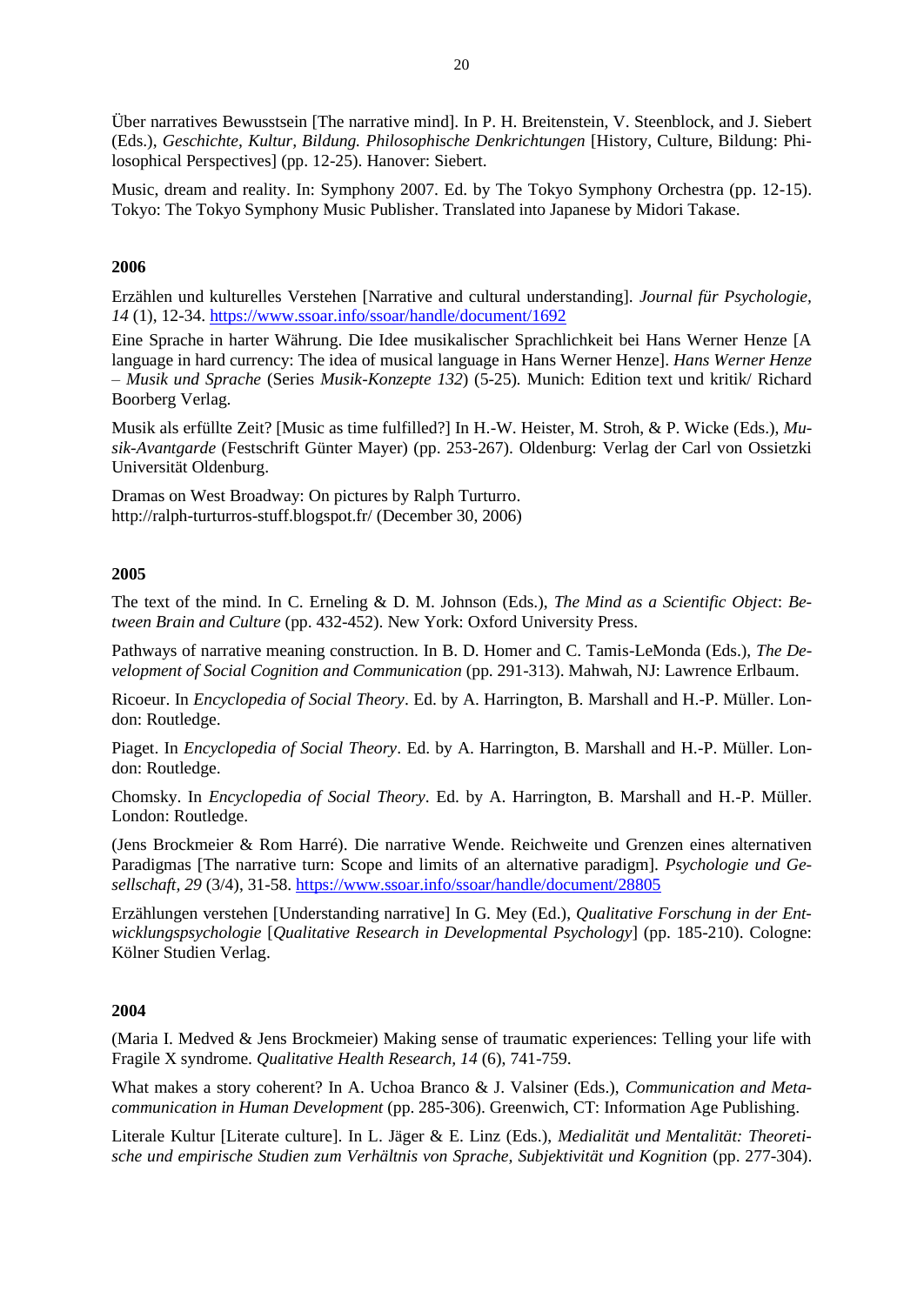[*Medium and Mentality: Theoretical and Empirical Studies on Language, Subjectivity, and Cognition*]. Munich: Fink.

(Jens Brockmeier & Alessandra Fasulo). Spazio, tempo e ricordo. La spazializzazione della memoria nei ricordi d'infanzia di Tomasi di Lampedusa [Space, time, and remembering. The spatialization of memory in the childhood memories of Tomasi di Lampedusa]. *Rassegna di Psicologia* [Special Issue: Cultura e memoria autobiografica]*, XXI (1)*, 35-61.

Possible Lives. In M. Bamberg & M. Andrews (Eds.) (2004), *Considering Counter-Narratives: Narrating, Resisting, Making Sense* (pp. 323-333). Amsterdam & Philadelphia: John Benjamins [Book version of 2002].

Falling out of time: A case study in the narrative construction of human temporality. College of Physicians and Surgeons, Columbia University, New York. "*Narrative Medicine* Program." [http:// www.narrativemedicine.org/].

#### **2003**

Die Zeit meines Lebens [The time of my life]. *Journal für Psychologie, 11(1)* [Special Issue: "Cultural Time Constructions"], 4-32. <https://www.ssoar.info/ssoar/handle/document/1746>

It means a lot of things to me which I can't put into words: The "traumatic gap" between language and experience in eyewitness accounts. *European Psychotherapy, 4*, 262-263.

(Maria I. Medved and J. Brockmeier). Coming to terms with neurotrauma. *The Psychology Society Bulletin, 1 (1)*, 43-51.

(Ilaria Grazzani Gavazzi, Veronica Ornaghi, Bruce D. Homer, & J. Brockmeier). La consapevolezza del linguaggio: l'origine dei nomi in una ricerca cross-culturale Italia-Canada [Language awareness: The origin of names and words - Results of an Italian Canadian cross-cultural study]. *Età evolutiva, 76*, 5-16.

(Nhi Vu & J. Brockmeier). Human experience and narrative intelligibility. In N. Stephenson, H. L. Radtke, R. Jorna, and H. J. Stam (Eds.), *Theoretical Psychology: Critical Contributions* (pp. 455- 466). Toronto: Captus University Publications.

Sprache, Musik und mythische Imagination [Language, music, and mythical imagination]. *Hamburger Jahrbuch fur Musikwissenschaft* [*Hamburg Yearbook for Musicology, Vol 20*], *Vol. 20*. Frankfurt/M.

Also (under the title "Mythical Imagination") in: *L'Upupa und der Triumph der Sohnesliebe*. Progammbuch zur Uraufführung. Ed. by Salzburger Festspiele [Salzburg Festival Program Book]. Salzburg: Salzburg Festival (pp. 28-36), 2003.

French translation (under the title "L'imagination & et le mythe") in *L'Upupa & le triomphe de l'armour filial* (pp. 118-126). Ed. by L'Opéra National de Lyon, 2005.

(Maria I. Medved & Jens Brockmeier). Gender differences in post-traumatic stress after cardiac events. *European Psychotherapy, 4*, 74.

(Maria I. Medved & Jens Brockmeier). "Catastrophic reaction" and neurotrauma. *European Psychotherapy, 4*, 74-75

# **2002**

Ineffable Experience. *The Journal of Consciousness Studies, 9 (9-10)*, 79-95.

Also in: Ferrari, M. (Ed.) (2002), *The Varieties of Religious Experience*: *Centenary Essays* (pp. 79-95). Exeter, UK: Imprint Academic University Press.

Possible lives. *Narrative Inquiry, 12* (2), 455-466.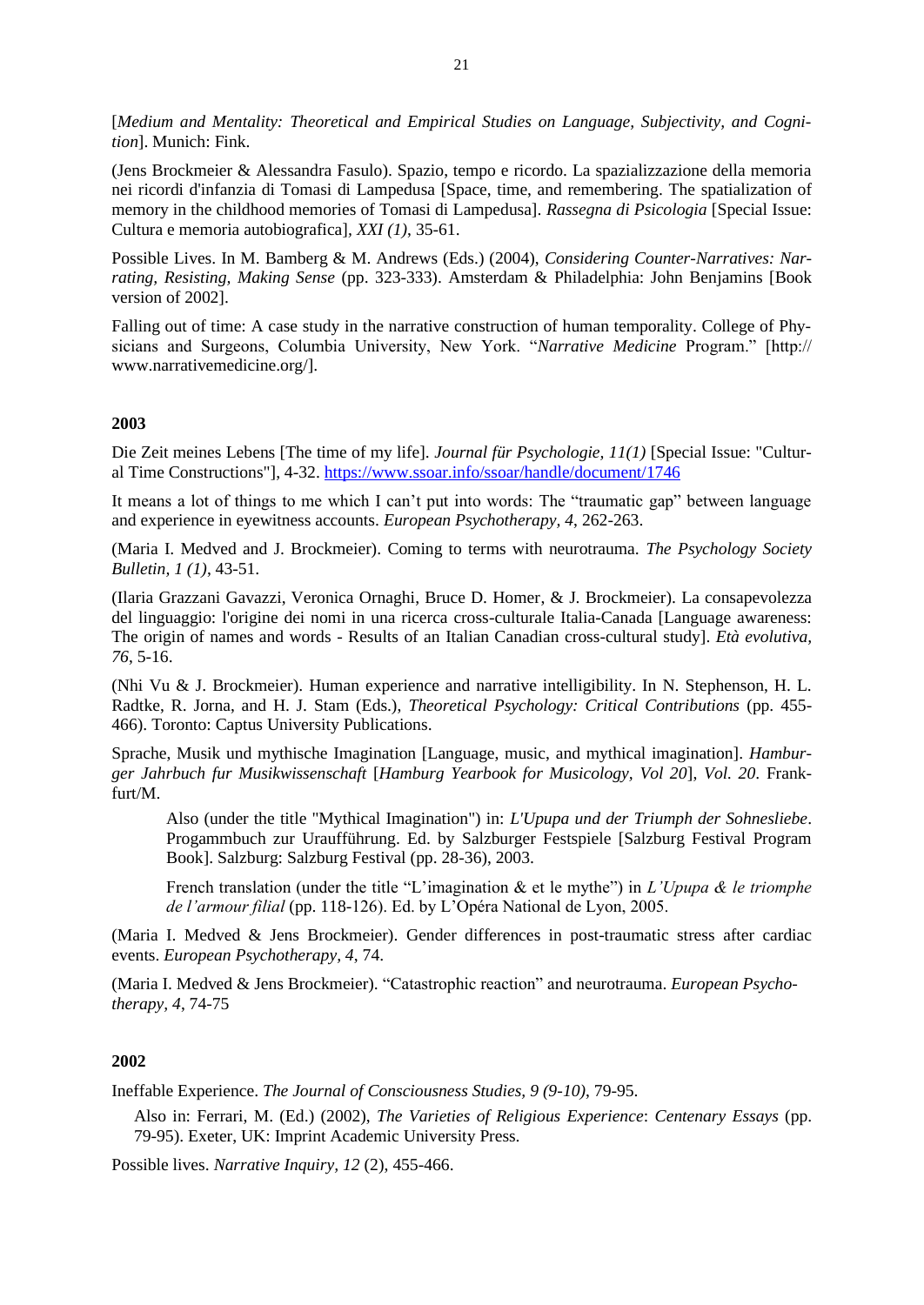The literacy episteme: The rise and fall of a cultural discourse. In Jens Brockmeier, Wang, and D.R. Olson (Eds.), *Literacy, Narrative and Culture* (pp. 17-35). Richmond: Curzon.

(Jens Brockmeier and David R. Olson). Introduction: What is a culture of literacy? In J. Brockmeier, M. Wang, & D. R. Olson (Eds.), *Literacy, Narrative and Culture* (pp. 1-15). Richmond: Curzon.

Also in: Web archive of *International Cultural-Historical Human Sciences* [www.ich-sciences.de]

Remembering and forgetting: Narrative as cultural memory. *Culture and Psychology, 8 (1)* [Special Issue: "Narrative and Cultural Memory"], 15-44. (Publisher's count 2020: "Most cited" since the Journal's establishment in 1995).

Searching for cultural memory. Introduction to the Special Issue. *Culture and Psychology, 8 (1)* [Special Issue: "Narrative and Cultural Memory"], 5-14*.* 

(Qi Wang and Jens Brockmeier). Autobiographical remembering as cultural practice: Understanding the interplay between memory, self, and culture. *Culture and Psychology, 8 (1)* [Special Issue "Narrative and Cultural Memory"], 45-64.

Palimsests: On paintings by Ralph Turturro. *Ralph Turturro "Turturro's Art Gallery"* : www.ralphturturro.com/.

## **2001**

Texts and other symbolic spaces. *Mind, Culture, and Activity, 8* (3), 215-231.

Identity. *Encyclopedia of Life Writing: Autobiographical and Biographical Forms, Vol. 1.* Ed. by. M. Jolly (pp. 455-457). London & Chicago: Fitzroy Dearborn.

Time. *Encyclopedia of Life Writing: Autobiographical and Biographical Forms, Vol. 2. Ed. by. M.* Jolly (pp. 876-878). London & Chicago: Fitzroy Dearborn.

From the end to the beginning: Retrospective teleology in autobiography. In J. Brockmeier and D. Carbaugh (Eds.), *Narrative and Identity: Studies in Autobiography, Self, and Culture* (pp. 246-280). Amsterdam & Philadelphia: John Benjamins.

(Jens Brockmeier and Donal Carbaugh). Introduction. In J. Brockmeier and D. Carbaugh (Eds.), *Narrative and Identity: Studies in Autobiography, Self and Culture* (pp. 1-22). Amsterdam & Philadelphia: John Benjamins.

(Jens Brockmeier and Rom Harré) Narrative: Problems and promises of an alternative paradigm In J. Brockmeier and D. Carbaugh (Eds.), *Narrative and Identity: Studies in Autobiography, Self and Culture* (pp. 39-58). Amsterdam & Philadelphia: John Benjamins.

(Mark Freeman and Jens Brockmeier). Narrative integrity: Autobiographical identity and the meaning of the "good life". In J. Brockmeier and D. Carbaugh (Eds.), *Narrative and Identity: Studies in Autobiography, Self and Culture* (pp. 75-101). Amsterdam & Philadelphia: Benjamins.

Translating temporality? Narrative schemes and cultural meanings of time. Collegium Budapest – Institute for Advanced Studies. Public Lecture Series, Vol. 4. Revised online version: [http://www.colbud.hu/main/PubArchive/ DP/DP04-Brockmeier.pdf (September 9, 2008)].

#### **2000**

(Bruce D. Homer, Jens Brockmeier, Deepthy Kamawar, and David R. Olson). Between realism and nominalism: Learning to think about words and names*. Genetic, Social, and General Psychology Monographs*, *127 (1)*, 5-25.

Literacy as symbolic space. In J.W. Astington (Ed.), *Minds in the Making* (pp. 43-61). Oxford: Blackwell.

Autobiographical time. *Narrative Inquiry, 10 (1)* (Special Issue: "Narrative Identity"), 51-73.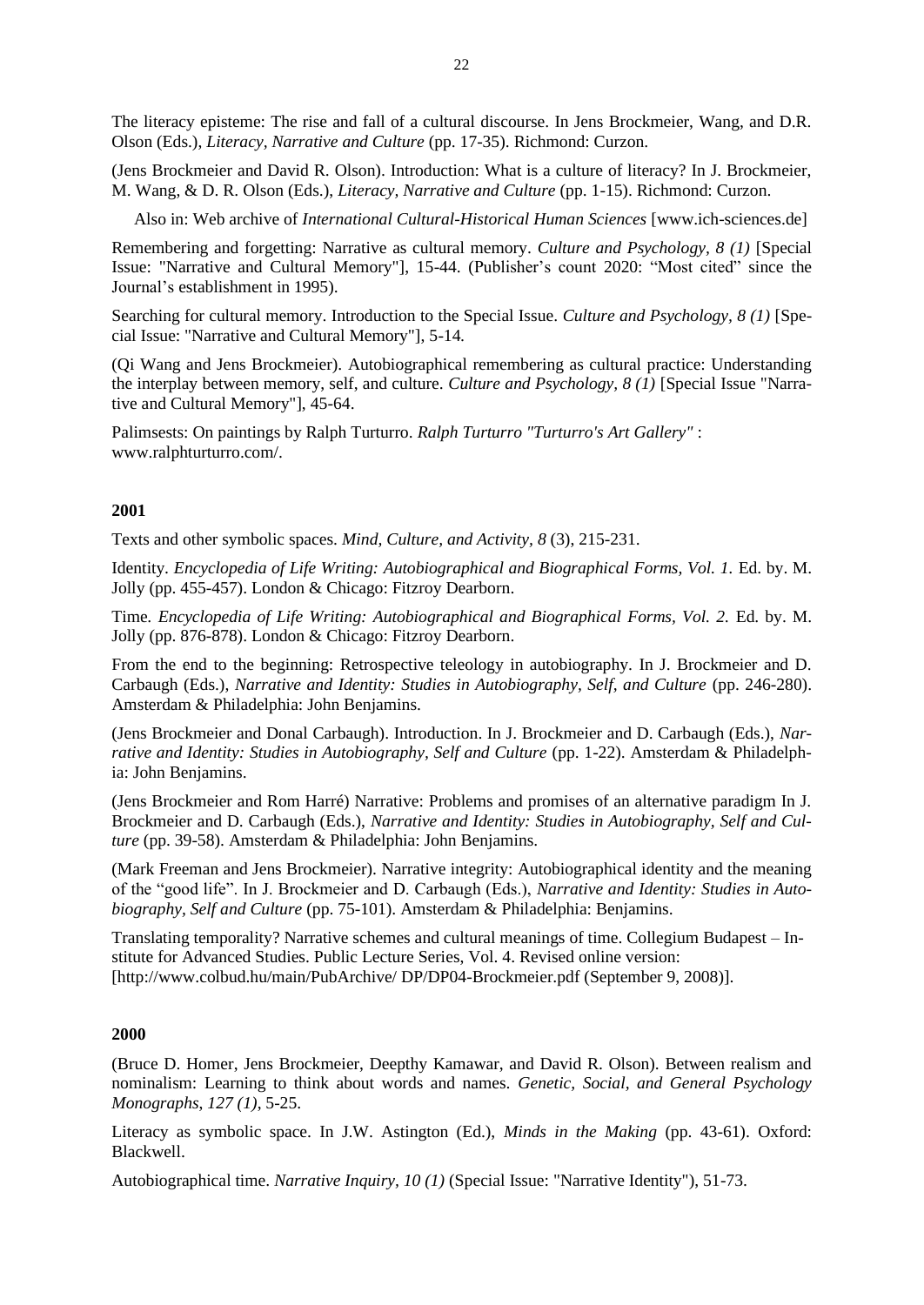Un approccio culturale allo sviluppo del discorso metalinguistico [A cultural approach to the development of metalinguistic discourse]. *Archivio di Psicologia, Neurologia e Psichiatria, 59 (5), 502-516.*

Diskurspsychologie [Discourse Psychology]. In *Lexikon der Psychologie, Vol. 1* [*Encyclopedia of Psychology. Vol. 1*] Heidelberg & Berlin: Spektrum Akademischer Verlag.

Der narrative Modus [The narrative mode]. *Psychologie in Österreich* [*Psychology in Austria*], *10 (4)*, 193-198.

Die Welt als Bibliothek [The world as library]. In *Psychologie und Postmoderne: Eine Dokumentation des Colloquiums Psychologie und Postmoderne an der FU Berlin 1995 – 2000*. Berlin: Free University [Also: http://web.fu-berlin.de/postmoderne-psych/berichte3/brockmeier.htm].

(Jens Brockmeier and Qi Wang). Where does *my* past begin?: Lessons from recent cross-cultural studies of autobiographical memory. In: A. L. Smolka (Ed.), *Proceedings of the III Conference for Sociocultural Research*, Campinas/ São Paulo [http://www.fae.unicamp.br/br2000/].

Wilhelm Wundt. *The Concise Routledge Encyclopedia of Philosophy* (p. 937). London & New York: Routledge.

### **1999**

Between life and story: Possibilities and limits of the psychological study of life narratives*.* In W. Maiers, B. Bayer, W. B. Duarte Esgalhado, R. Jorna, and E. Schraube (Eds.). *Challenges to Theoretical Psychology* (pp. 206-213)*.* Toronto: Captus University Publications.

Erinnerung, Identität und autobiographischer Prozeß [Remembering, identity, and the autobiographical process]. *Journal für Psychologie, 7*, 22-42 (Special Issue "Discourse and Narrative"). <https://www.ssoar.info/ssoar/handle/document/2876>

(Jens Brockmeier and Peter Mattes). Diskurs und Erzählung: Forschungsgegenstand, intellektueller Stil oder post-positivistisches Paradigma? [Discourse and narrative: Subject of inquiry, intellectual style, or post-positivist paradigm?] *Journal für Psychologie, 7*, 3-11 (Special Issue "Discourse and Narrative").<https://www.ssoar.info/ssoar/handle/document/2867>

Introduction. In H.W. Henze (Ed.), *Mythos und Musik. Neue Aspekte der musikalischen Ästhetik V* [*Myth and Music: New Aspects of Musical Aesthetics, V*] (pp. 7-15). Frankfurt: Fischer.

Ordnung und Imagination. Formen und Funktionen des mythischen Denkens in der Kunst [Order and imagination: Forms and functions of mythical thought in the arts]. In H. W. Henze (Ed.), *Mythos und Musik. Neue Aspekte der musikalischen Ästhetik V* [*Myth and Music: New Aspects of Musical Aesthetics, V*] (pp. 178-234). Frankfurt: Fischer.

(Jens Brockmeier and Ilaria Grazzani Gavazzi). Words, names, and intentional worlds. *Redefining Literacy, 8 (Fall).* The Language, Literacy, and the Mind Research Group of the Centre for Applied Cognitive Science, University of Toronoto/OISE.

"Expansives Lernen" als Lebensmetapher. In memoriam Klaus Holzkamp ["Expansive learning" as a metaphor of life. In memoriam Klaus Holzkamp]. *Forum Kritische Psychologie, 40*, 127-137.

The calculus of narrative: Deciphering narratology as a modernist episteme. *Narrative Inquiry, 9 (2)*, 457-469.

#### **1998**

Wilhelm Wundt. In *Routledge Encyclopedia of Philosophy, Vol. 9*. Ed. by E. Craig (pp. 798-802). London & New York: Routledge.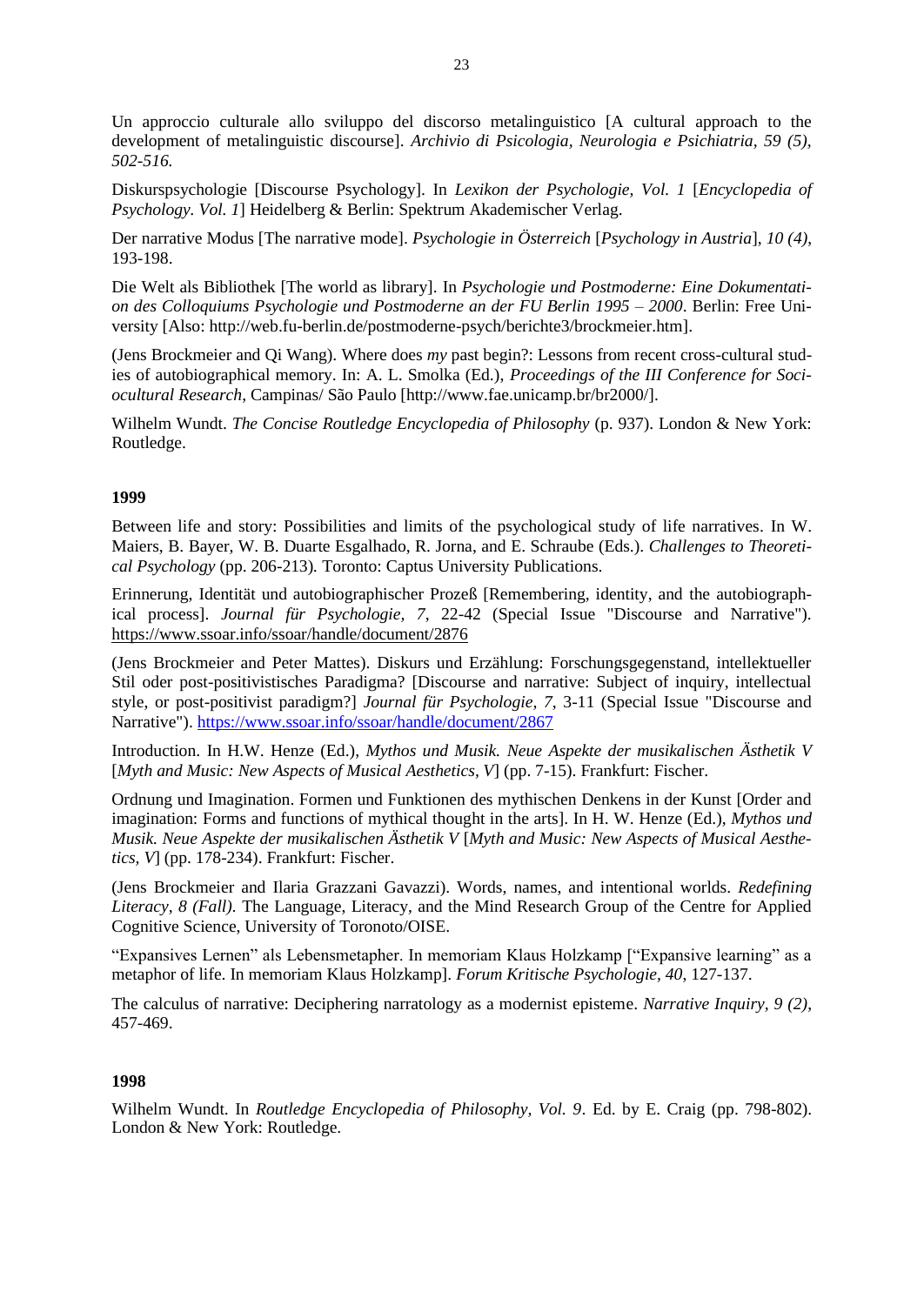Time as a cultural form (In Russian). In E. Mamchur (Ed.), *Socio-Cultural Contexts of Science* [Series of the Institute of Philosophy at the Russian Academy of the Sciences] (pp. 119-139)*.* Moscow: Russian Academy of the Sciences Press.

Israel Scheffler, "Symbolic Worlds: Art, Language, Science, Ritual" (Cambridge University Press 1997). *Journal of Educational Thought – Revue de la Pensée Educative, 32*, 296-299*.*

The time of a life: Models of time in autobiographical narrative. *Archivio di Psicologia, Neurologia e Psichiatria, 59 (2)*, 149-162*.*

The rise of the literacy episteme. *Redefining Literacy, Spring 1998,* 8-17, and in *Redefining Literacy – Online* [http: lsn.oise.utoronto.ca/RedefiningLiteracy], Spring 1998.

Words as voices. *Redefining Literacy, Spring 1998*, 20-21*;* and in *Redefining Literacy – Online* [http: lsn.oise. utoronto.ca/RedefiningLiteracy], Spring 1998.

(Jens Brockmeier and David R. Olson). Redefining Literacy: "The Toronto School." *Redefining Literacy, Spring 1998*, *1-4;* and in *Redefining Literacy – Online* [http: lsn.oise.utoronto.ca/ Redefining-Literacy], Spring 1998.

(Jens Brockmeier and Ilaria Grazzani Gavazzi). Language, literacy, and culture: The "Centro della Ricerca sulle Technologie dell'Educazione" in Milan. *Redefining Literacy, Spring 1998*, 23-26*;* and in *Redefining Literacy – Online* [http: lsn.oise.utoronto.ca/RedefiningLiteracy], Spring 1998.

#### **1997**

Autobiography, narrative and the Freudian conception of life history. *Philosophy, Psychiatry, & Psychology, 4*, 175-200.

Response to the Commentaries by Holmes and Robinson. *Philosophy, Psychiatry, & Psychology, 4*, 209-211.

Narrative realities, human possibilities. In J. Brockmeier (Ed.), *Narrative Realities: Perspectives on the Self.* Proceedings of a Conference at the International Research Center for Cultural Studies (pp. 4-17). Vienna: IFK.

Il significato di "sviluppo" nella narrazione autobiografica. [The meaning of "development" in autobiographi-cal narrative]. In A. Smorti (Ed.), *Il sé come testo. Costruzione delle storie e sviluppo della persona.* [*The Self as Text: Construction of stories and personal development*] (pp. 83-102). Florence*:* Giunti*.*

(I. Grazzani Gavazzi, J. Brockmeier, M. Groppo, L. Carrubba, E. Confalonieri, & V. Ornaghi). La conoscenza infantile dell'origine dei nomi [Children's understanding of the origin of names]. *Studi di Psicologia dell'Educazione, 12*, 167-181.

Narrative realities: Interdisciplinary perspectives. *IFK News. The International Research Center for Cultural Studies, 1/97*, 16-17.

"All existing clothes are always too tight": Bakhtin's conception of dialogism as a psychological model. *The Polish Quarterly of Developmental Psychology, 3* (Special Issue: *Dialogical Models for the Explanation of Developmental Processes*)*,* 145-155.

(Jens Brockmeier and Rom Harré) Narrative: Problems and promises of an alternative paradigm. *Research on Language and Social Interaction, 30*, 263-283.

Russian translation in *Voprosy Filosofii* [*Journal of Philosophy of the Russian Academy of Sciences,* Moscow], *2000 (3)*, 29-42.

Italian translation (La narrazione: problemi e promesse di un paradigma alternativo) in Confalonieri E. and Scaratti G. (Eds.) (2000). *Storie di crescità: approccio narrativo e construzione del Sé in adolescenza* (pp. 81-106)*.* Milano: Edizioni Unicopol.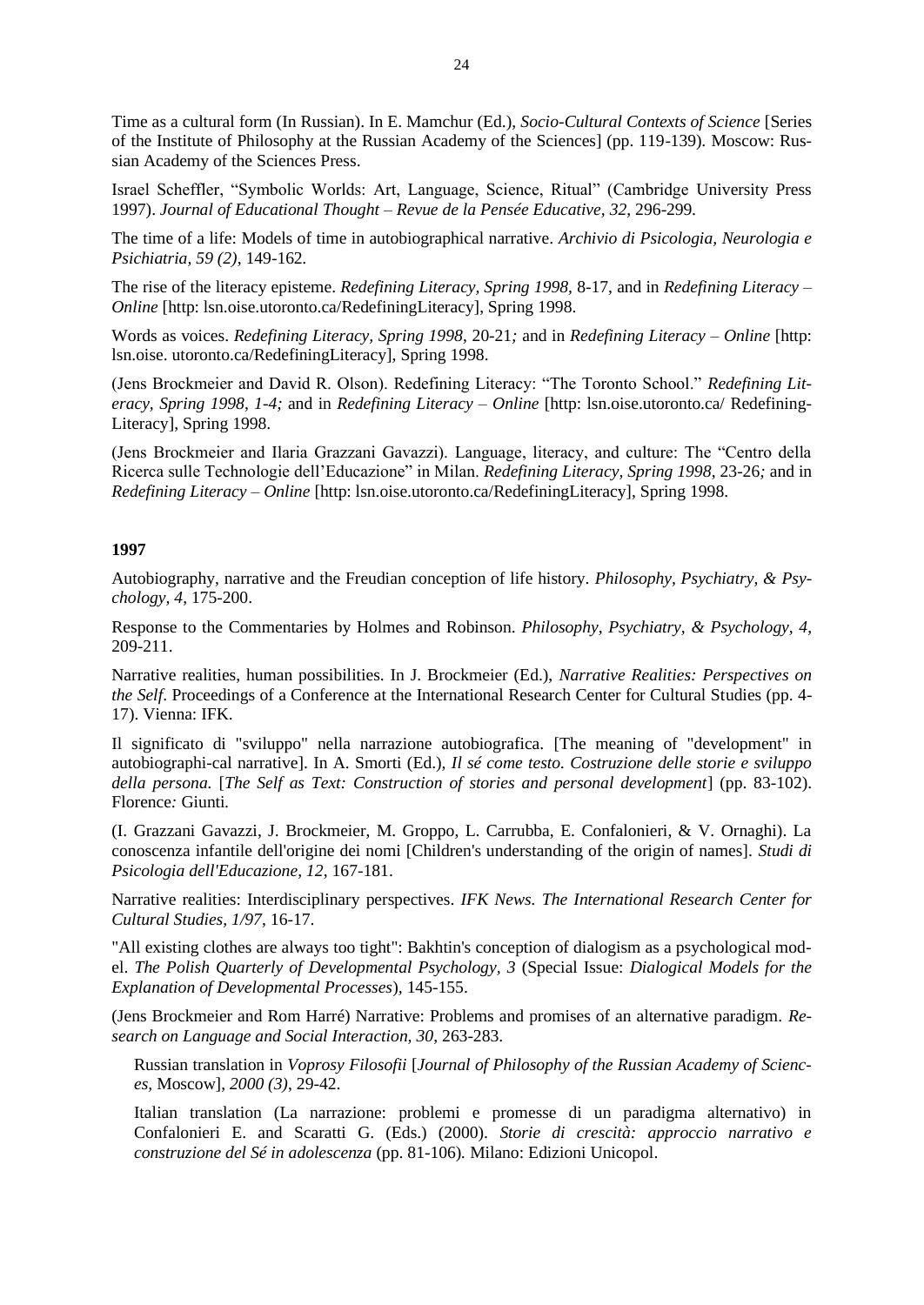Portuguese translation (Narrativa: Problemas e promessas de um paradigma alternativo) in *Psicologia*: *Reflexão e Crítica* [Sao Paulo]*, 2003, 16 (3), 525-535* [http://redalyc.uaemex.mx/redalyc/pdf/188/18816311.pdf]

Revised English version in J. Brockmeier and D. Carbaugh (Eds.) (2001). *Narrative and Identity: Studies in Autobiography, Self and Culture* (pp. 39-58). Amsterdam and Philadelphia: John Benjamins.

Revised German version in *Psychologie und Gesellschaftskritik, 2005, 29 (3/4), 31-57*.

Che cosa leggiamo quando "leggiamo la mente"? [What are we reading when we are "mindreading"?]. *Archivio di Psicologia, Neurologia e Psichiatria, 58 (2-3)*, 118-132.

Opzioni della scrittura: forme di passaggio tra culture orali e alfabetizzati [Options of literacy: Forms of transition between oral and written cultures]. *Rassegna di Psicologia, 24*, 95-118.

(Jens Brockmeier and Karoline Tschuggnall) Saussure, Wygotski und das Verhältnis von Sprache und Denken. Überlegungen zu einem kulturhistorischen Zeichenbegriff [Saussure, Vygotsky, and the relation between language and thought: Towards a cultural-historical concept of the sign]. *Journal für Psychologie, 4* (1995) & *1* (1996), 39-46. <https://www.ssoar.info/ssoar/handle/document/2442>

## **1996**

Explaining the interpretive mind. *Human Development, 39* (5) (Special issue *Where is the Mind? Building on Piaget and Vygotsky*), 287-295.

Construction and interpretation: Exploring a joint perspective on Piaget and Vygotsky. In A. Tryphon & J. Vonèche (Eds.)*, Piaget - Vygotsky: The Social Genesis of Thought* (pp. 125-143). East Sussex: Psychology Press (Erlbaum, Taylor & Francis).

Italian translation (Costruzione e interpretazione: Alla ricerca di una prospettiva unitaria su Piaget e Vygotsky), In A. Tryphon and J. Vonèche (a cura di)*, Piaget – Vygotsky. La genesi sociale del pensiero* (pp. 135-155). Florence*:* Giunti (1998).

Spanish translation (Construcción e interpretación: explorando una perspectiva conjunta sobre Piaget y Vygotsky pp. 167-190) In A. Tryphon and J. Vonèche (comp.), *Piaget – Vygotsky: la génesis social del pensamiento.* Buenos Aires & Barcelona: Paidos (2000).

Anthropomorphic operators of time: Chronology, activity, language, and space. In J. T. Fraser and M. P. Soulsby (Eds.), *Dimensions of Time and Life: The Study of Time VIII* (pp. 239-251). Madison, CT: International Universities Press.

Verstehen, Interpretieren, Verhandeln: Zur psychologischen Hermeneutik des Verhältnisses von Zeichen und Bedeutung [Understanding, interpreting, negotiating: The psychological hermeneutics of the relation between sign and meaning]. In J. Lompscher (Ed.), *Entwicklung und Lernen aus kulturhistorischer Sicht* [*Development and Learning from a Cultural-Historical Point of View: Vygotsky Today*], *Vol. 2* (pp. 491-506). Marburg: BdWi-Verlag.

Raccontare "ciò che è veramente accaduto": tecniche di persuasione e di giustificazione nel conflitto tra bambini. *Scienze dell'Interazione. Rivista di psicologia, psicosociologia e psicoterapia* [*The Science of Interaction: Journal of Psychology, Psycho-Sociology, and Psychotherapy*]*, 3(1)*, 31-41.

# **1995**

The language of human temporality: Narrative schemes and cultural meanings of time. *Mind, Culture, and Activity, 2*, 102-118

Revised version of "Translating temporality?" (2001): http://www.colbud.hu/main\_old/PubArchive/DP/DP04-Brockmeier.pdf

"Uno dopo l'altro": Prime forme della coerenza temporale nel discorso narrativo ["One after the other": Early forms of temporal coherence in children's narrative]. *Scienze dell'Interazione - Rivista di*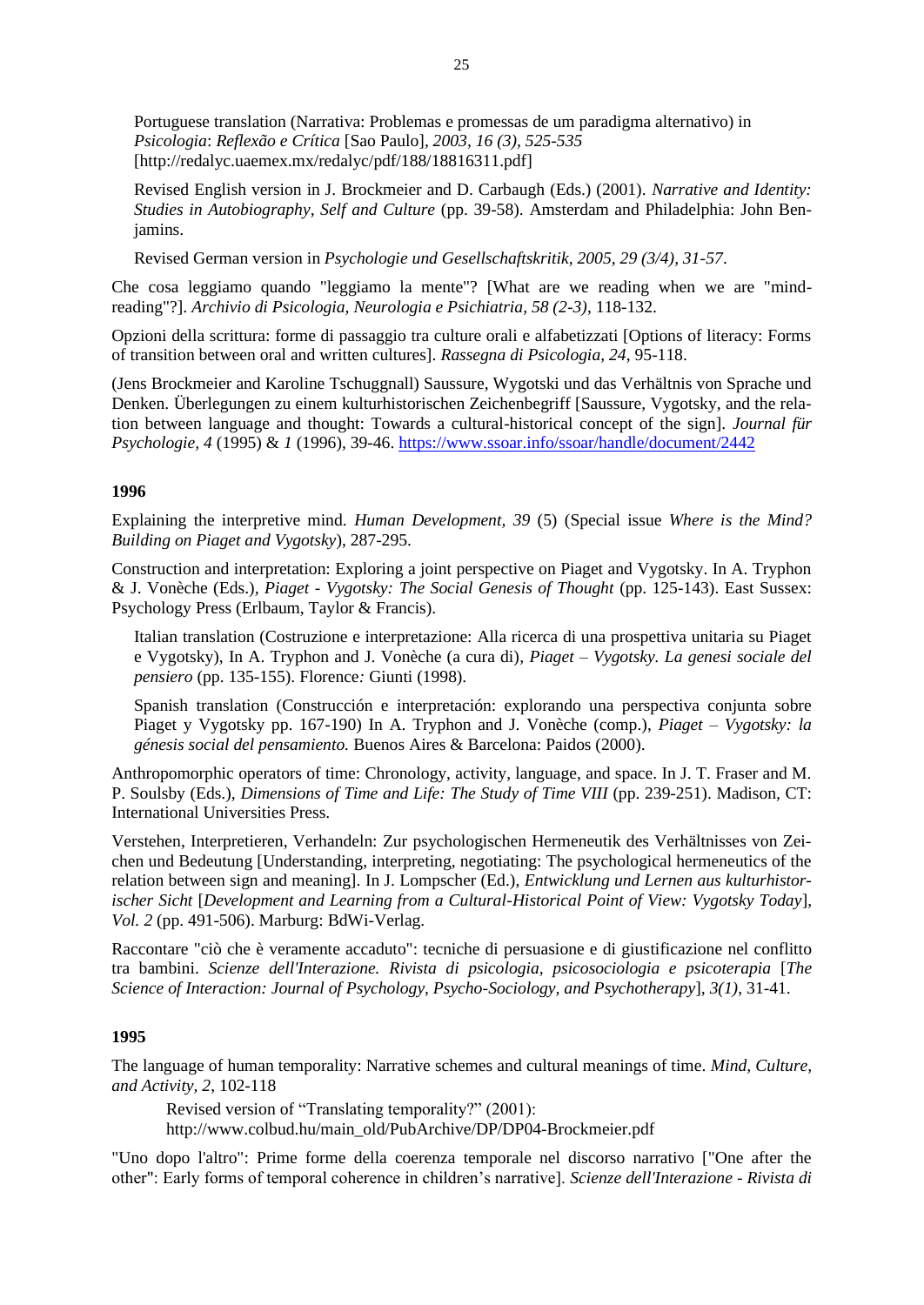*Psicologia, Psicosociologia and Psicoterapia* [*The Science of Interaction: Journal of Psychology, Psycho-Sociology, and Psychotherapy*]*, 2*, 41-55.

Philosophy as noble company of words. John McCumber's "The Company of Words: Hegel, Language, and Systematic Philosophy." *Hegel Bulletin of Great Britain, 32*, 53-60. [http://www.colbud.hu//apc-aa/img\_upload/4d11dfd490c468ca39fcefabae592944/2Broc.pdf]

(Cesare Albasi and Jens Brockmeier) La rottura della canonicità [The break of the canonicity]. In C. Gallo Barbisio and C. Quaranta (Eds.), *Transformazioni e Narrazioni* [*Transformations and Narrations*] (pp. 155-165). Turin: Tirrenia Stampatori.

Review essay on "Helga Nowotny, 'Time: The Modern and Postmodern Experience'." *Time's News, 26*, 14-16.

Che cosa significa "sviluppo" nella narrazione autobiografica? (English short version) *Rivista di Psicologia, LXXX*, 234-236.

Der dialektische Ansatz und seine Bedeutung für die Psychologie [The dialectic approach and its significance for psychology]. In G. Jüttemann (Ed.), *Wegbereiter der Psychologie: Der geisteswissenschaftliche Zugang – von Leibniz bis Foucault* [*Pioneers of Historical Psychology: From Leibniz to Foucault*] (pp. 381-398). Munich & Weinheim: Beltz - Psychologie Verlags Union (First publication 1988).

Die Erinnerungsfunktion ästhetischer Erfahrung in der Architektur [Architecture and memory: The function of remembering in aesthetic experience]. Habilitation Lecture, delivered on  $11<sup>th</sup>$  July 1995 to the Department of Psychology and Education at Free University Berlin.

## **1994**

Zeit und Sprache. Eine philosophisch-psychologische Perspektive [Time and language: Philosophical and psychological perspectives]. In L. Lambrecht and E.-M. Tschurenev (Eds.), *Geschichtliche Welt und mensch-liches Wesen. Beiträge zum Bedenken der conditio humana in der europäischen Geistesgeschichte* (pp. 157-165). Frankfurt et al.: Peter Lang Europäischer Verlag der Wissenschaften. [http://www.colbud.hu//apc-aa/img\_upload/4d11dfd490c468ca39fcefabae592944/4Broc.pdf].

L'esperienza dello scrivere e gli inizi della coscienza metalinguistica [The experience of writing and the beginnings of metalinguistic conciousness]. *Rassegna di Psicologia, 21*, 99-123

*Translating Temporality? Narrative Schemes and Cultural Meanings of Time.* Lecture delivered at Collegium Budapest on  $10<sup>th</sup>$  December 1993. Monographic series "Discussion Papers" Vol. 4, Budapest: Collegium Budapest.

Die narrative Konstruktion der Identität [The narrative construction of identity]. *IFK News. The International Research Center for Cultural Studies, 2*, 10-12.

Il tessuto del racconto. Problemi e prospettive dello studio del narrativo [The fabric of the story: Problems and perspectives of the study of narrative]. *Psicologia e società - Rivista di psicologia sociale / Psychology and Society - Review of Social Psychology, XXII (XLIII),* 1/2, 153-162.

Architectural Narratives. In D. Robinson (Ed.), *The Science of Rhetoric and the Art of Persuasion. A Reader with Papers Presented at the Spring Symposium of the Department of Psychology*. Washington, DC: Georgetown University.

## **1993**

Über das Ende natürlicher Zeitsynthesen. Alberto Meluccis Beiträge zu einer psychosozialen Phänomenologie des "homeless mind" [The end of natural syntheses of time: Alberto Melucci's phenomenology of the "homeless mind"]. *Wege zum Menschen, 6*, 313-316 (Revised and extended version of 1992).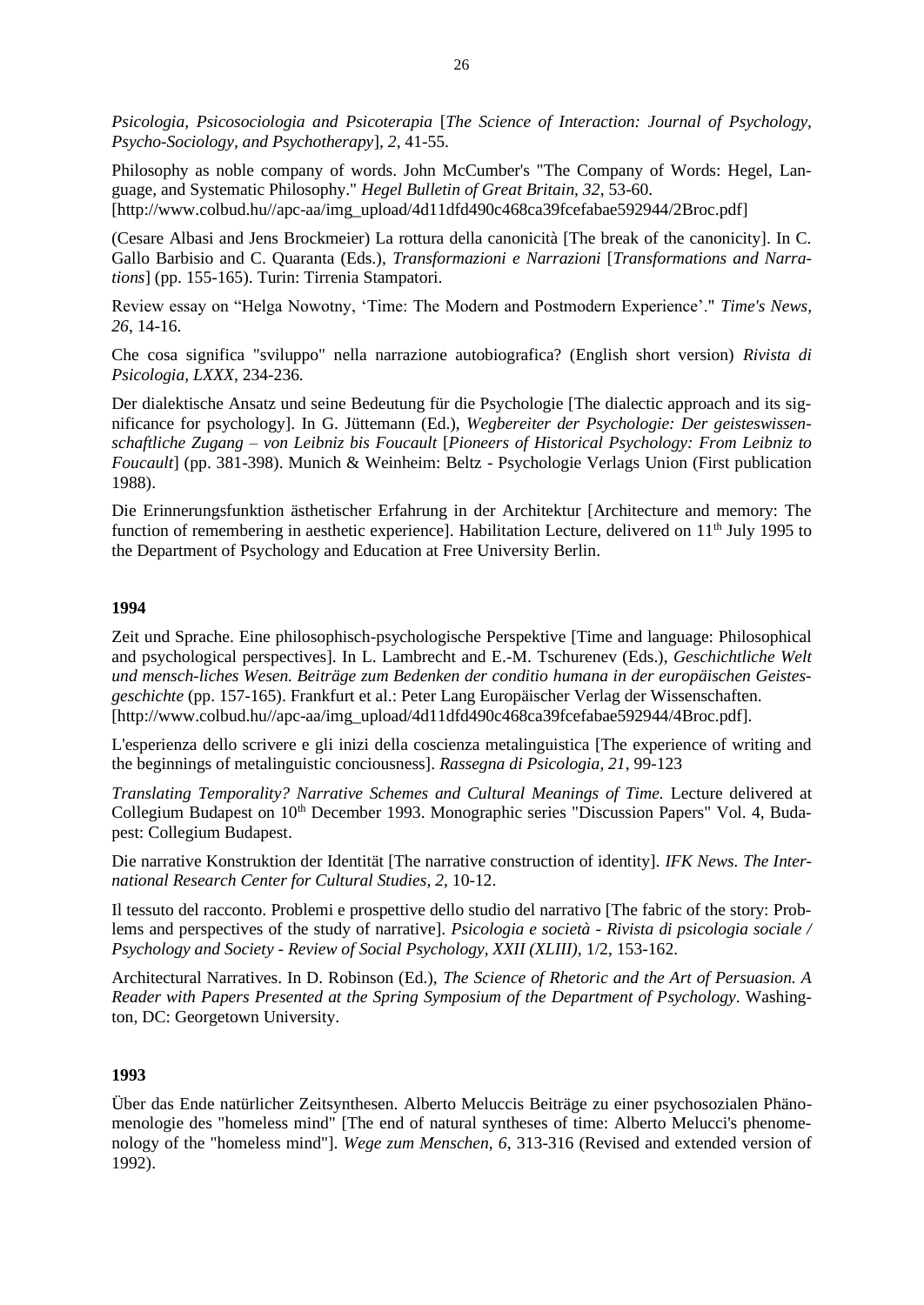Tradurre la temporalità? Schemi narrativi e significati culturali del tempo. In D. Coletta, E. Nicco, R. Tadiello (Eds.), *"Pensare in due lingue".* Atti del convegno *Pensare in due lingue* - *Penser en deux langues* (pp. 65 - 82). Istituto regionale di ricerca, sperimentazione e aggiornamento educativi per la Valle d'Aosta - I.R.R.S.E., Aosta, Italy. Aosta: DUC.

Children's narrative construction of time. In "The development of time concepts: Cross-cultural and biological perspectives," *VIth European Conference on Developmental Psycholog*y (pp. 212-218). Bonn: Rheinische Friedrich-Wilhelms-Universität.

La coerenza temporale [Temporal coherence]. In C. Gallo Barbisio (Ed.), *Il recupero dell'esperienza attraverso la narrazione* [*The narrative reconstruction of experience*] (pp. 39-50). Torino: Tirrenia Stampatori.

# **1992**

Brecht, Diderot und die Sprache der Moderne [Brecht, Diderot, and the language of modernity]. In *Nach Brecht* [*After Brecht*] (pp. 119-134). Ed. by the Brecht Zentrum Berlin. Berlin: Argon Verlag.

Zwischen Buchstabe und Wort. Eine Untersuchung zum schulischen Schriftspracherwerb [Between letter and word: A study on early literacy]. *Psychologie in Österreich, 3*, 56-61.

Über das Ende natürlicher Zeitsynthesen. Alberto Meluccis Beiträge zu einer psychosozialen Phänomenologie des "homeless mind" [The end of natural syntheses of time: Alberto Melucci's contribution to a psychosocial phenomenology of the "homeless mind"]. *Newsletter Zeittheorie-Zeitdiagnose* (Ed. by K. Lüscher and H. Nowotny, Institute for Theory and Social Studies of Science, University of Vienna), *2*, 20-24.

Review of "Tiersozietäten und Menschengesellschaften. Philosophische und evolutionsbiologische Aspekte der Soziogenese" [Animal communities and human societies: Philosophical and evolutionary aspect of sociogenesis]. Ed. by R. Löther. *History and Philosophy of the Life Sciences, 14*, 184-186.

Perchè "narrative studies"? [Why "narrative studies"?] In C. Gallo Barbisio (Eds.), *Pensiero e discorso narrativo II* [*Thought and narrative discourse II*] (pp. 89-101). Turin: Tirrenia Stampatori.

### **1991**

The construction of time, language, and self. *The Quarterly Newsletter of the Laboratory of Comparative Human Cognition, 2*, 42-52.

Medien des Raums und Medien der Zeit [Media of space and media of time]. In I. Gellert and B. Wallburg (Eds.), *Brecht 90. Kulturtheoretische Aspekte der Brechtschen Medienprogrammatik*  [*Brecht's Theory of Media: Implications for Cultural Theory*] (pp. 105-124 & 242-245). Berlin et al.: Peter Lang Europäischer Verlag der Wissenschaften.

Zeit und Identität: Tendenzen der Dissoziierung [Time and identity: Tendencies of dissociation]. *Newsletter Zeittheorie-Zeitdiagnose* (Ed. by K. Lüscher and H. Nowotny, Institute for Theory and Social Studies of Science, University of Vienna), *1*, 24-35.

### **1990**

Language, thought, and writing: Hegel after deconstruction and linguistic turn. *Bulletin of the Hegel Society of Great Britain, 20/21* [Special Issue: "The Presence of Hegel in Contemporary Thought"], 20-54.

(Jens Brockmeier and Hans-Ulrich Treichel) Worte, Klänge, Farben. Erkundungen in "Synaesthesia" [Words, sounds, colors: Explorations in "Synaesthesia"]. In H.W. Henze (Ed.), *Die Chiffren. Musik und Sprache. Neue Aspekte der musikalischen Ästhetik IV [The Ciphers: Music and Language. New Aspects of Musical Aesthetics IV]* (pp. 71-120). Frankfurt: Fischer.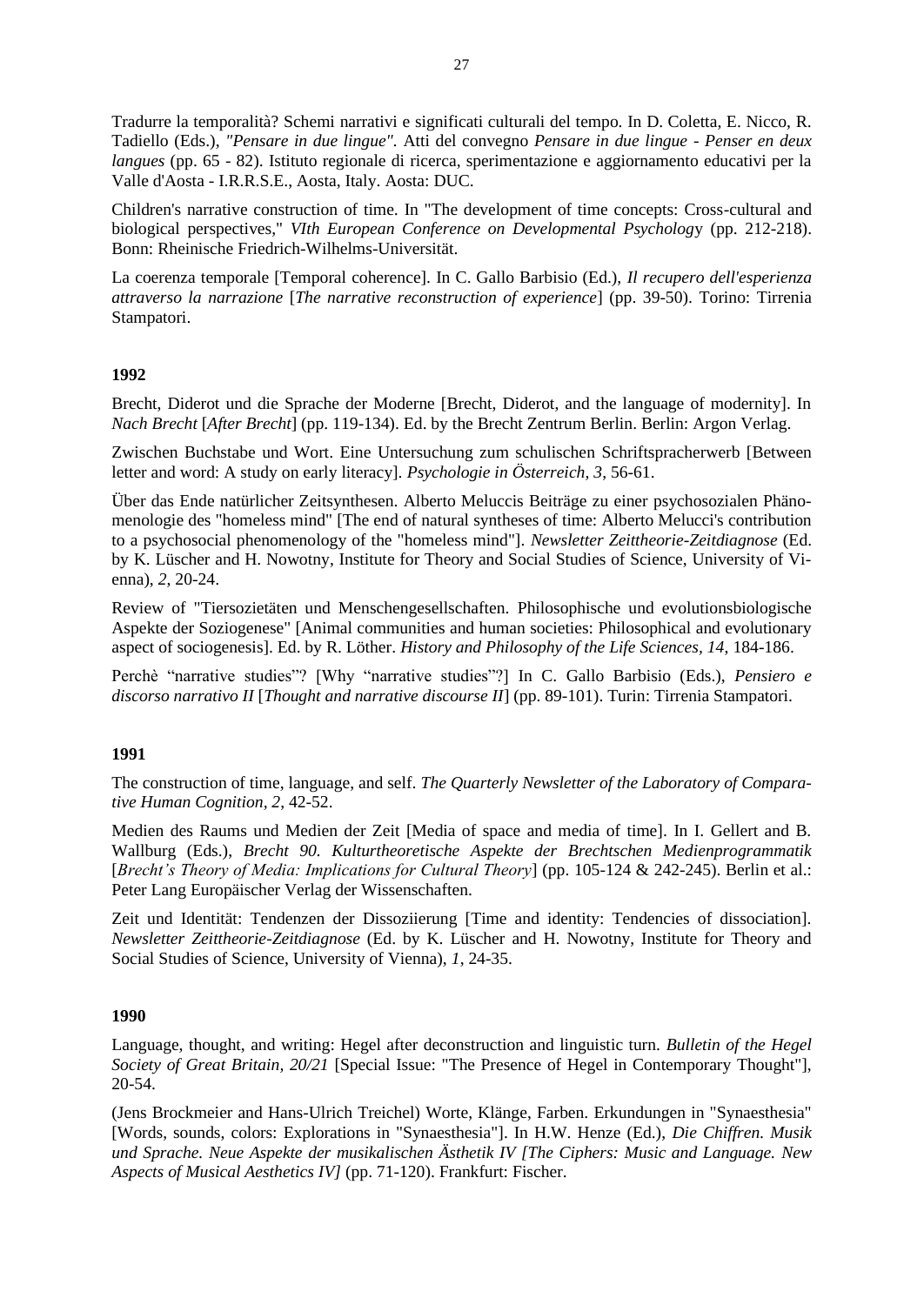Am philosophischen Rand der Sprache. Die Natur der sinnlichen Gewißheit in Hegels "Phänomenologie des Geistes" [At the philosophical limits of language: The nature of sense certainty in Hegel's "Phenemenology of the Spirit"]. In *Hegel Jahrbuch* [*Hegel Yearbook*] *1990*, pp. 157-170.

# **1989**

L'astrazione parmenidea e l'"illuminismo" dell'mito [The Permenidean abstraction and the "Enlightenment" of the myth]. *Filosofia e teologia* (Special issue "Il soggetto in questione"), *3*, 467-499.

Was kann man über einen Menschen wissen? [What can we know about a person?] In *Gütersloher Sommerakademie Hans Werner Henze* (pp. 3-6). Ed. by Kulturamt der Stadt Gütersloh, Gütersloh.

The separation of the sign from the meaning: Gesture, word, and play. In *Language and Language Acquisition: A Reader*. Ed. *La Revue de Phonétique Appliquée* (pp. 27-37). Mons, Belgium: Universitè de Mons.

### **1988**

Was bedeutet dem Subjekt die Welt? Fragen einer psychologischen Semantik [What is the meaning of the world?: Questions of psychological semantics]. In Norbert Kruse and Manfred Ramme (Eds.), *Hamburger Ringvorlesung Kritische Psychologie. Wissenschaftskritik, Kategorien, Anwendungsgebiete* [Hamburg Lectures on Critical Psychology: Critique, Categories, Contexts] (pp. 141-184). Hamburg: Ergebnisse Verlag.

Bezeichnen, Benennen und Bedeuten in der frühen Kindheit [Signifying, naming, and referring in early childhood]. In N. Gutenberg (Ed.), *Kann man Kommunikation lehren? Konzepte mündlicher Vermittlung. Sprache und Sprechen* [*Can we Teach Communication?: Concepts of Oral Mediation – Language and Speech*] (pp. 33-42). Frankfurt: Scriptor.

Die Entäußerung und die Erinnerung der Objektivität. Zum Subjektivitäts- und Entwicklungsbegriff bei Hegel [Externalisation and internalization: Hegel's concepts of subjectivity and development]. In *Hegel-Jahrbuch* [*Hegel Yearbook*] *1988*, pp. 260-271.

Symbolic representation and early cognitive development. In M. Loewenthal (Ed.), *Proceedings of the Conference on "Language and Language Acquisition IV: Language Development and Cognitive Development."* Mons, Belgium: Universitè de Mons.

Der dialektische Ansatz und seine Bedeutung für die Psychologie [The dialectic approach and its significance for psychology]. In G. Jüttemann (Ed.), *Wegbereiter der Historischen Psychologie* [*Pioneers of Historical Psychology*] (pp. 381-398). Munich & Weinheim: Beltz - Psychologie Verlags Union.

Wort, Prisma und semantisches Feld. Zum Bedeutungsbegriff bei Alexej. N. Leontjew [Word, prism, and semantic field: Alexei. N. Leontiev's conception of meaning]. In M. Hildebrand-Nilshon and G. Rückriem (Eds.), *Proceedings of the 1st International Congress of Activity Theory, Vol. 2* (pp. 97- 117). Berlin: System-Druck.

### **1987**

Warum verlor Leonardo da Vinci das Interesse an der Malerei? Einführende Bemerkungen zur Bedeutung der Wissenschafts- und Erkenntnistheorie für die Psychologie und das Studium der Psychologie [Why did Leonardo da Vinci lose interest in painting? On epistemology and philosophy of psychology]. *Forum Kritische Psychologie, 19*, 75-95.

(Nicola de Domenico and Jens Brockmeier) La storia naturale della terra secondo Kant. Il Ms. FN 6 della Biblioteca Regionale di Messina (Kants physische Geographie, 1782) con un estratto dal testo. In *La tradizione kantiana in Italia. Atti del convegno della Società Filosofica Italiana a Messina, 1984* (pp. 389-474). Messina: Università di Messina Edizioni G. B. M.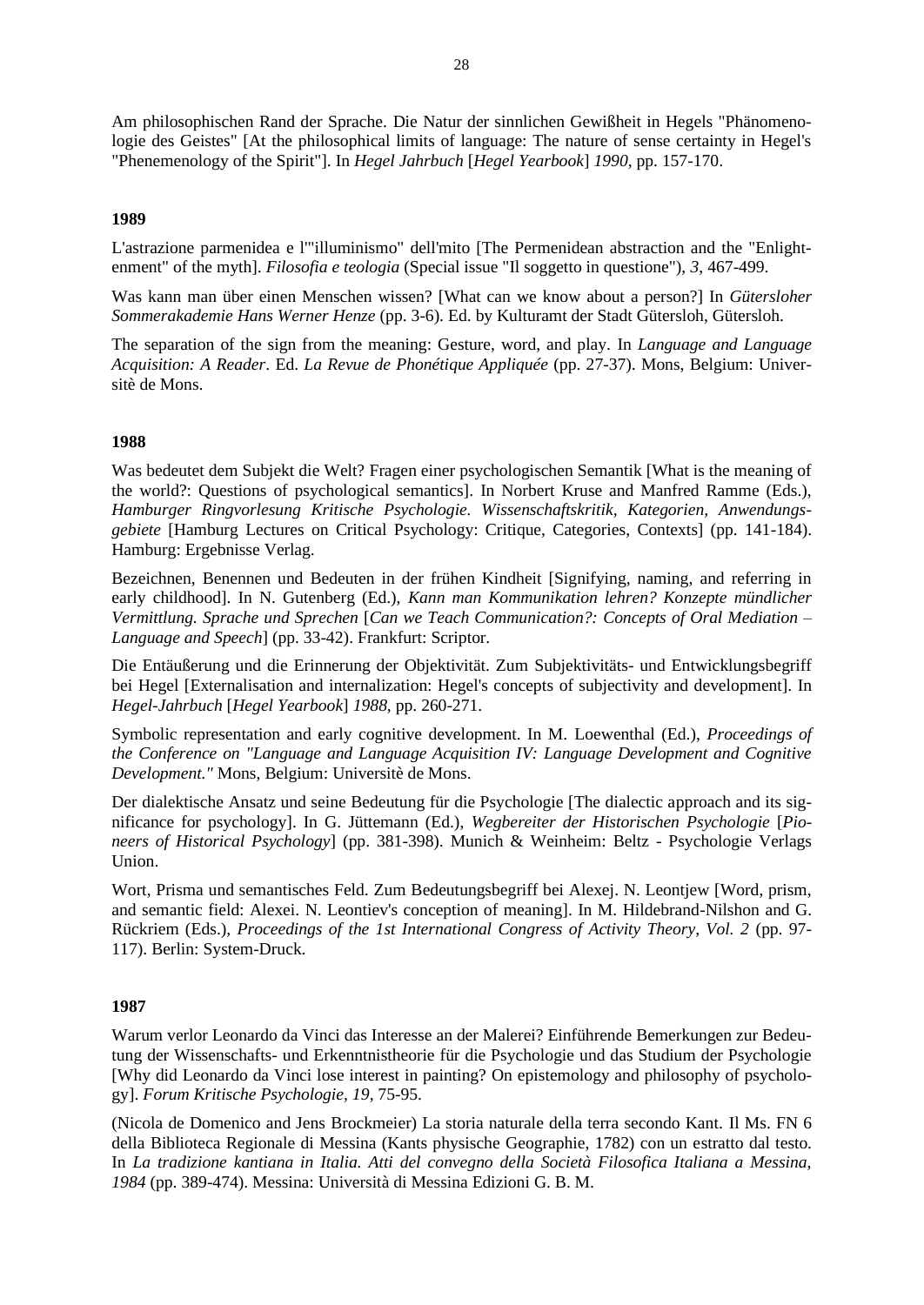Zwischen Rede und Schrift. Zeichen und Bedeutungen des illiteralen Denkens [Between speech and writing: Signs and meanings of oral thought]. In D. Rexroth (Ed.), *Welt der Mythen* [*The World of Myths*] (pp. 173-206). Frankfurt: Alte Oper.

Vorüberlegungen zu einer Kritik der teleologischen Denkform [Preliminary considerations on a critique of the teleological form of thinking]. In H. Kimmerle (Ed.), *Das Andere und das Denken der Verschiedenheit* [*The Other and the Thought of Difference*] (pp. 37-62). Amsterdam: B. R. Grüner.

## **1986**

Vermittlung und Sinn. Über die Aneignung der ästhetischen Bedeutung [Mediation and sense: Understanding aesthetic meaning]. In H.W. Henze (Ed.), *Lehrgänge. Erziehung in Musik. Neue Aspekte der musikalischen Ästhetik III* [*Courses: Education in Music. New Aspects of Musical Aesthetics III*] (pp. 272-316). Frankfurt: Fischer.

Emanationslogik oder Abstraktionstheorie? [Logic of emanation or theory of abstraction?]. In *Hegel-Jahrbuch* [*Hegel Yearbook*] *1986*, pp. 155-170.

*Der andere Zustand. Über das Verhältnis von Mythos und ästhetischer Erfahrung* [*The other state of mind: Between myth and aesthetic experience*]. Ed. by Kulturamt der Stadt Gütersloh, Gütersloh (Monographic Issue).

(Jens Brockmeier and Hans-Ulrich Treichel) Die Zeit der Poesie [The time of poetry]*. Düsseldorfer Debatte, 12*, 4-14.

### **1985**

Atteone contempla Diana ignuda al bagno ovvero la nascita d'un nuovo soggetto del conoscere [Actaion observes the naked Diana: On the emergence of a new subject of knowledge in the Renaissance]. In *Atti Accademia Peloritana dei Pericolanti. Classe di Lettere Filosofia e Belle Arti, Vol. LXI,* Anno Acc. CCLVI (1985). Messina, pp. 19-55.

Die methodologische Bedeutung des Entwicklungszusammenhangs von Onto- und Phylogenese des Psychischen für die Untersuchung der individuellen Entwicklung des Neuen [The developmental relationship between psychological ontogenesis and phylogenesis: Implications for a methodolgy of development]. Summary in B. Grüter, in K.-H. Braun and K. Holzkamp (Eds.), *Subjektivität als Problem psychologischer Methodik* [*Subjectivity as a Problem of Psychological Method*] (pp. 213-19). Frankfurt & New York: Campus Verlag.

### **1984**

Preface to Hans Werner Henze, *Musik und Politik, Schriften und Gespräche 1955-1984* [*Music and Politics: Collected Writings 1955-1984*] (pp. 9-19). New and extended edition. Ed. by Jens Brockmeier. Munich: Deutscher Taschenbuch Verlag.

Anschauung und Begriffe. Kant, Newton und die "Analogien der Erfahrung". [Idea and concepts: Kant, Newton, and the "analogies of experience"] In *La tradizione kantiana in Italia. Proceedings of the Conference.* [*The Kantian Tradition in Italy: Proceedings of the Conference*]. Messina, Italy: University of Messina Editori.

Marx und Darwin [Marx and Darwin]. Leserbrief [Letter to the editor]. *Frankfurter Allgemeine Zeitung, 96* (24 April), p. 7.

**1983**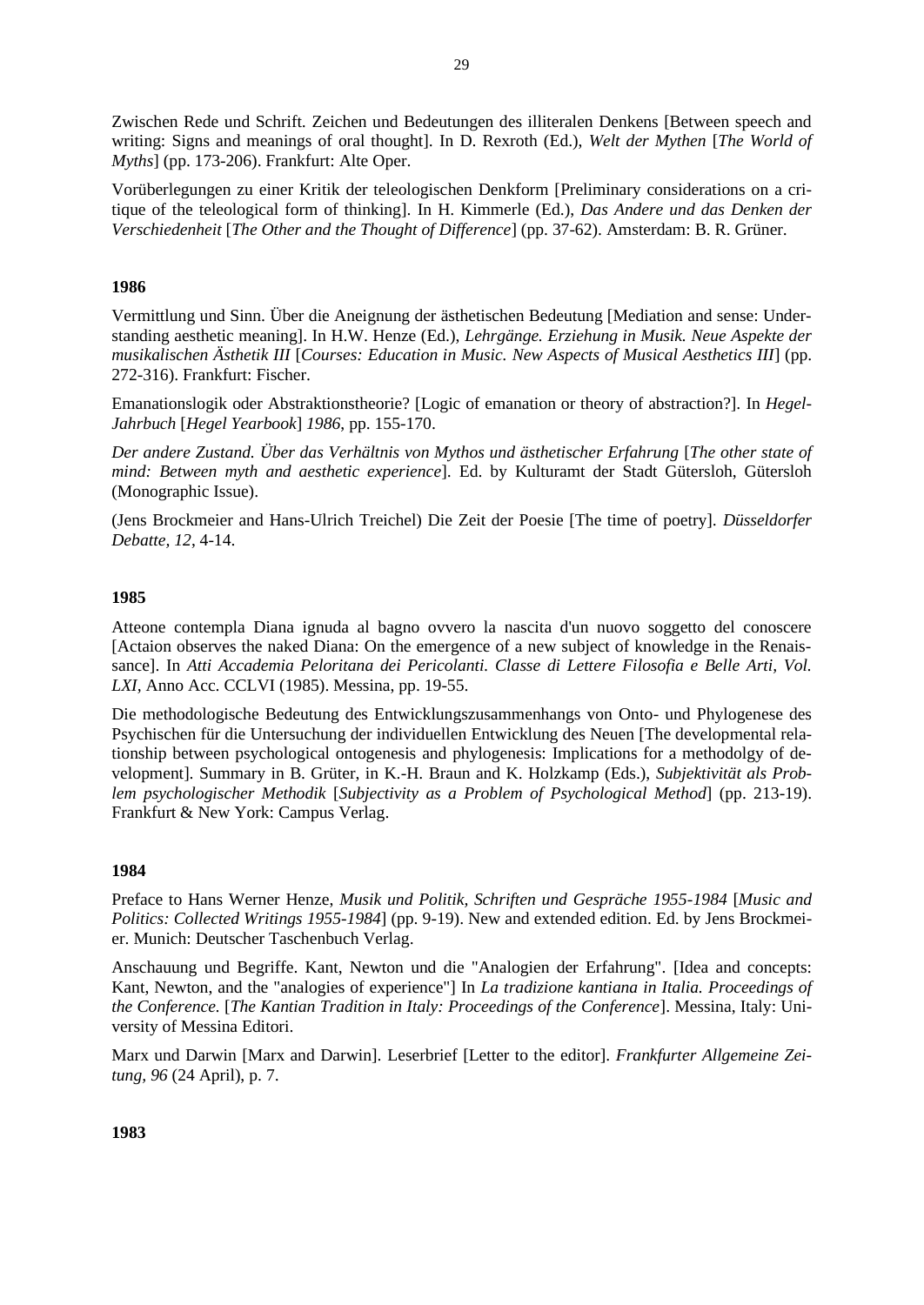Marx' Affe. Zur anthropologischen Deutung der menschlichen Arbeit und ihrer Kritik aus anthropogenetischer Sicht [Marx's ape: Understanding the anthropological concept of human labor from an anthropogenetic point of view]. *Forum Kritische Psychologie, 11*, 170-196.

Möglichkeit und Wirklichkeit in Hegels Entwicklungstheorie des "reinen Denkens" [Possibility and reality in Hegel's developmental theory of "pure thought"]. In H. Kimmerle (Ed.), *Dialektik heute* (pp. 7-42). Bochum: Germinal.

Die Mittel der kognitiven Entwicklung. Zum Zusammenhang der individuellen mit der historischen Entwicklung des Bewußtseins bei Piaget und Wygotski [The means of cognitive development: The relationship between individual and historical development in Piaget and Vygotsky]. *Forum Kritische Psychologie, 12*, 44-88.

Formen und kontextuelle Bedingungen der Entwicklung des Greifschemas im ersten Lebensjahr. [Forms and contexts of the development of sensomotoric schemata in the first year of life.] Research report *Development of subjectivity in early childhood*. Berlin: Institute of Psychology, Free University Berlin.

Arbeit, Entwicklung, Reproduktion [Labor, development, reproduction]. In P. Damerow, P. Furth, and W. Lefèvre (Eds.), *Arbeit und Philosophie* [*Labor and Philosophy*] (pp. 43-56). Bochum: Germinal.

## **1981**

(Jens Brockmeier and Johannes Rohbeck) Beobachten, Kalkulieren, Eingreifen. Zusammenhänge zwischen Gesellschaftstheorie und Naturtheorie bei der Entstehung der rechnend-experimentellen Wissenschaften im 17. Jahrhundert [Observation, calculation, and practice: The linkage between social theory and theory of nature in the emerging mathematical and experimental sciences in the 17th century]. In P. Damerow and W. Lefèvre (Eds.), *Rechenstein, Experiment, Sprache. Historische Fallstudien zur Entstehung der exakten Wissenschaften* [*Token, Experiment, and Language: Historical Case Studies on the Origin of the Exact Sciences*] (pp. 171-221) Stuttgart: Klett-Cotta.

Prinzipien, Systemvorstellungen und Erkenntnismittel der wissenschaftlichen Theoriebildung. Die methodische Bedeutung der klassischen Physik für das Ordnungsproblem in der Biologie des 18. Jahrhunderts [Principles, ideas of system, and instruments of knowledge in scientific theory: The methodological function of classical physics for the problem of order in 18th century biology]. In K. Bonik, J. Brockmeier, E. Gärtner et al., *Materialistische Wissenschaftsgeschichte. Naturtheorie und Entwicklungsdenken* [*Materialist History of Science: Theory of Nature, and Ideas of Development*] (pp. 65-87). Berlin: Argument Verlag.

(Jens Brockmeier and Hans Werner Henze) "Nur insofern etwas in sich selbst einen Widerspruch hat, bewegt es sich, hat Trieb und Tätigkeit". Überlegungen zur Exposition der Neunten Sinfonie Beethovens. ["Only insofar as something has a contradiction within itself, it moves, has drive and activity": Reflections on the exposition of Beethoven's IX. Symphony]. In H. W. Henze, (Ed.), *Die Zeichen. Neue Aspekte der musikalischen Ästhetik II* [*The Signs: New Aspects of Musical Aesthetics II*] (pp. 333-365)*.* Frankfurt: Fischer.

Zum Verhältnis von Philosophie und Naturwissenschaften bei Hegel [On the relation between philosophy and natural sciences in Hegel]. *Dialektik. Beiträge zu Philosophie und Wissenschaften* [*Dialectics: Contributions to Philosophy and Sciences*]*, 2*, 157-174.

(Jens Brockmeier and Hans-Ulrich Treichel). "Näher dem Blut als der Tinte": Möglichkeiten der poetischen Sprache [, Closer to blood than to ink": Possibilities of poetic language]. Radio lecture. Bremen: Radio Bremen 1981 (First broadcasting: December 6, 1981).

Review: M. Wolff, "Geschichte der Impetusphysik. Untersuchungen zum Ursprung der klassischen Mechanik" [The History of the *Impetus* Physics: Studies on the Origin of Classical Mechanics]. *Das Argument. Zeitschrift für Philosophie und Sozialwissenschaften* [*The Argument: Journal for Philosophy and Social Sciences*], *Beiheft 1981*, 21-23.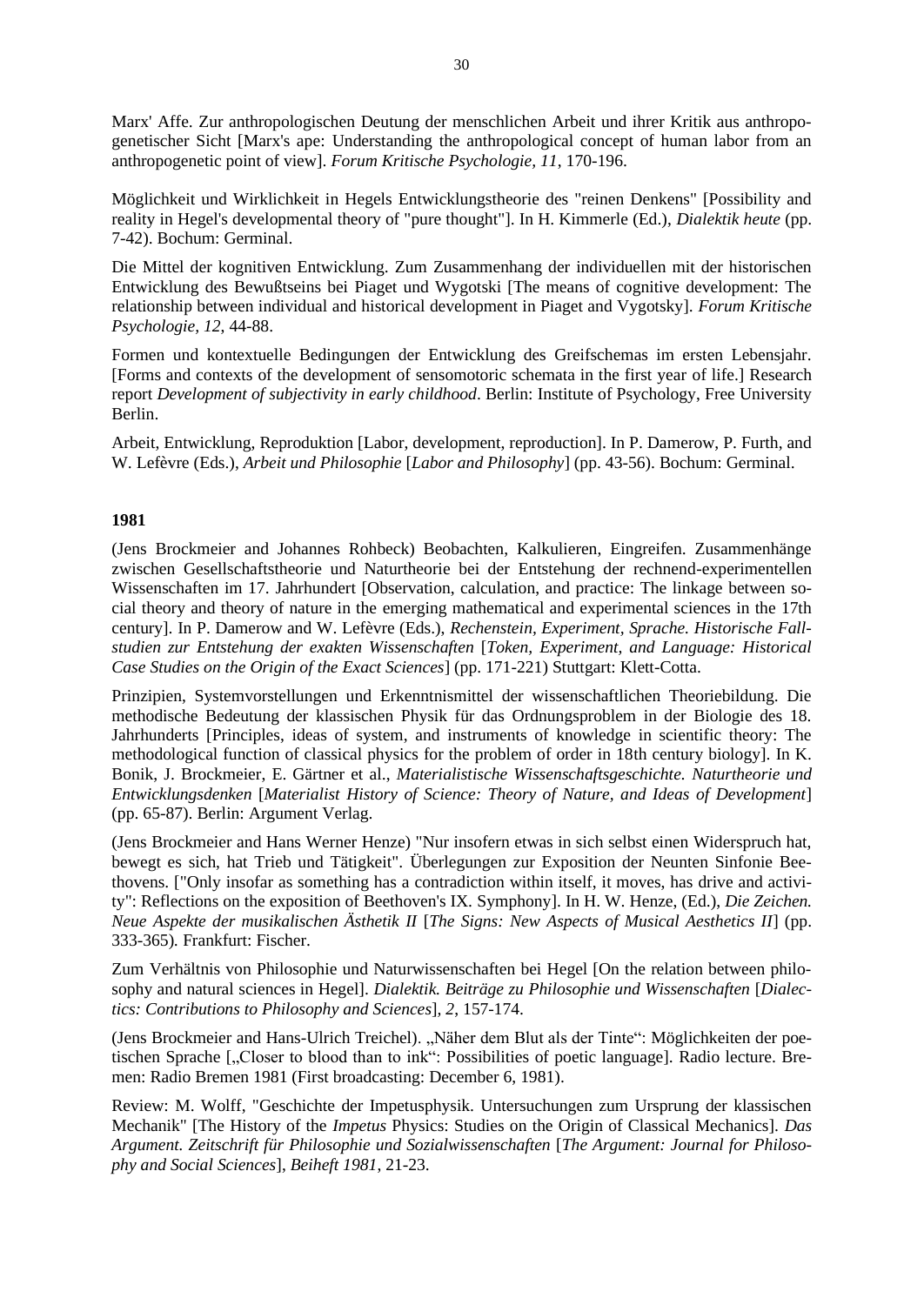### **1980**

Review: Erwin Panofsky, "Das Leben und die Kunst Albrecht Dürers"[Erwin Panofsky's "Life and Art of Albrecht Dürer"]. *Philosophischer Literaturanzeiger* [*Philosophical Review*]*, 33*, 13-17.

Robert Kalivoda, "Revolution und Ideologie. Der Hussitismus." *Das Argument. Zeitschrift für Philosophie und Sozialwissenschaften* [*The Argument: Journal of Philosophy and Social Sciences*]. *Beiheft 1980*, 89-91.

## **1979**

(Jens Brockmeier and Johannes Rohbeck) Identität als analytische Erkenntniskategorie wissenschaftlicher Arbeit [*Identity as analytical category of scientific activity*]. In *Hegel-Jahrbuch* [*Hegel Yearbook*], pp. 93-101.

Zur historischen Rationalität des Ästhetischen und ihrer Begründung bei Claudio Monteverdi [Claudio Monteverdi: The historicity of aesthetics]. In H.W. Henze (Ed.), *Zwischen den Kulturen. Neue Aspekte der musikalischen Ästhetik I* [*Between Cultures. New Aspects of Musical Aesthetics I*] (pp. 33-67). Frankfurt: S. Fischer Verlag.

Über die Arbeit an einer neuen Sprachlichkeit von Musik und Bewegung [Towards a new language of music and dance]. In H. Regnitz and H. Koegler (Eds.), *Ballett 1979* (pp. 12-15.). Hannover: Friedrich Verlag.

Mythos und Logos. In *Orpheus. Materialien* (pp. 46-76). Ed. by J. Brockmeier on behalf of Württemberg State's Theater Stuttgart. Stuttgart: Württembergisches Staatstheater.

Über die Bedeutung von Methode und Gegenstand bei der Begründung wissenschaftlicher Erkenntnismethodologie [On the relationship between subject and method in scientific methodology]. *Forum Kritische Psychologie* [*Forum Critical Psychology*]*, 5*, 129-157.

Michael Theunissen, "Sein und Schein. Die kritische Funktion der Hegelschen Logik" [Michael Theunissen, "Being und Appearance: The Critical Function of Hegel's Logic"]. *Das Argument. Zeitschrift für Philosophie und Sozialwissenschaften* [*The Argument. Journal of Philosophy and Social Sciences*], *117*, 746-747.

Hegel und die menschliche Arbeit [*Hegel and human labor*]. *Deutsche Volkszeitung, 39* (September 29), p. 10-11.

### **1978**

Der Erkenntnisanspruch des frühbürgerlichen Materialismus und seine ästhetische Ausprägung in der Renaissance [*The epistemological claim of Renaissance materialism and its aesthetic manifestation*]. *Sozialistische Politik, 45*, 117-135.

Review: "Griechische Atomisten. Texte und Kommentare zum materialistischen Denken in der Antike" ["Greek Atomists: Texts and Comments on Materialist Thought in Antiquity"]. Ed. by. F. Jürss. *Das Argument. Zeitschrift für Philosophie und Sozialwissenschaften* [*The Argument: Journal for Philosophy and Social Sciences*], *110*, 576-578.

### **1977**

Kopernikus und das Schattenbild einer Epochenschwelle. Zur Philosophie- und Wissenschaftsgeschichtsschreibung Hans Blumenbergs [Copernicus and the shadows of a new epoch: Hans Blumenberg's historiography of philosophy and science]. *Sozialistische Politik, 40*, 72-82.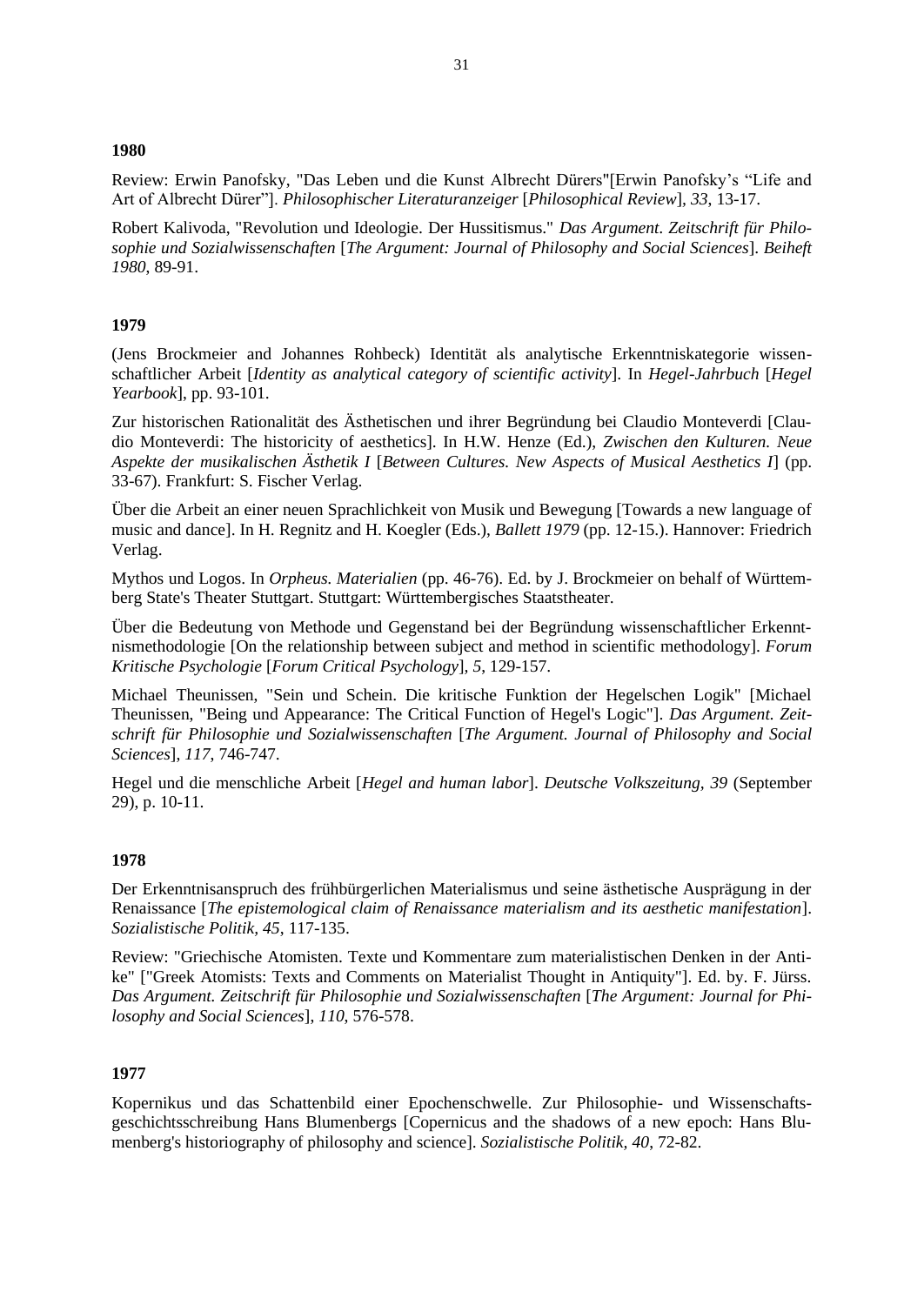Review: Ernst Bloch, "Zwischenwelten in der Philosophiegeschichte" (Bloch Collected Works, Volume 7) [*Ernst Bloch, "Worlds in Between in the History of Philosophy"*]. *Das Argument. Zeitschrift für Philosophie und Sozialwissenschaften* [*The Argument: Journal of Philosophy and Social Sciences*]*, 105*, 712-713.

# **1976**

Caravaggio. Der historische Stellenwert seines Realismus [*Caravaggio: The historical horizon of his realism*]. *Tendenzen [Tendenzen: Journal of the Arts], 105*, 60-65.

Reprinted in: Orlando, E. (Ed.) (1977). *Caravaggio*. Stuttgart, Hamburg, & Munich: Deutscher Bücherbund.

Preface. In J. Brockmeier (Ed.)*,* Hans Werner Henze, *Musik und Politik. Schriften und Gespräche 1955-1975* [*Hans Werner Henze: Music and Politics: Collected Writings, 1953-1975*] (pp. 9-17). Munich: Deutscher Taschenbuch Verlag.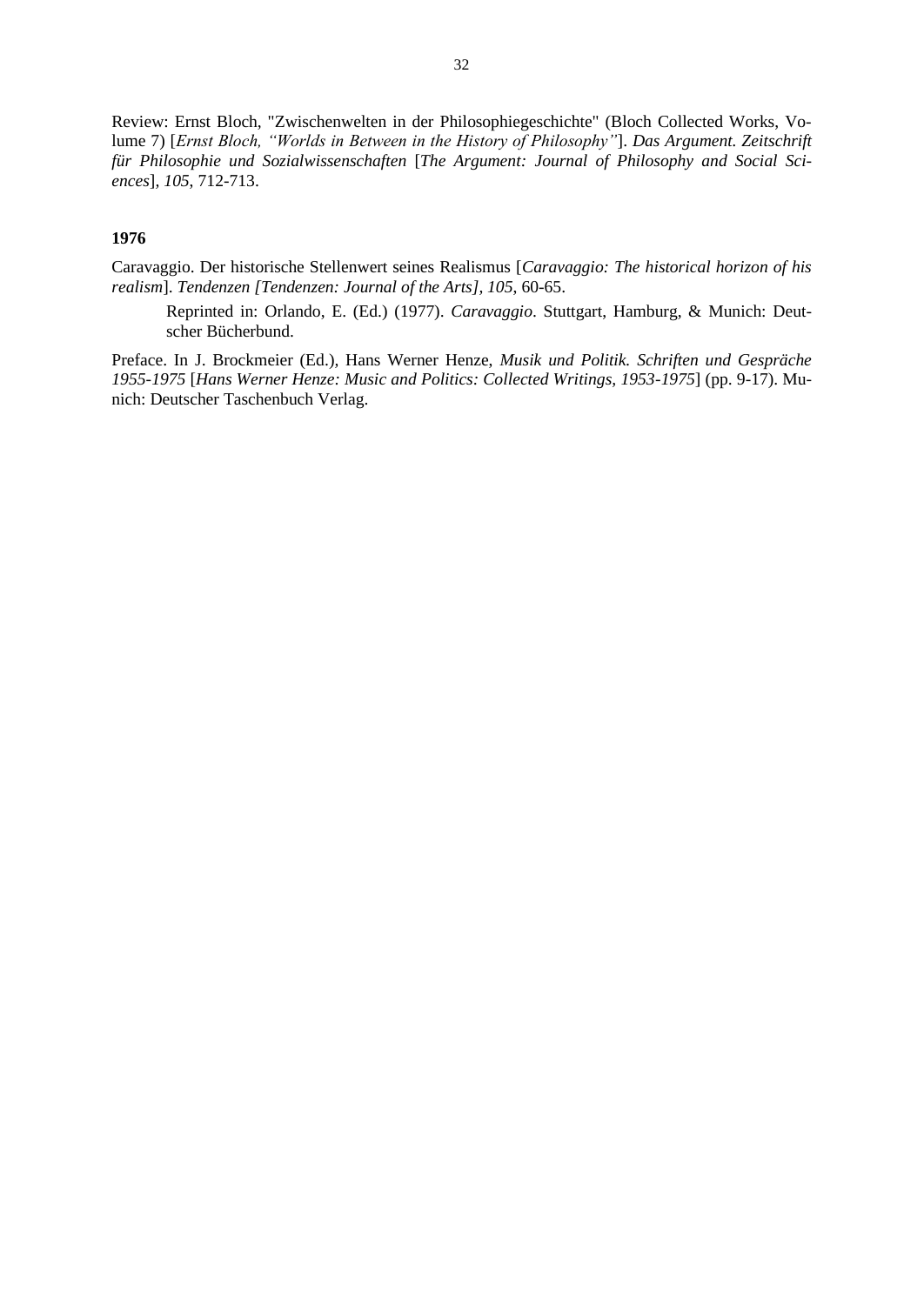## **IV. Keynotes, Invited Talks and Addresses** (**Selection)**

(September 2021). Ohnmacht und Exzess. Für ein kulturpsychologisches Verständnis von Zeit und Simultaneität [Helplessness and excess: Toward a cultural psychology of time and simultaneity]. Conference of the *Gesellschaft für Kulturpsychologie / Society for Cultural Psychology*. Ascona, Switzerland.

(October 2020). Is there a narrative perspective of time? Conference *The Study of Literature, Reading, and Cognition: Interdisciplinary Approaches, Concepts, and Terms*. Technical University Aachen, Center for Cognitive and Empirical Literary Studies, Germany

(July 2020). How do humans make sense of multiple temporalities? *Einstein Center Chronoi*, Berlin: <https://youtu.be/9qrSZNOQxx0>

(May 2020). The self and its crises. Conference *The Psychology of Global Crises, #PGC2020* The American University of Paris:<https://www.youtube.com/watch?v=uAOJeRNPnFM>

(February 2020) Is narrative time diachronic? DFG Koselleck Workshop "Diachronic Narratology." University of Freiburg.

(December 2019). Lifetime between diachrony and synchrony. English Department, Research Center *Factuality and Fictionality*, University of Freiburg / Freiburg Institute of Advanced Studies, Germany.

(November 2019). Is human life morphological? International conference *History, Narration, Big Data: Morphology and Historial Sequence*. Centro Studi *Arti della Modernità*, University of Turin, Italy.

(October 2019). Der Angst ein Gesicht geben: Metaphor as Handlung [Giving a face to anxiety: Metaphor as action]. 7th Berlin *Symposium on Narrative Medicine: Metaphors in Medicine*. Institut für Geschichte der Medizin und Ethik in der Medizin [Institute of History and Ethics of Medicine], Charité University Hospital, Humboldt University Berlin, Germany.

(October 2019). Time, life and narrative. Conference *Rethinking a Lifetime: Perspectives from Antiquity until Present*. Einstein Center Chronoi, Berlin, Germany.

(September 2019). Memory, time, and simultaneity in W. G. Sebald's *Austerlitz*. Department of Literature, University Oslo, Norway.

(June 2019). I have many sick hearts: Stories about illness, borders, and life. CHCI Medical Humanities Network Summer Institute *Health Beyond Borders*. Columbia University Global Center Paris, Reid Hall, France.

(May 2019). Variations of language awareness: Writing and narrative. Conference on *Literacies, Cultures, and Minds*. University of Calgary, Canada.

(February 2019). Juggling how many balls at once? On autobiographical simultaneity. *Conference on Uses and Abuses of Storytelling: Theorizing the Intersections of Narrative, Memory and Identity*. University of Turku, Finland.

(October 2018). Language as form of life: Between health and illness. 6th Berlin *Symposium on Narrative Medicine: Language and Understanding in Medicine*. Institut für Geschichte der Medizin und Ethik in der Medizin [Institute of History and Ethics of Medicine], Charité University Hospital, Humboldt University Berlin, Germany.

(October 2018). Faire comme si c'était réel. Note sur "The Phenomenology of Autobiography: Making it Real" d'Arnaud Schmitt [Making it as if real: A Commentary on *The Phenomenology of Autobiography: Making it real* by Arnaud Schmitt]. Seminaire *Questions de récit*. *Centre d'études et de recherches interdisciplinaires en lettres, arts, cinéma (CÉRILAC)*. Université Paris Diderot (October 2018).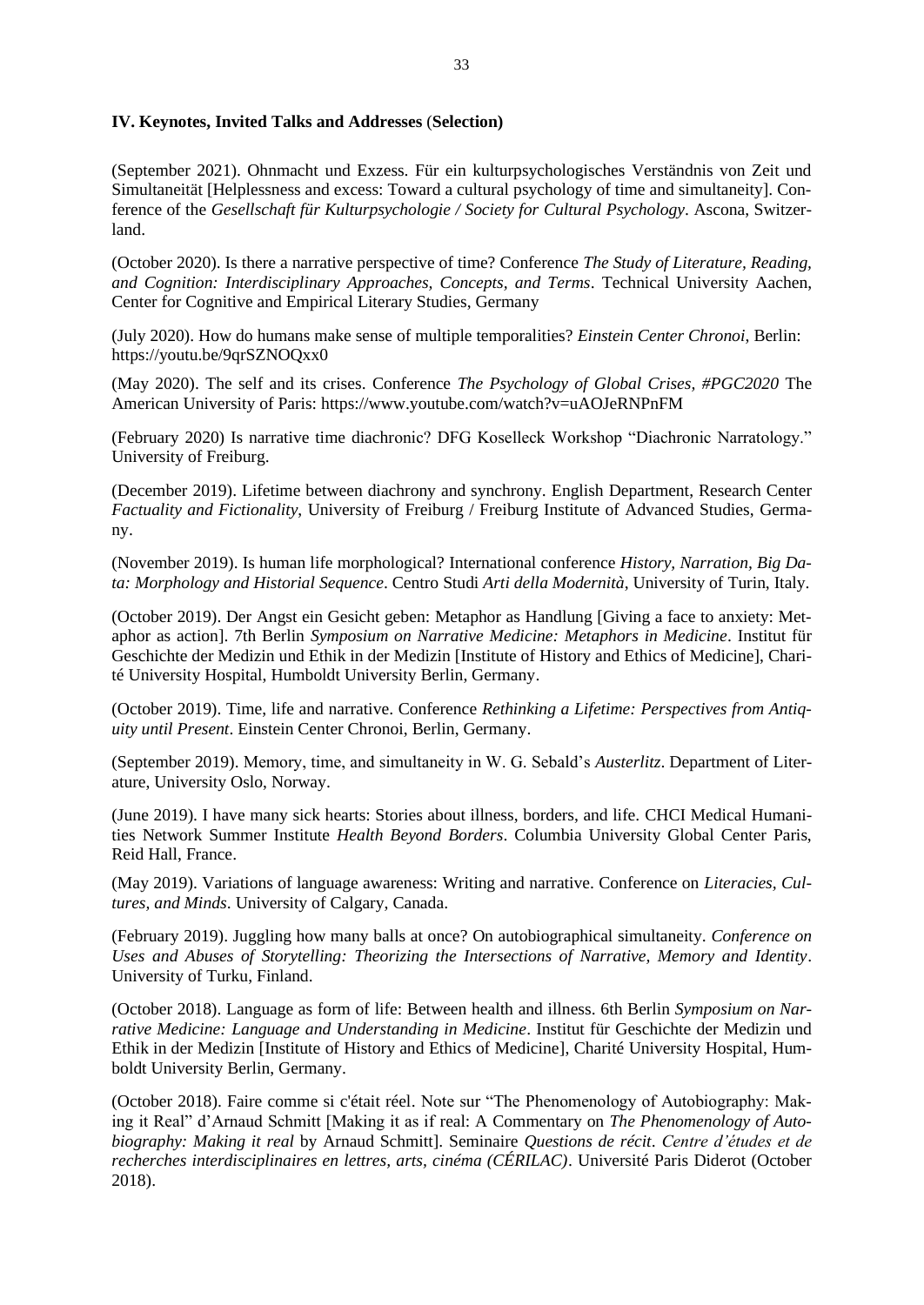(September 2018). I don't really know what happened but I can tell you this…: Multiple experiences and the act of narrating. Symposium *The patient as text – revisited*. Centre Universitaire de Norvège à Paris / Maison des Sciences de l'Homme, Paris, France.

(June 2018). Narrative and simultaneity. Center for Narrative Research [Zentrum für Erzählforschung] , University Wuppertal, Germany.

(May 2018). The emergence of simultaneity. Conference on *Archeology of the Mind.* Monte Verità / Ascona (Swiss Federal Institute of Technology / ETH Zurich, University Berne, and University Erlangen-Nürnberg), Switzerland.

(December 2017). Narrative, identity, and the human sense of possibility. Conference on *Narratives and Mental Health: Fragmentations, disruptions, and silences.* University of Paderborn, Germany.

(November 2017). The presence of absence: Images and words in Anne Carson's Nox. Conference on *Borders of the Visible: Intersections between Literature and Photography*. University of Turin, Italy.

(October 2017). Lo sviluppo della cognizione sociale: I giochi linguistici come pratiche culturali [The development of social cognition: Language games as cultural practices], with Ilaria Grazzani. Conference on *Al di là della informazione data: Riflessioni sulla eredità di Jerome Bruner* [*Beyond the information given: Reflections on the legacy of Jerome Bruner*]. The University of Florence, Italy.

(September 2017). Many new narratives for psychology! Roundtable on Brian Schiff's *A New Narrative for Psychology*. The American University of Paris, France.

(July 2017). Narrative as meaning-making: Challenging the borderline between factual and fictional narrative. Conference on *Narrative Factuality*, University of Freiburg / Freiburg Institute of Advanced Studies, Germany.

(March 2017). Freud in Rome: Layers of life and the flow of cultural memory. Conference on Transcultural Memorial Forms, University of Tallinn & Association of Nordic Universities, Estland.

(December 2016). Music and language. University of Music and Performing Arts Munich, Germany.

(November 2016). Narrative intersubjectivity. Sigmund Freud University Berlin, Germany.

(September 2016). Jerome Bruner e la psicologia come ricerca del significato [Jerome Bruner and psychology as search for meaning]. XXIX Congresso nazionale AIP (Italian Association of Psychology), Università di Padua, Vincenza, Italy.

(September 2016). Alla ricerca del significato autobiografico [Searching for the autobiographical meaning]. Festival dell'Autobiografia, Libera Università di Anghiari, Tuscany, Italy.

(August 2016). Narrative and the philosophy of language: Mutual challenges. The Aarhus Summer *Course in Narrative Studies*, Aarhus University, Denmark.

(August 2016). The idea of the person. 4<sup>th</sup> Berlin Symposium on *Narrative Medicine: Narrative and Person-Centered Medicine.* Panorama Klinik, Berlin, Germany.

(Juli 2016). Boesch's homo narrator. Conference on *The Cultural Psychology of E. E. Boesch*, Ruhr University Bochum, Germany.

(May 2016). Young children's understanding of the mind: the role of conversation in developing social cognition (with Ilaria Grazzani). Institut Jean Nicod, Ecole Normale Supérieur, Paris, France.

(March 2016). Narrative translation and radical otherness. 2016 ARTIS conference on *Narrative Theory in Translation*, Shanghai Jiao Tong University, Shanghai, China.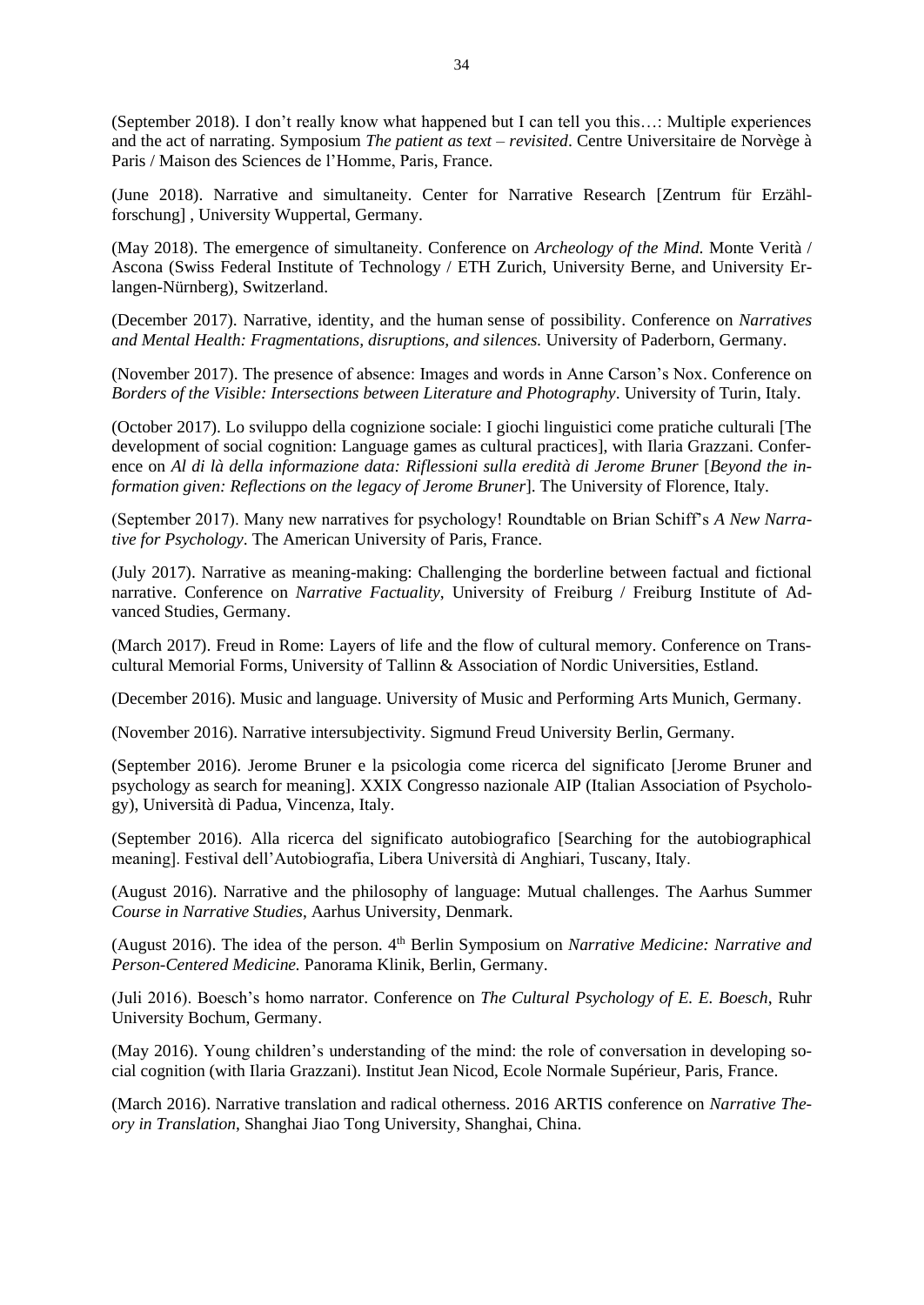(February 2016). What is cultural memory good for? Symposium on *Beyond the Archive: Memory, Narrative, and the Autobiographical Process*. The Centre for Language, Discourse, and Communication, King's College London & The Centre for Narrative Research, University of East London, UK.

(November 2015). Gedächtnis und Metaphor: Wie wir unserer Vergangenheit Bedeutung verleihen [Memory and metaphor: How do we give meaning to our past?]. Kilian und Koehler Center for Cultural Psychology and Cultural Anthropology Ruhr University Bochum, Germany.

(November 2015). Table ronde [Panel] on: *Beyond the Archive: Memory, Narrative, and the Autobiographical Process*. Paris Center for Narrative Matters & Department Lettres, Arts et Cinéma, Université Paris 7 Diderot, France.

(September 2015). Kulturpsychologie ist keine Disziplin sondern eine Orientierung – Ernst E. Boesch Award of the Gesellschaft fuer Kulturpsychologie [Association of Cultural Psychology] for Juergen Straub (*Laudatio*), Salzburg, Austria.

(September 2015). Il tessuto narrativo del nostro ricordo: Narrazione e cultura. *Festival dell'Autobiografia*, Libera Università di Anghiari, Tuscany, Italy.

(June 2015). Possible memories: Beyond the divide between the individual and the collective. Conference on *Imagining the Future of Collective Memory*, Université de Neuchâtel, Switzerland.

(May 2015). Memory and metaphor: How do we make sense of the past? The University of Tampere, Finland.

(May 2015). Fracture, shock, lacuna: Cultural memory and the moment of the individual. Conference on *La memoria unsepolta* [Memory unburried]. Centro Arti della Modernità, The University of Turin, Italy.

(April 2015). Individualizing the historical imagination: Life history, lifetime, life story. Conference on *The Historical Imagination*. Humanities Research Institute, The University of Sheffield, UK.

(November 2014). Turning points. Conference on *The Unbuilding of East Germany: Excavating Biography and History*. German Historical Institute London, UK.

(October 2014). Writing, metaphor, and narrative: Looping effects in the understanding of memory. Niels Bohr Centre for Cultural Psychology, Aalborg University, Denmark.

(October 2014). The sense of an ending: The rise and fall of the promise of narrative. Opening Symposium of the Tampere Research Centre "Narrare" on *Interdisciplinary Narrative Studies Today*. University of Tampere, Finland.

(August 2014). The patient and the person. 2nd Berlin Symposium on *Narrative Medicine: After the neurotrauma: Narrating and understanding. Narrative approaches in neurorehabilitation.* Panorama Klinik, Berlin, Germany.

(June 2014). Narrative hermeneutics. Conference on *Narrative Knowing / Récit et Savoir*. University of Paris Diderot & The American University of Paris, France

(September 2013). If Wittgenstein's lion could tell stories, could we understand them? On the cultural ethics of understanding. Conference on *The Ethics of Storytelling: War, Trauma, Vulnerability*. University of Turku, Finland.

(August 2013). Narrative and clinical practice: An introduction. *1 st Berlin Symposium on Narrative Medicine: Narrative and Clinical Practice*. Berlin, Germany

(June 2013). Amour: Rethinking narrative identity. Conference on *A Narrative Future for Health Care*, King's College, London, UK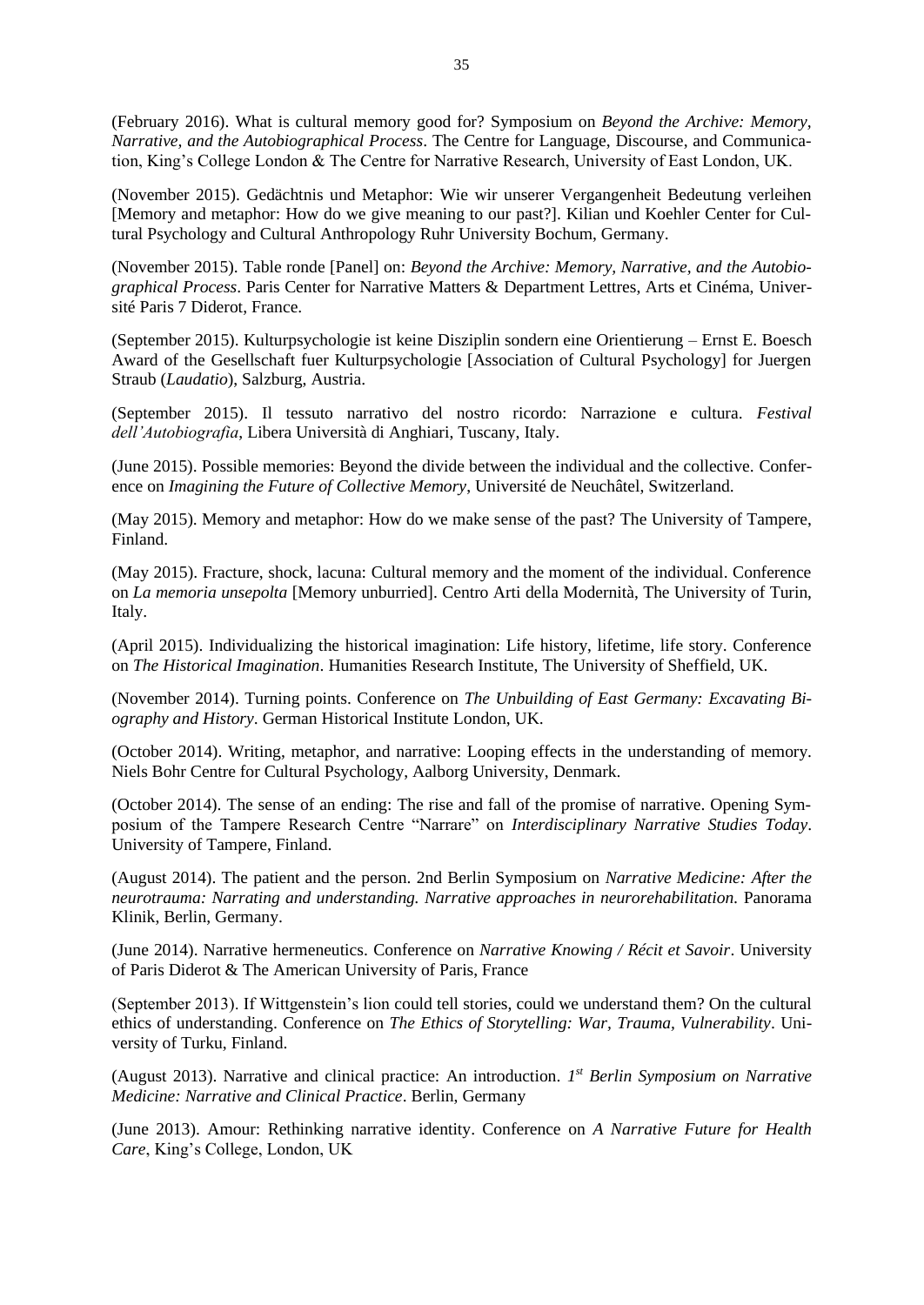(June 2013). Hermeneutic medicine. Witness Seminar on The Development of Narrative Practices in Medicine 1970-2000. Wellcome Trust, London, UK

(April 2013). Old ideas: Theory of mind and narrative language games. The Graduate Center, City University of New York (CUNY) and CREATE Labs, New York University (NYU).

(December 2012). Narrative identity as a project of emotion. Conference on *Emotion and Cognition in Narrative: Self-Description as a Means of Shaping Identity*. University of Heidelberg, Marsilius Kolleg, Germany.

(October 2012). Decentering memory. Conference on *Life with Dementia: Identity, Citizenship, personhood*. Norrköping, Sweden.

(September-October 2012). Remembering and forgetting: Exploring new scenarios. Lecture series, The Swedish Center for Memory and Dementia Research / Department of Medical and Health Scienes of the University of Linkoping / Stockholm, Sweden.

(September 2012) Nox: Anne Carson's memory book. Department of Culture and Communication, University of Linkoping / Stockholm, Sweden.

(May 2012). Witnessing 9/11: Literary and everyday stories. Conference *Life and Narrative*. The American University of Paris and the University of Paris Diderot-Paris 7.

(April 2012). Theory of mind, narrative, and culture [Teoria della mente, narrazione e cultura]. Department of Human Sciences (Dipartimento di Scienze Umane), University of Milan Bicocca, Italy.

(March 2012) Understanding Aboriginal narratives (with Maria I. Medved). "Novella" Methodology programme, National Centre for Research Methods / Institute of Education, University of London, funded by the Economic and Social Science Research Council of Great Britain.

(February 2012). The art of remembering and forgetting. Graduate School of the University of the Arts London, UK.

(January 2012). Narrative experience. Conference on *Narrative Coping with Threat, Trauma, and Loss*. Freiburg Institute for Advanced Studies/University of Freiburg, Germany

(November 2011). Forgetting remembering: Film and memory. Closing Lecture of the Exhibition *Phantasmagoria: History and Memory through Film, Photography, and Installation*. Dalnavert Museum Winnipeg.

(October 2011) Broken hearts: Aboriginal women talk about cardiac problems (with Maria Medved). *17th International Qualitative Health Research Conference*, Vancouver, Canada.

(August 2011). Writing and narrative. Conference on *Literacy Today*. Monte Verità / Ascona (Swiss Federal Institute of Technology / ETH Zurich and Goethe University Frankfurt), Switzerland.

(July 2011). Autobiography and the narrative mind. *Hans Kilian Lecture*. Ruhr University Bochum, Germany.

(July 2011). The cultural development of the narrative mind. Center of Development and Culture, Institute of Development, Culture, and Psychology, Department of Human Sciences, University of Osnabruck, Germany.

(June 2011). Narrative models. International Conference on *Teaching Narrative and Teaching through Narrative* organized by the Narrative Studies Network of the Nordic Countries, Tampere, Finland.

(May 2011). Theory of mind, language, and culture [Teoria della mente, linguaggio e cultura]. Department of Human Sciences (Dipartimento di Scienze Umane), University of Milan Bicocca, Italy.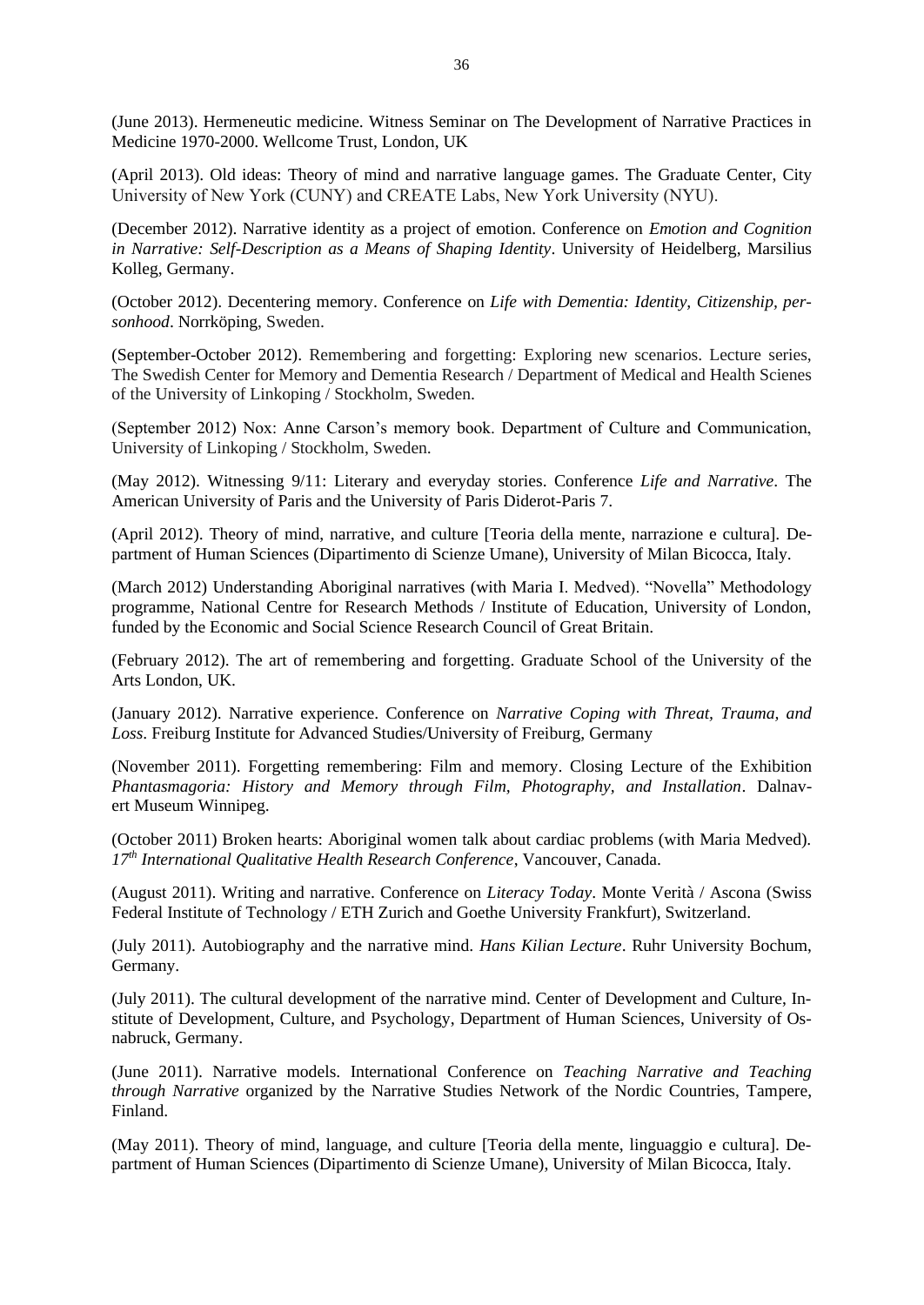(April 2011). Illness, recovery, and meaning-making (with Maria Medved). Conference of the Society for Humanistic Psychology, American Psychological Association, Chicago, IL.

(February 2011). Narrative psychology meets neuroscience: Exploring the autobiographical process. Department of Psychology, University of Portsmouth, UK.

(January 2011). Narrative time revisited. University of Tallinn, University of Tartu, The Estonian Academy of Arts, The Estonian Graduate School of Culture Studies and Arts / EU Science Programme, Estonia.

(November 2010). Fact and fiction: Exploring the narrative mind. Conference on *The travelling metaphor of narrative*. The Finnish Cultural Institute in London.

(November 2010). Unravelling narrative meaning-making.  $10<sup>th</sup>$  Anniversary of the Centre for Narrative Research, Karl Marx Memorial Library, London.

(September 2010). The origins of the interpretive mind. Department of Child and Youth Studies, University of Stockholm.

(September 2010). Questions of meaning: Identity, time, and memory. Conference on *Dementia, Identity, Personhood*. Department of Medicine and Health Sciences, University of Linkoping, Sweden.

(June 2010). The memory crisis and the digital revolution. Conference on *Digital Memories*, University of Sheffield.

(April 2010). Discovering the interpretive mind: Narrative, autobiographical memory, and time. Graduate Center, City University of New York (CUNY).

(March 2010). Memory, narrative, and neurocognition: Exploring common ground. Department of Psychology, University of Calgary.

(December 2009). Commemoration and presence. Conference on *Psychology and Religion*. Ev. Academy of the Rhineland, Bonn.

(November 2009). Rethinking autobiographical memory. Conference on *Rethinking Narrative Identity.* Humboldt University Berlin, November 2009

(July 2009). Culture and development: Narrative scenarios. Lecture Series *Development and Culture.*  Institute of Development, Culture, and Psychology, Department of Human Sciences, University of Osnabruck, Germany.

(February 2009). Emotional memories. Conference on *Experience, Emotion, and Narrative*. The Academy of Finland Helsinki.

(January 2009). La memoria autobiografica: tra processo narrativo e sistema neurocognitivo. Department of Human Sciences (Dipartimento di Scienze Umane), University of Milan Bicocca.

(November 2008). Finding or losing one's self? Narrative identity and the stream of consciousness. Research School Humanities and Social Sciences, Ruhr University Bochum.

(July 2008). Leben und Erzählen [Life and narrative]. Conference of *Neue Gesellschaft fűr Psychologie*, Berlin, Free University Conference Center.

(July 2008). Narrative and experience: A case study. Department of Medicine and Health Sciences, University of Linkoping/Stockholm.

(June 2008). The laboratories of the mind: Neuroscience and narrative. Conference on *Narrative and the Human Condition* [Den Berättande Människan]. University of Linkoping/Stockholm.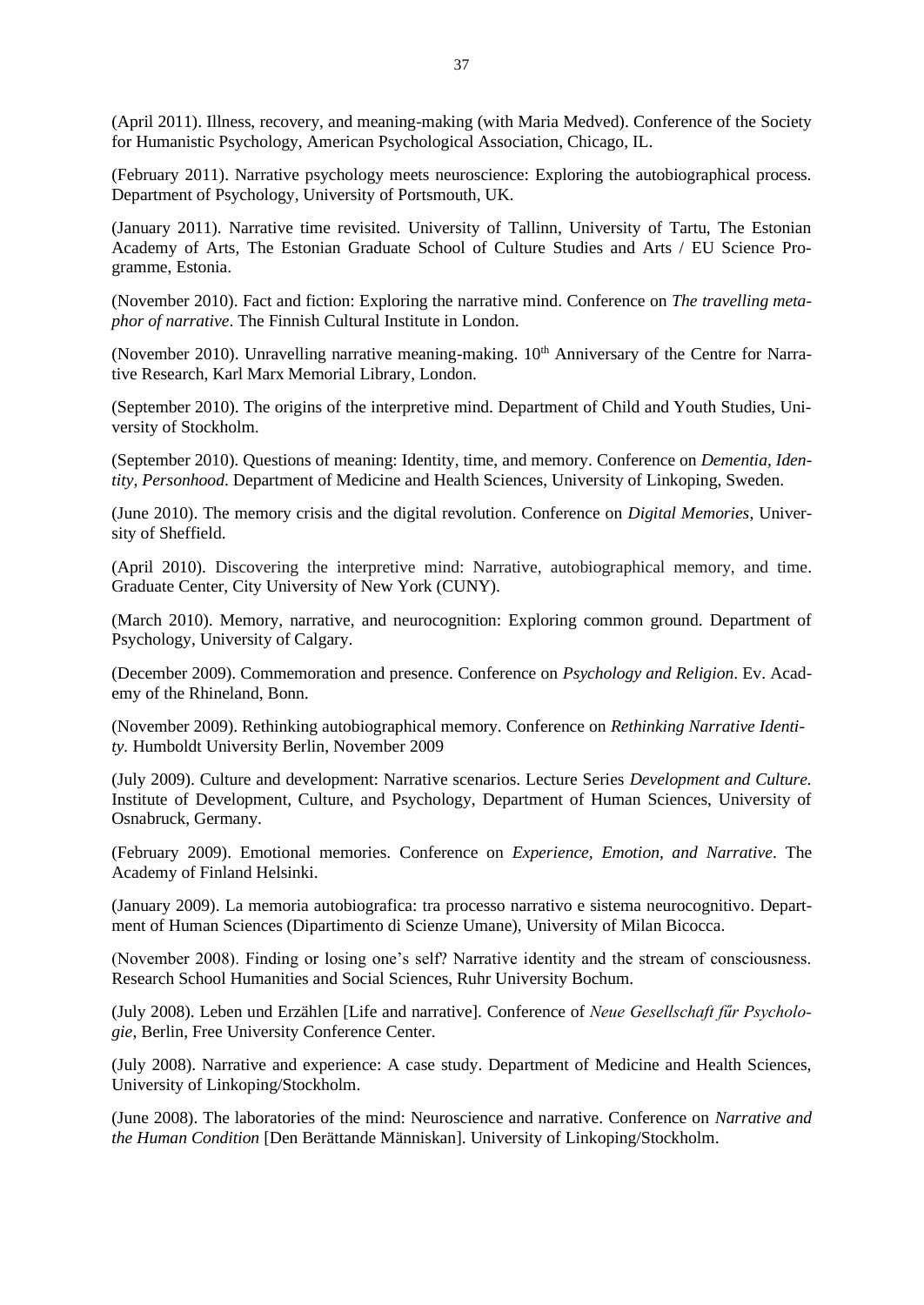(June 2008). Teoria della mente, coscienza narrativa e la "*community of minds*" [Theory of mind, narrative consciousness and the "community of minds"]. Department of Human Sciences (Dipartimento di Scienze Umane), University of Milan Bicocca.

(May 2008). Il processo autobiografico, la memoria narrativa e il mondo culturale [Autobiographical process, narrative memory and the cultural world]. Conference on *Autobiografia tra scienza e arte* [Autobiography between Science and Art], Palazzo Strozzi, Florence. The Italian Society for the Study of Science and Literature [Società Italiana per lo Studio dei Rapporti tra Scienza e Letteratura], The Florence Center of Philosophy of Science [Centro Fiorentino di Filosofia della Scienza], and the Gabinetto Scientifico Letterario G. P. Vieusseux, Firenze.

(May 2008). Memoria, narrazione, e la memoria culturale. Department of Social Sciences [Dipartimento di Scienze Sociali], University of Turin.

(January 2008). Memory and writing. Colloque *Écritures: sur les traces de Jack Goody.* École Nationale Supérieure des Sciences de l'Information et des Bibliothèques, Lyon.

(November 2007). Autobiographical process and cultural world. Conference *The Culturalization of the Self,* Chemnitz University of Technology and The Institute for Advanced Studies in the Humanites, Essen.

(September 2007). Remembering Confucius: Autobiographical remembering as cultural practice. Conference *Human Identity and Cultural Difference in a Cross-cultural Perspective*. Institute for Advanced Study in the Humanities, Essen, and The Program of East Asian Classics and Cultures, National Taiwan University, Taipei, Taiwan, ROC.

(June 2007). Understanding narrative memory. *Third Tampere Conference on Narrative*, Tampere, Finland.

(June 2007). Holding on to one's perspective: Narrative between monologue and dialogue. *Third Tampere Conference on Narrative*. Tampere, Finland.

(May 2007). Investigating the autobiographical process. Lecture series *Controversies in Qualitative Research*. National Centre for Research Methods of the Economic and Social Research Council (ESRC) of GB, University of Southampton.

(April 2007). Memory, narrative, and the self. School of Social Science, Media and Cultural Studies, University of East London.

(March 2007). Analysing narrative time: A case study. Workshop on *Narrative Analysis* of the National Centre for Research Methods of the Economic and Social Research Council (ESRC) of GB, School of Social Science, Media and Cultural Studies, University of East London.

(February - May 2007). In search of lost memory: Mind, brain and culture. Four Lectures. Collaboratory of the Social Sciences, University of Sheffield**.**

(January 2007). Erzählung und Erinnerung [Narrative and memory]. Austrian Society for Psychoanalysis, Innsbruck.

(October 2006). Lifetime and eternity. Centre for Theology and the Study of Religions, University of Lund.

(June 2006). Magia, memoria autobiografica e altre construzioni del significato. [Magic, autobiographical memory, and other meaning constructions]. Department of Human Sciences (Dipartimento di Scienze Umane), University of Milan Bicocca.

(May 2006). At the limits of narrative: How to talk about 9/11. School of Humanities, King's College London.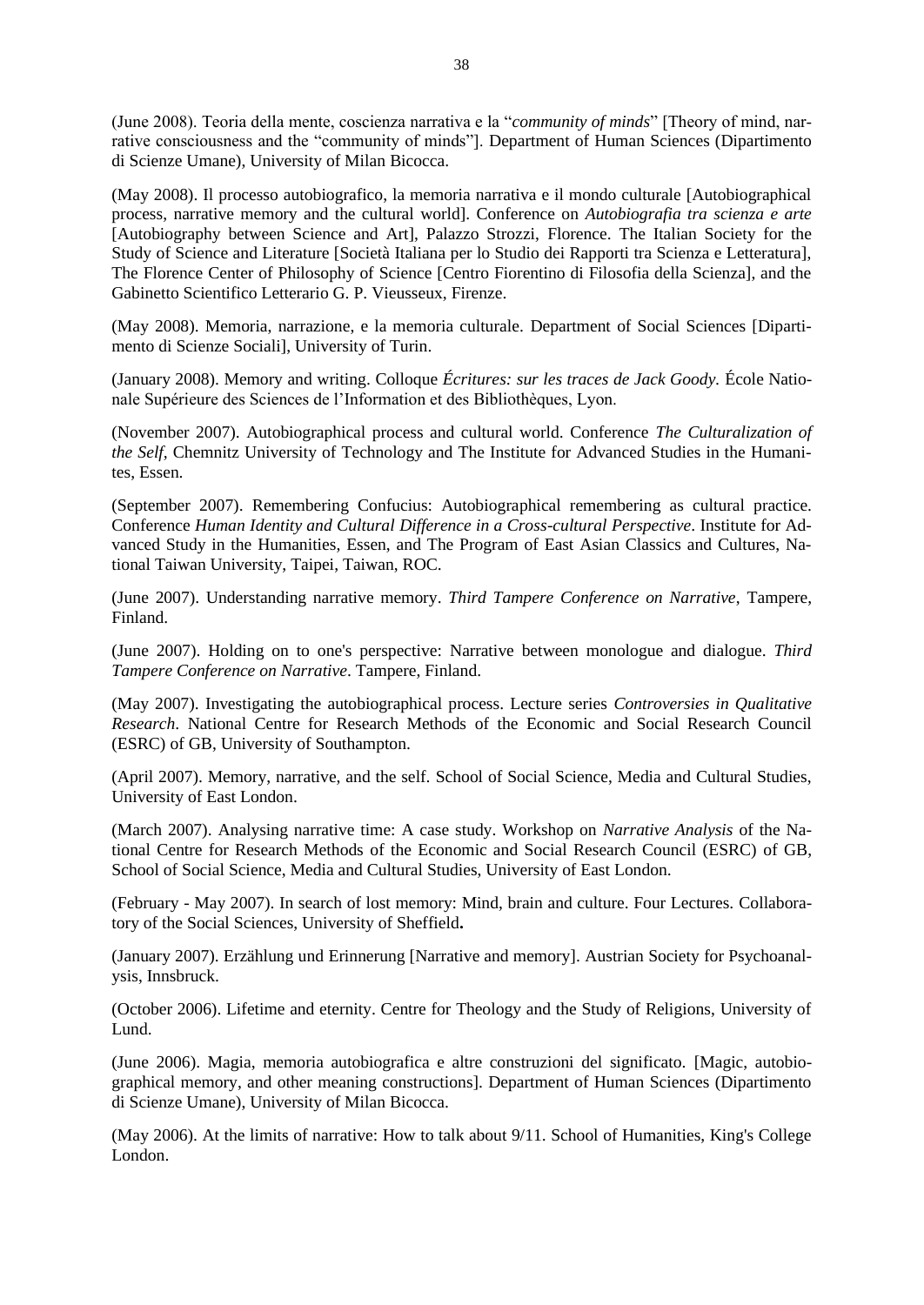(April 2006). Narrative psychology today. Center for Research on Culture, Development, and Education, New York University.

(November 2005). Language, experience, and the "traumatic gap." Department of Psychology, Philosophy and Science Studies, Roskilde University/Copenhagen.

(November 2005). Is there a time without present? Narrative, meaning, and temporality. Department of Sociology and Social Psychology, University of Tampere.

(November 2005). Cognition, time, and narrative. Interdisciplinary Colloquium Talk-in-Interaction, University of Linkoping/Stockholm.

(October 2005). Bad stories: Towards a post-Aristotelean notion of narrative. *Interdisciplinary Lecture series on Narrative*, Faculty of Arts and Sciences, University of Linkoping/Stockholm.

(October 2005). The double narrator: The perspective of the adult child in autobiographical remembering. Department of Child Studies, University of Linkoping/Stockholm.

(September 2005). W. G. Sebald and the timelessness of memory. Lecture series *Classic Thinkers and Scholars*. Department of Communication Studies, University of Linkoping/Stockholm.

(September 2005). Tempo, spazio e narrazione: fra psicologia culturale e antropologia culturale [Time, space, and narrative: Between cultural psychology and cultural anthropology]. International conference on *Il soggetto, la mente e il mondo: Un confronto tra antropologi e psicologi sugli usi dell'etnografia* [*Subject, Mind, and World: A Meeting of Anthropologists and Psychologists]*. Associazione Internazionale Ernesto de Martino, Scuola Estiva di Bassano Romano/University of Rome.

(June 2005). Zeit, Selbst und Jenseits. Überlegungen im Anschluss an einen Kulturvergleich europäischer und chinesischer Vorstellungen [Time, self, and transcendence: European and Chinese perspectives]. *The Cultural Self II: Multicultural Perspectives.* Department of Intercultural Communication, Chemnitz University of Technology.

(May 2005) Il narratore raddoppiato: La prospettiva dell'adulto e del bambino nella memoria autobiografica [The double narrator: The perspective of the adult child in autobiographical remembering]. Department of Epistemology and Hermeneutics of Education, University of Milan Bicocca.

(April 2005) Narrative imagination. International Conference *Methods in Dialog* at Hemingford, Cambridge, UK, co-sponsered by the Centre for Narrative Research and the London East Research Institute, School of Social Science, Media and Cultural Studies, University of East London.

(March 2005). The story of Aristotle's journey to the Yukon elders and his happy return to the land of Euripides. *New Horizons of Knowledge* Lecture. Faculty of Arts/Department of Native Studies, University of Manitoba, Winnipeg.

(February 2005). Between language and music. Three lectures. Helix Arts Centre, Dublin. *RTÉ [National Broadcasting Cooperation of Ireland] Living Music Festival*.

(January 2005) Worte und Gefühle [Words and emotions]. Austrian Society for Psychoanalysis, Innsbruck.

(July 2004). Narrative and the emergence of the cultural self. International Conference *The Cultural Self.* University of Chemnitz, Germany.

(May 2004). Autobiographical memory as a cultural form. Columbia University Seminar *Beyond History and Memory*. Carnegie Council on Ethics and International Affairs, New York, and Columbia University.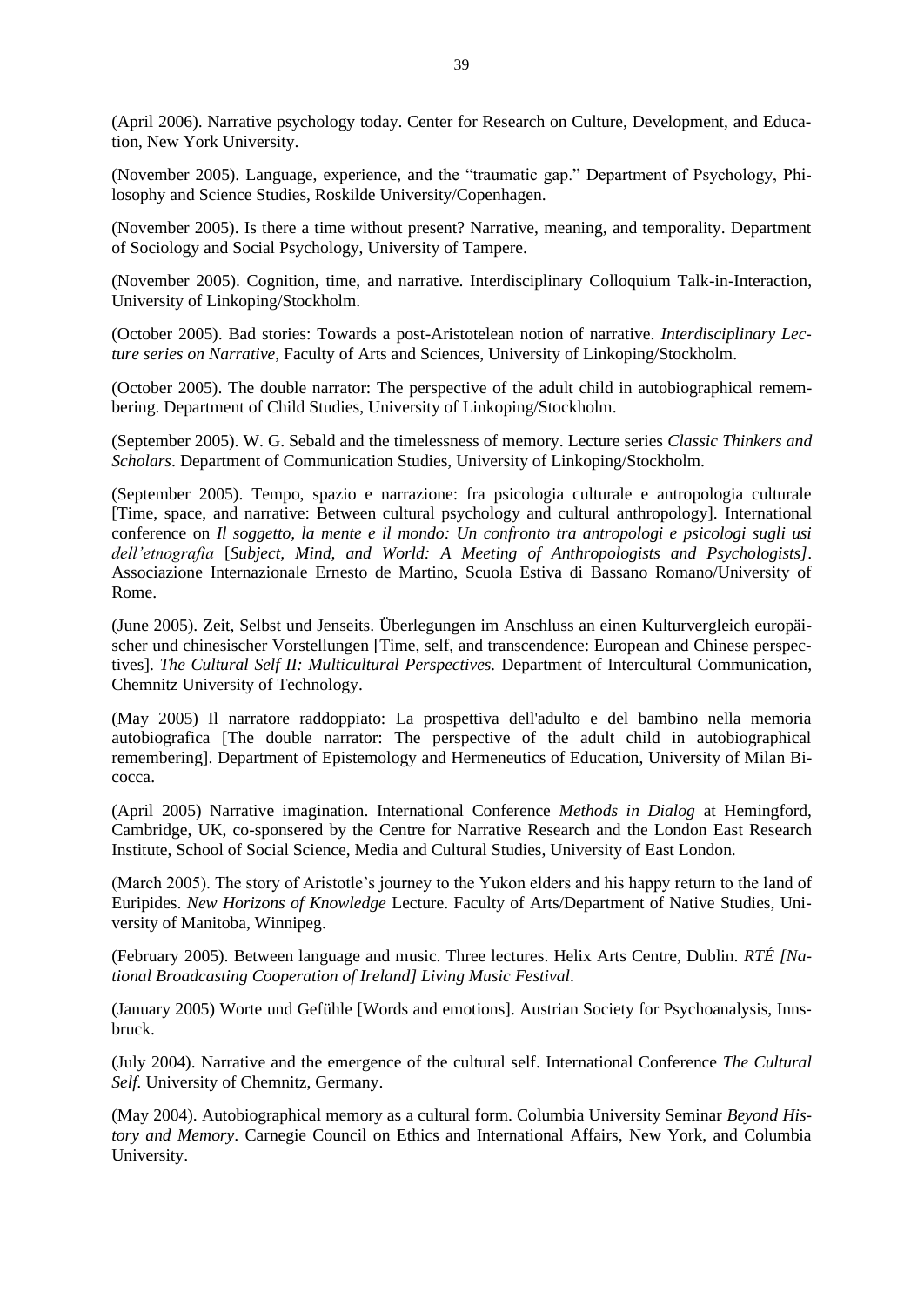(April 2004). Good stories and bad stories: The development of children's narrative imagination. Graduate Center, Department of Psychology, City University of New York.

(April 2004). Falling out of time: A case study in the narrative construction of human temporality. Lecture Series *Narrative Medicine*. College of Physicians and Surgeons, Columbia University, New York.

(March 2004). Culture in the mind: Development and the toolkit of language. Department of Psychology, University of Manitoba, Winnipeg.

(January 2004). Warum erzählen wir? [Why do we tell stories?] Department of Psychology and Education, Freie Universität Berlin.

(July 2003). Handeln, Denken und Erzählen. Die narrative Wende in der Psychologie [Action, thought, and narrative: The narrative turn in psychology]. Faculty of Science, University of Innsbruck.

(May 2003). Life without time. Symposium *Broken Narratives*. Vadstena/University of Linkoping/Stockholm.

(May 2003). Understanding narrative. Department of Communication Studies. University of Linkoping/ Stockholm.

(November 2002). First memories: Remembering the self in China and America. New School University New York, Graduate Faculty.

(June 2002). Between brain and culture: New perspectives on memory. University Children's Hospital, Innsbruck.

(May 2002). Pathways of meaning. Department of Child Studies. University of Linköping/Stockholm.

(February 2002). The narrative mode. Department of Applied Psychology, New York University.

(November 2002). Rewriting lives after the catastrophe: Identity construction in Cold War Germany. Eugene Lang College, New York City.

(October 2001). Early forms of narrative coherence. Conference *Cognition and Communication*, New York University.

(June 2001). Mythische Imagination in der Musik [Mythical imagination in music]. Conference *Der Komponist Hans Werner Henze* [*The composer Hans Werner* Henze]. University of Hamburg.

(September 2000). The many voices of myself: Identity as center of narrative gravity. University of Campinas/São Paolo.

(June 2000) Modes of cultural communication: Orality and literacy. Conference *Literacy and Cognition – Techniques of Remembering*, Joint Research Center "Media and Cultural Communication" of the German National Research Agency [DFG], Universities of Cologne, Bonn, and Aachen (RWTH).

(May 2000). La costruzione narrativa dell'identita [The narrative construction of identity]. Department of Psychology, University of Rome "La Sapienza".

(May 2000). Gli inizi della memoria autobiografica del bambino. Department of Psychology, Catholic University of Milan.

(April 2000). What makes a story coherent? Department of Psychology, Harvard University.

(December 1999). Refletindo sobre a vida [Thinking through lives: Exploring autobiographical narrative]. Conference *A Construção da Identidade*, University of Brasília.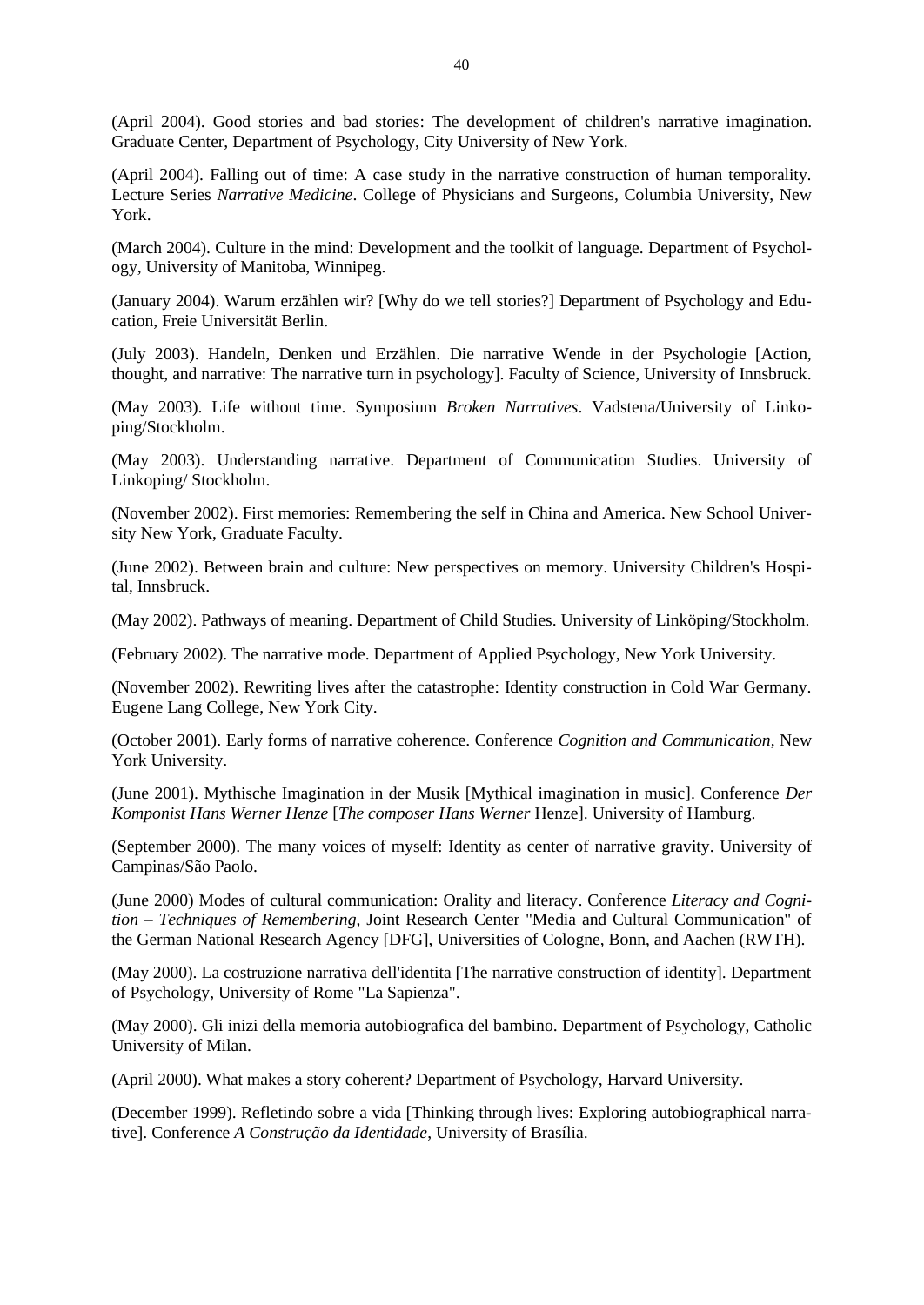(October 1999). The interface between life and narrative. Key Note Address, *XXIV Reunião Annual da Sociedade Brasiliera de Psicologia* [*XXIV National conference of the Brasilian Society of Psychology*], University of Campinas/São Paolo.

(July 1999). Zeitkonstruktionen [Constructions of time]. Colloquium Psychologie und Postmoderne, Department of Psychology, Free University Berlin.

(April 1999). Un approccio culturale al discorso metalinguistico [A cultural approach to metalinguistic discourse] Conference *Ricerca, intervento e formazione in ambito psicoeducativo*, Catholic University of Milan.

(April 1999) Deciphering the literacy episteme. Conference *Literacy and Conceptions of Language*. University College, University of Toronto.

(March 1999). Psychological and literary models of autobiographical remembering. *Northrop Frye Lecture*. Northrop Frye Centre, Victoria University Toronto.

(February 1999). Identity and time: Narrative models of human development. *Diefenbaker Award Lecture*. Ontario Institute for Studies in Education, University of Toronto.

(October 1998.) Il tempo della vita: Modelli del tempo nella narrazione autobiografica [The time of a life: Models of lifetime]. *Bontadini Lecture*, Catholic University of Milan.

(June 1998). Who writes the "texts" of national identity? *Fourth Congress of the International Society for Cultural Research and Activity Theory*, University of Aarhus.

(April 1998). The culture of literacy. Colloquium *Literacy Matters*, University of Toronto.

(April 1998). Structures of time in autobiographical remembering. Department of Psychology, Queen's University, Kingston.

(November 1997). (J. Brockmeier and David R. Olson) What is a word? Faculty of Education, University of Calgary.

(October 1997). What is narrative psychology? Faculty of Psychology, University of Calgary.

(September 1997). Lo sviluppo metalinguistico nel bambino pre-scolare [Metalinguistic development in prescholers]. Department of Psychology, Catholic University of Milan.

(July 1997). Identität und autobiographisches Erzählen. [Identity and autobiographical narrative]. Department of Psychology, Otto-von-Guericke University, Magdeburg.

(April 1997). The autobiographical process and the Freudian culture of life history. Department of Education and Social Studies, Washington University, St. Louis, Miss.

(March 1997). Dialogical models of development. International Seminar of the Alexander von Humboldt Foundation *Dialogue and Development*, University of Leipzig.

(January 1997). Personale Identität und autobiographischer Prozess [Personal identity and autobiographical process]. Philosophische Gesellschaft Innsbruck [Philosophical Society Innsbruck].

(January 1997). Raum und Zeit in der ästhetischen Erfahrung: Eine kulturpsychologische Perspektive [Space and time in aesthetic experience: A cultural-psychological perspective]. International Research Center for Cultural Studies, Vienna.

(October 1996). Wahrheit und Dichtung im autobiographischen Erzählen [Truth and fiction in autobiographical narrative]. Deutsches Literaturinstitut Leipzig [German Institute of Literature], University of Leipzig.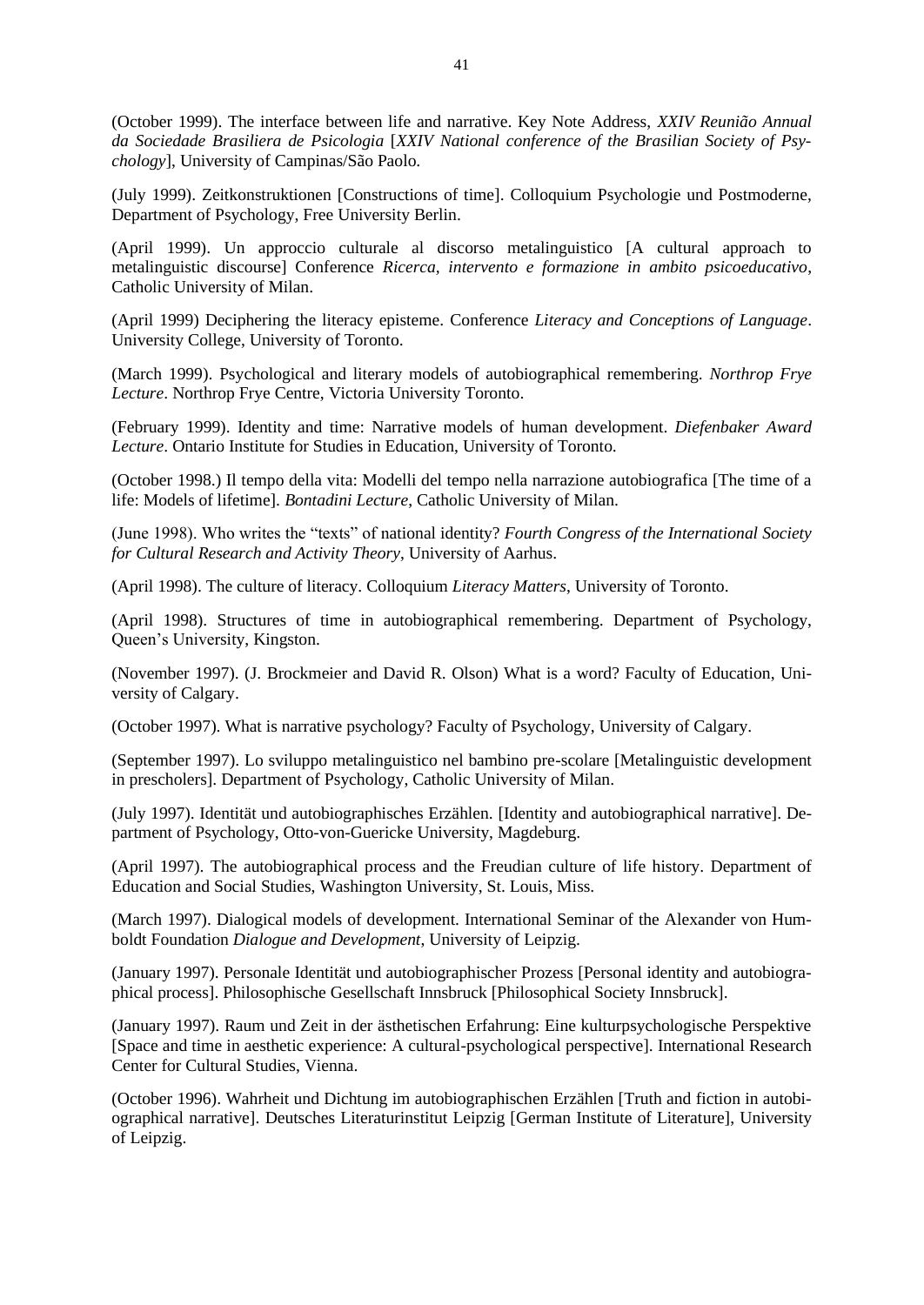(July 1996). The present of the past: Structures of time in autobiographical remembering. *Second International Conference on Memory.* Abano Terme/University of Padova.

(April 1996). Children's arguments: An Italian case study. Department of Human Development and Applied Psychology, University of Toronto.

(March 1996). Conflict and communication. Conference *Discourses of Time, Space, and Culture*, Center for the Study of Communication, Department of Communication Studies, University of Massachusetts at Amherst.

(March 1996).The Freudian order of time. Department of Psychology, Georgetown University, Washington, DC; and Institute for the Advanced Study in the Humanities, University of Massachusetts at Amherst.

(January 1996). Streitgeschichten – Diskursive Formen der Konfliktbewältigung bei Kindern. Colloquium Developmental Psychology, Free University Berlin, and Max-Planck Institute of Human Development, Berlin.

(January 1996). Identität, Erinnerung, Kultur [Identity, memory, culture]. Austrian Society for Psychoanalysis.

(November 1995). La teoria della mente: Fra psicologia cognitiva e psicologia culturale. [Understanding the theory of mind: Between cognitive psychology and cultural psychology]. Catholic University Milan.

(October 1995) Krankheitserzählungen [Illness narratives]. Westfalian Clinic for Psychiatry, Neurology, and Psychosomatic, Gütersloh.

(September 1995). Über Krankheit sprechen - Ein Randproblem in Medizin und Psychotherapie? [Talking about illness: A marginal problem in medicine and psychotherapy?] University Children's Hospital, Innsbruck, Department of Children and Youth Psychiatry and Neurology.

(May 1995). Talking about your past: A developmental perspective. Department of Psychology, The College of the Holy Cross, Worcester, Mass.

(May 1995). Life is short: Critical remarks on the categories of subjective and objective time. Conference *Autobiography as a Psychological Method*. Georgetown University, Washington, DC.

(April 1995). Words, things, and people: Varieties of realism in children's theory of language. Department of Psychology and Department of Education, Clark University, Worcester, Mass.

(April 1995). Spaces of meaning: Time and memory in architecture. Center for Interdisciplinary and Special Studies. College of the Holy Cross, Worcester, Mass.

(December 1994). Retrospective teleology in autobiography. International Research Center for Cultural Studies, Vienna.

(October 1994). Learning to talk about time: Narrative ways to temporal coherence. Department of Psychology, New York University.

(September 1994). Narrative psychology. International Research Center for Cultural Studies, Vienna.

(April 1994). Temporal communication and spatial interaction. Center for the Study of Communication, and Department of Communication Studies, University of Massachusetts at Amherst, Mass.

(March 1994). Architectural narratives. Conference *The Science of Rhetoric and the Art of Persuasion*. Department of Psychology, Georgetown University, Washington, DC.

(March 1994). Philosophical and psychological models of time. Philosophy Centre, University of Oxford.